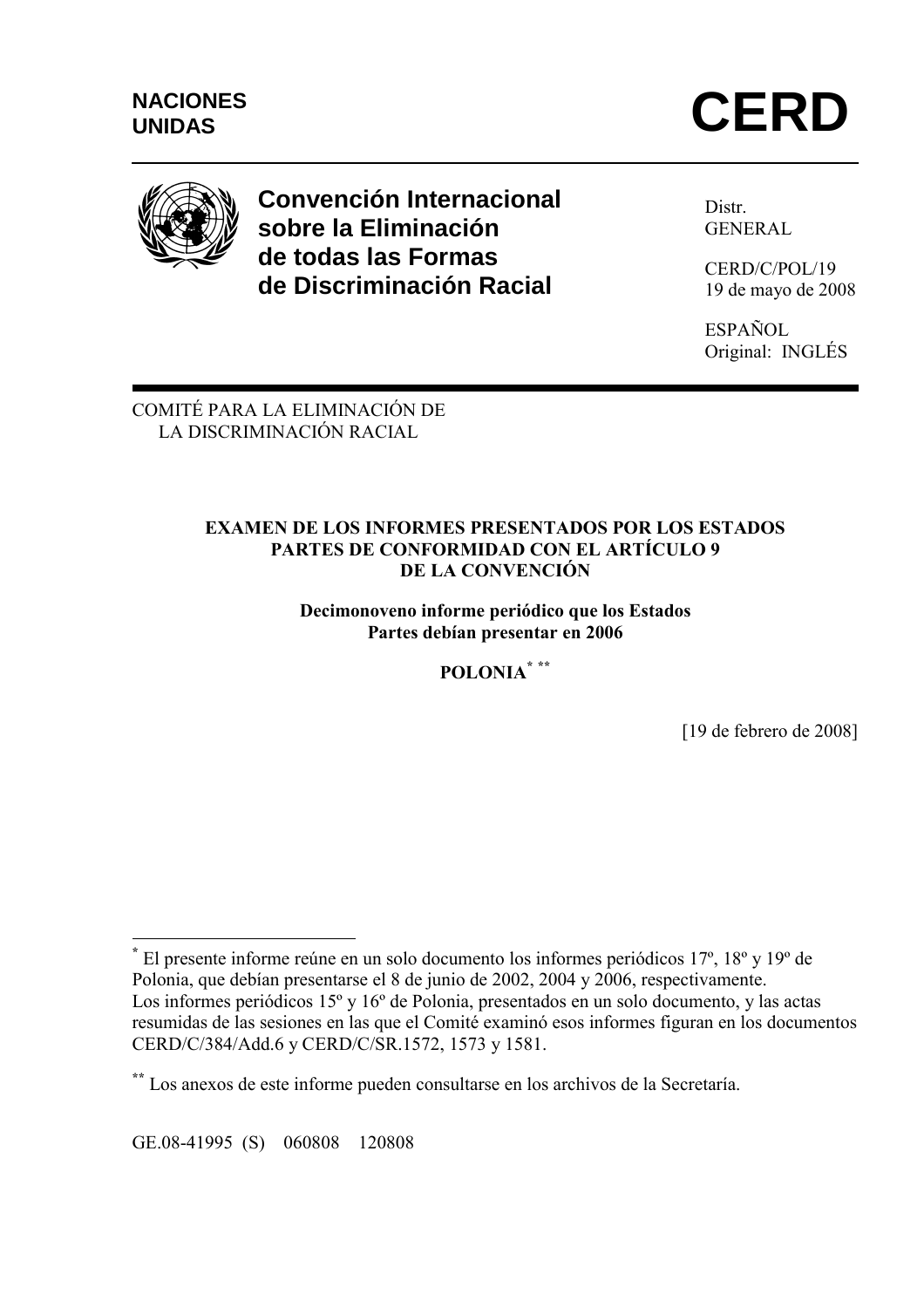## **ÍNDICE**

|                                                                                                                                                                                                                       | Párrafos    | Página |
|-----------------------------------------------------------------------------------------------------------------------------------------------------------------------------------------------------------------------|-------------|--------|
|                                                                                                                                                                                                                       | 1           | 6      |
| INFORMACIÓN SOBRE LA APLICACIÓN DE LAS<br>$\mathbf{L}$<br>RECOMENDACIONES HECHAS POR EL COMITÉ EN<br>SUS OBSERVACIONES FINALES (CERD/C/62/CO/6)<br>SOBRE LOS INFORMES PERIÓDICOS 15 <sup>°</sup> Y 16 <sup>°</sup> DE | $2 - 44$    | 6      |
|                                                                                                                                                                                                                       |             |        |
| II.                                                                                                                                                                                                                   | $45 - 90$   | 15     |
| APLICACIÓN DE LO DISPUESTO EN LOS ARTÍCULOS 2<br>III.                                                                                                                                                                 | $91 - 250$  | 26     |
|                                                                                                                                                                                                                       | $91 - 114$  | 26     |
|                                                                                                                                                                                                                       | $115 - 132$ | 32     |
|                                                                                                                                                                                                                       | $133 - 206$ | 37     |
|                                                                                                                                                                                                                       | $207 - 215$ | 57     |
|                                                                                                                                                                                                                       | $216 - 250$ | 58     |

*Anexos* 

- 1. List of abbreviations used in the Report
- 2. List of tables used in the Report
- 3. National Programme For Counteracting Racial Discrimination, Xenophobia and Related Intolerance 2004-2009
- 4. Statistical data on adults sentenced on indictment by virtue of articles 118, 110, 256 and 257 of the Penal Code in the years 1999-2005
- 5. Specimen of statistical card MS-S12 and MS-S28
- 6. The Constitution of the Republic of Poland of 2 April 1997 (Journal of Laws of 1997, No. 78, item 483, as amended)
- 7. Act of 6 January 2005 on National and Ethnic Minorities and Regional Language (Journal of Laws of 2005, No. 17, item 141, as amended)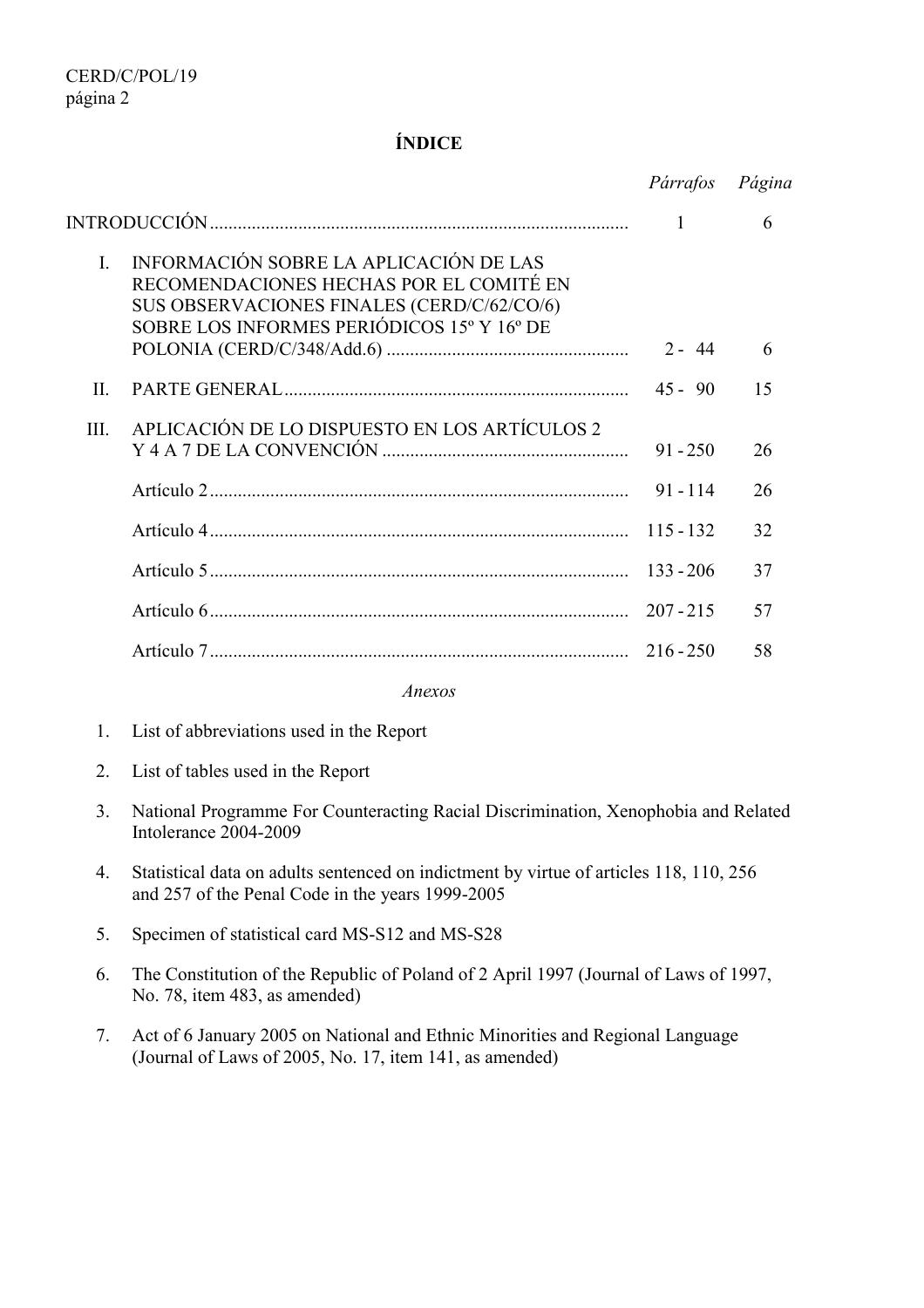# **ÍNDICE** *(continuación)*

#### *Anexos (continuación)*

- 8. Regulation of the Minister of National Education and Sport of 3 December 2002 on Conditions and Methods of Performing Tasks Allowing to Sustain the Sense of National, Ethnic, Linguistic and Religious Identity of Students from National Minorities and Ethnic Groups by Public Schools and Educational Facilities (Journal of Laws of 2002, No. 220, item 1853)
- 9. Excerpt from the Act of 7 October 1999 on the Polish Language (Journal of Laws of 1999, No. 90, item 999, as amended)
- 10. Regulation of the Minister of Interior and Administration of 18 March 2002 on Cases in which Names and Texts in Polish May be Accompanied by Versions Translated into a Foreign Language (Journal of Laws of 2002, No. 37, item 349, as amended)
- 11. Excerpt from the Act of 6 June 1997 Penal Code (Journal of Laws of 1977, No. 88, item 533, as amended)
- 12. Excerpt from the Act of 26 June 1974 Labour Code (Journal of Laws of 1998, No. 21, item 94, as amended)
- 13. Excerpt from the Act of 7 April 1989 Law on Associations (Journal of Laws of 2001, No. 79, item 855, as amended)
- 14. Act of 6 January 2000 on the Ombudsman for Children's Rights (Journal of Laws of 2000, No. 6, item 69)
- 15. Excerpt from the Act of 29 June 1995 on Public Statistics (Journal of Laws of 1995, No. 88, item 439, as amended)
- 16. Excerpt from the Act of 29 August 1997 on the Protection of Personal Data (Journal of Laws of 2002, No. 101, item 926, as amended)
- 17. Excerpt from the Act of 27 July 2001 Law on Constitution of Common Courts (Journal of Laws of 2001, No. 98, item 1070, as amended)
- 18. Excerpt from the Act of 6 June 1997 Code of Penal Procedure (Journal of Laws of 1997, No. 89, item 555, as amended)
- 19. Excerpt from the Act of 17 November 1964 Code of Civil Procedure (Journal of Laws of 1964, No. 43, item 296, as amended)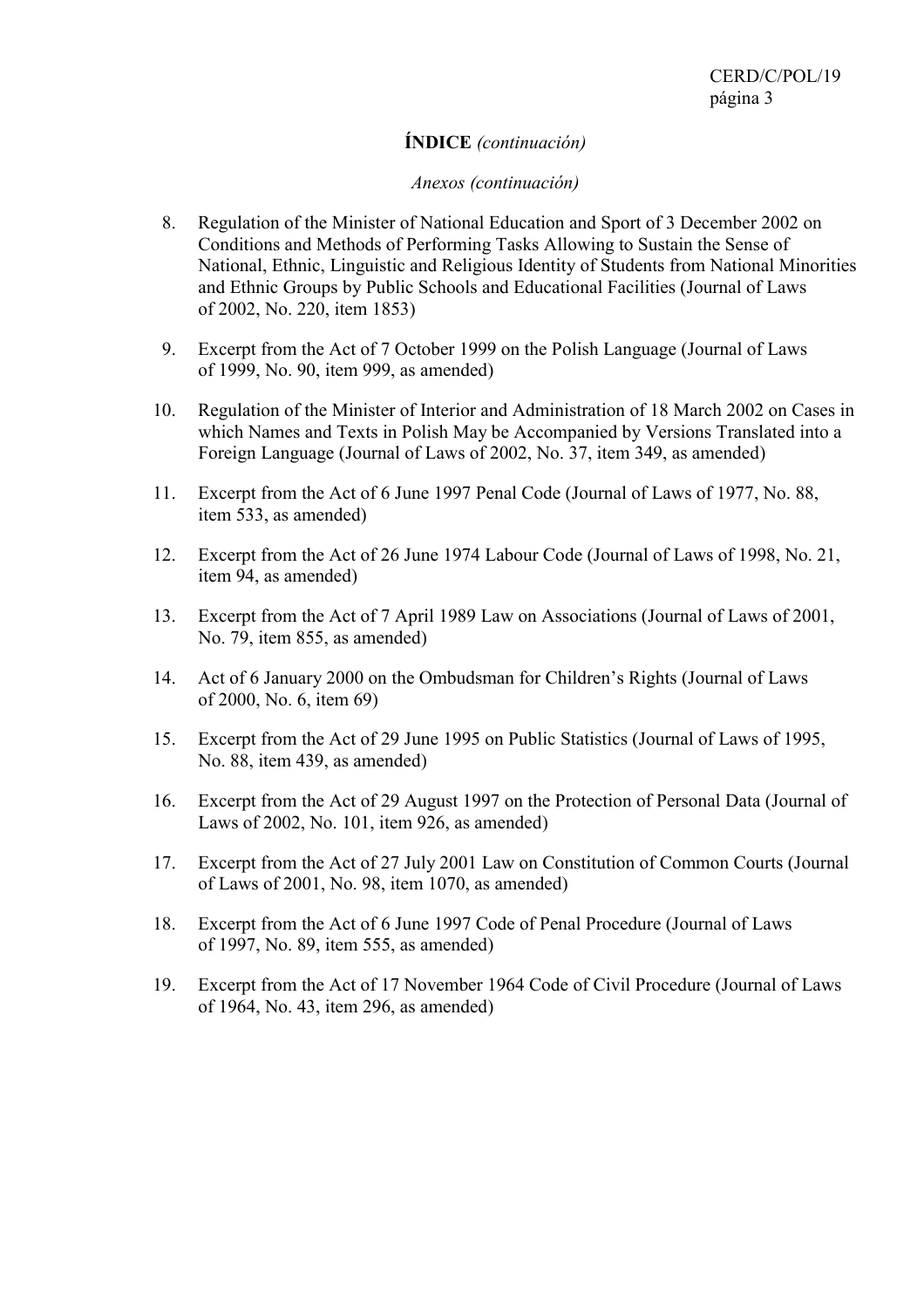#### **ÍNDICE** *(continuación)*

#### *Anexos (continuación)*

- 20. Excerpt from the Act of 6 April 1990 on the Police (Journal of Laws of 2002, No. 7, item 58, as amended)
- 21. Excerpt from the Act of 24 May 2002 on Internal Security Agency and Foreign Intelligence Agency (Journal of Laws of 2002, No. 74, item 676, as amended)
- 22. Excerpt from the Act of 23 April 1964 Civil Code (Journal of Laws of 1964, No. 16, item 93, as amended)
- 23. Excerpt from the Act of 6 June 1997 Executive Penal Code (Journal of Laws of 1997, No. 90, item 557, as amended)
- 24. Excerpt from the Act of 2 December 1999 on the National Population and Housing Census 2002 (Journal of Laws of 2000, No. 1, item 1, as amended)
- 25. Excerpt from the Act of 13 June 2003 on Foreigners (Journal of Laws of 2006, No. 234, item 1694, as amended)
- 26. Excerpt from the Act of 13 June 2003 on Granting Protection to Foreigners within the Territory of the Republic of Poland (Journal of Laws of 2006, No. 234, item 1695, as amended)
- 27. Excerpt from the Act of 17 May 1989 on the Guarantees of Freedom of Conscience and Religion (Journal of Laws of 2005, No. 231, item 1965, as amended)
- 28. Excerpt from the Act of 20 April 2004 on the promotion of employment and labour market institutions (Journal of Laws, No. 99, item 1001, as amended)
- 29. Excerpt from the Act of 13 June 2003 on Social Employment (Journal of Laws of 2003, No. 122, item 1143, as amended)
- 30. Excerpt from the Act of 27 August 2004 on Health Care Benefits Financed from Public Funds (Journal of Laws of 2004, No. 210, item 2135, as amended)
- 31. Excerpt from the Act of 13 October 1998 on Social Insurance System (Journal of Laws of 1998, No. 137, item 887, as amended)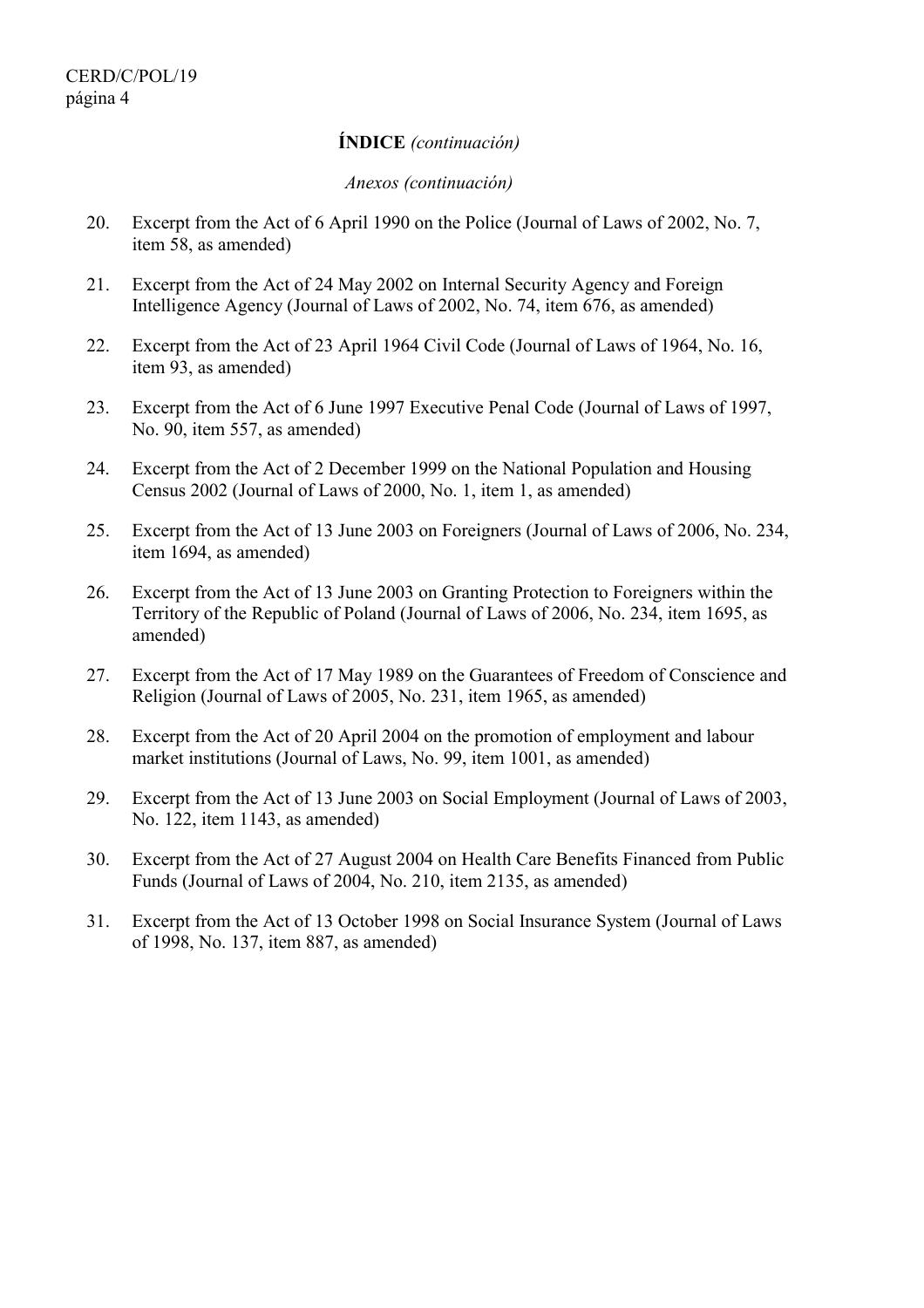# **ÍNDICE** *(continuación)*

#### *Anexos (continuación)*

- 32. Excerpt from the Act of 7 September 1991 on the System of Education (Journal of Laws of 2004, No. 256, item 2572, as amended)
- 33. Regulation of the Minister of National Education of 4 October 2001 on Admitting of Non-Polish Citizens to Public Kindergartens, Schools, Teacher Training Institutions and Establishments. (Journal of Laws of 2001, No. 131, item 1458)
- 34. Regulation of the Minister of National Education and Sport of 28 December 2004 on the Principles of Distribution of the Educational Part of the General Subvention for Local Self-government Units in 2005 (Journal of Laws of 2004, No. 286, item 2878, as amended)
- 35. Excerpt from the Act of 29 December 1992 on Radio and Television Broadcasting (Journal of Laws of 2004, No. 253, item 2531, as amended)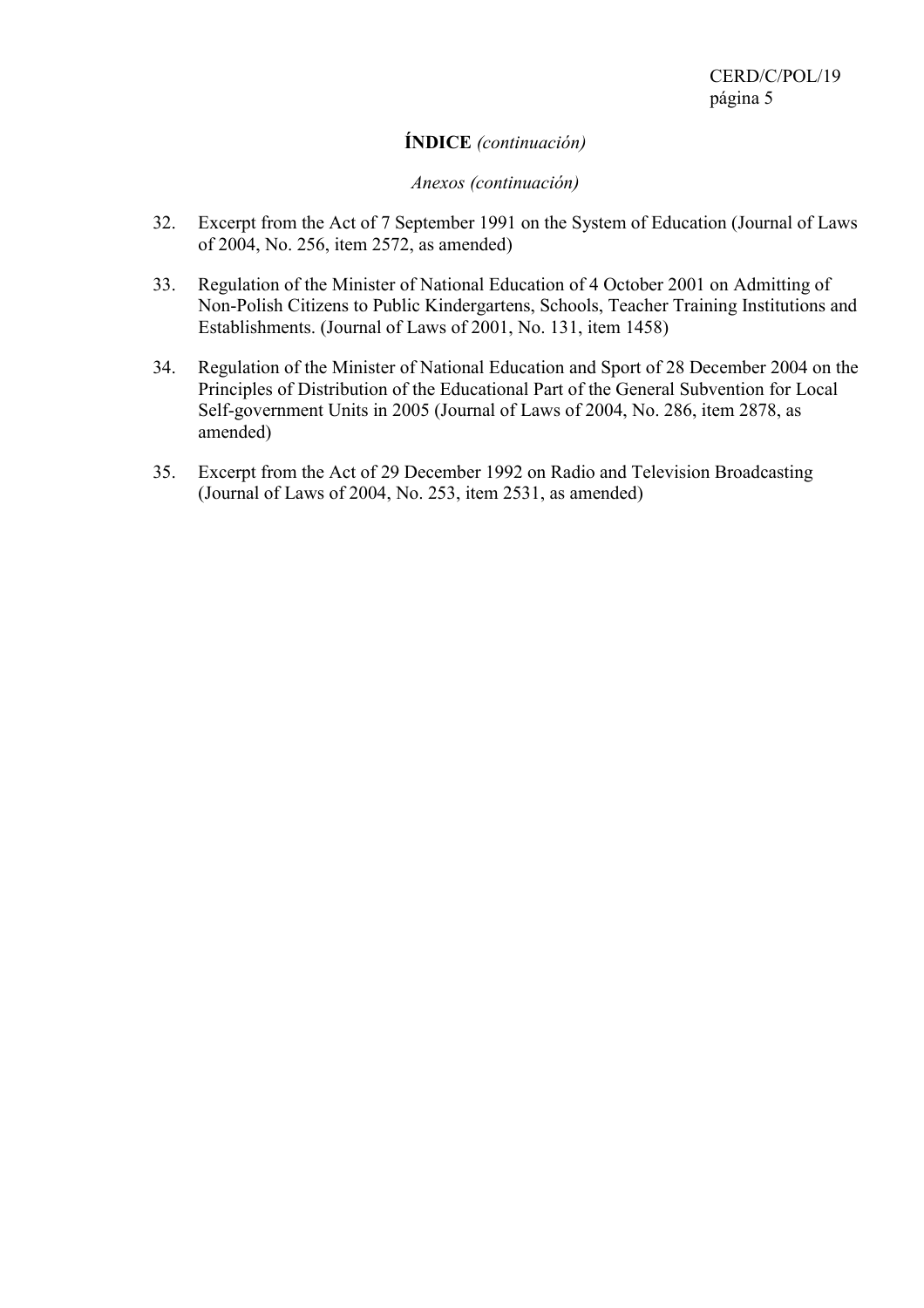# **INTRODUCCIÓN**

1. El objetivo de este informe es actualizar la información que figura en el decimoquinto y decimosexto informes periódicos de Polonia (CERD/C/384/Add.6) al Comité y describir la situación jurídica y la práctica del ámbito de aplicación por la República de Polonia de las disposiciones de la Convención durante el período comprendido entre enero de 2000 y julio de 2005, habida cuenta de los cambios introducidos en la legislación polaca desde el anterior informe.

## **I. INFORMACIÓN SOBRE LA APLICACIÓN DE LAS RECOMENDACIONES HECHAS POR EL COMITÉ EN SUS OBSERVACIONES FINALES (CERD/C/62/CO/6) SOBRE LOS INFORMES PERIÓDICOS 15º Y 16º DE POLONIA (CERD/C/348/Add.6)**

2. Respecto a las decisiones judiciales en que se haga referencia a la Convención, puede encontrarse una referencia directa a ésta en la sentencia del Tribunal Constitucional de 31 de enero de 2001 (ref. Nº P. 4/99). El caso tenía que ver con una moción del Defensor de los derechos civiles de la República de Polonia y con otras cuestiones que han de decidir los tribunales de distrito en relación con si las disposiciones tanto de la Ley de 23 de abril de 1964 sobre el Código Civil (*Boletín legislativo* de 1964, Nº 16, epígrafe 93, en su forma enmendada; en especial en lo referente a las normas sobre la herencia de las explotaciones agrícolas) como del reglamento del Consejo de Ministros de 12 de diciembre de 1990 sobre la herencia legal de las explotaciones agrícolas (*Boletín legislativo*, Nº 89, apartado 519, en su forma enmendada) se ajustaban a lo dispuesto por la Constitución de la República de Polonia (*Boletín legislativo* de 1997, Nº 78, sección 483, en su forma enmendada) y por el Protocolo I al Convenio Europeo para la protección de los derechos humanos y de las libertades fundamentales. En la justificación el Tribunal señalaba que "los instrumentos jurídicos internacionales por norma general hacen referencia sólo a la propiedad (por ejemplo, el artículo 17 de la Declaración Universal de Derechos Humanos estipula que toda persona tiene "el derecho a la propiedad" y el artículo 1 del Convenio Europeo para la protección de los derechos humanos y de las libertades fundamentales también se refiere a ella). Sin embargo, también existen instrumentos internacionales que hacen una referencia específica al derecho a heredar (por ejemplo, el artículo 5 de la Convención Internacional sobre la Eliminación de todas las Formas de Discriminación Racial de 7 de marzo de 1966)."

3. Los datos de los que se dispone indican que, en el período que abarca el informe, los tribunales no dictaron ningún otro fallo que hiciese referencia directa a las disposiciones de la Convención.

4. En cuanto a la cuestión planteada por el Comité (CERD/C/62/CO/6, párr. 8) sobre las medidas que se han adoptado para prohibir todas las organizaciones y actividades, incluso las de los medios de difusión, que promuevan e instiguen a la discriminación racial, dicha información figura en los párrafos 95 a 98.

5. En cuanto a la instigación al odio racial (ibíd., párr. 9), la cuestión de las medidas adoptadas para lograr el desarrollo correcto de los juicios en los casos relacionados con la instigación a la discriminación racial se trata en los párrafos 129 a 131.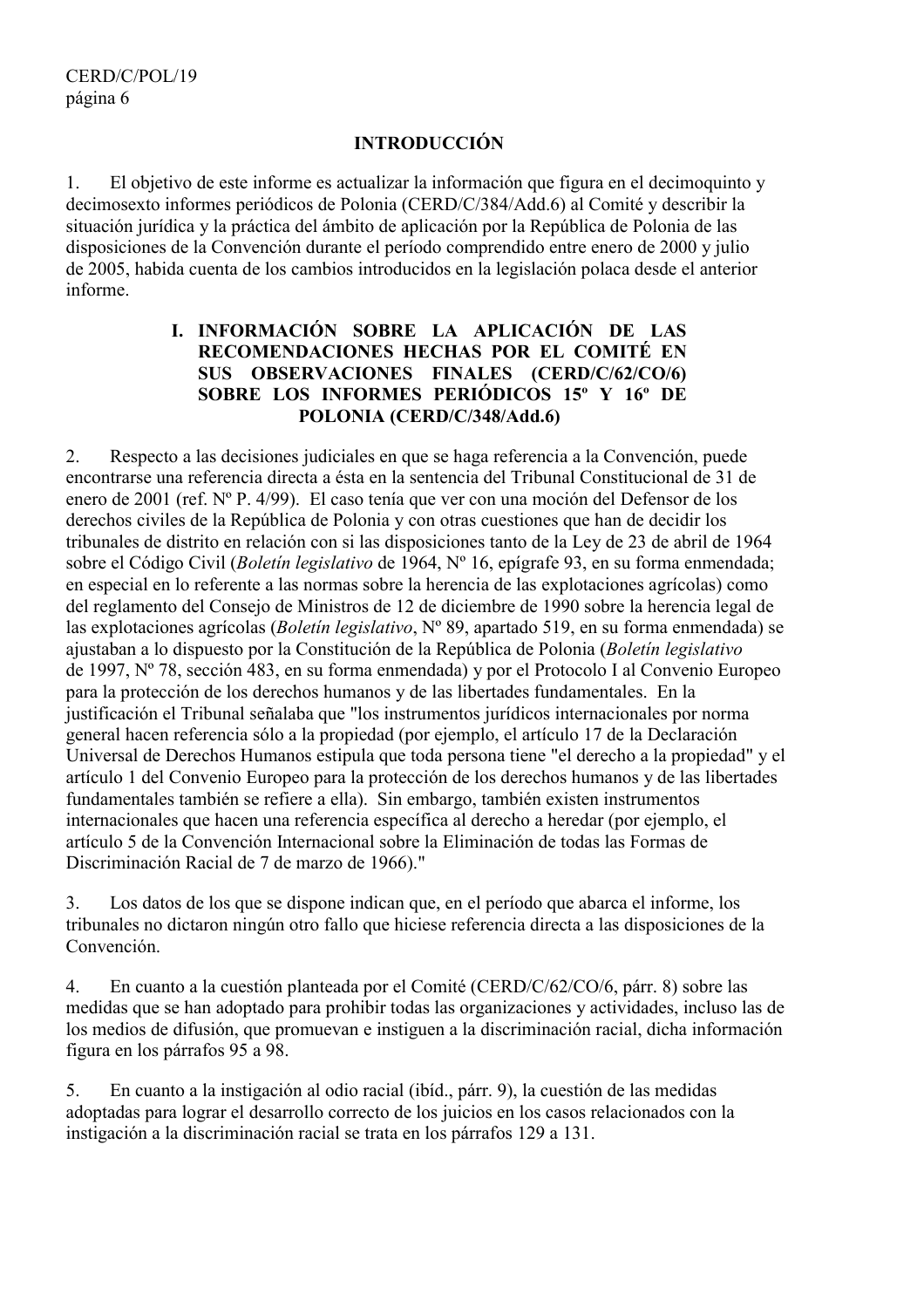6. En cuanto a los informes sobre acoso y discriminación por motivos raciales contra judíos, romaníes y personas de origen africano y asiático (ibíd, párr. 10), la cuestión de las medidas adoptadas para lograr el desarrollo correcto de los juicios en los casos relacionados con la instigación al odio racial se trata en los párrafos 59 a 62 y 72 y 73.

7. Se han organizado cursos de formación para agentes de la policía sobre cómo actuar ante los actos de racismo y sobre cómo prevenir y luchar contra los delitos cometidos por motivos étnicos, entre otros en el marco del Programa piloto estatal para la comunidad romaní en la voivodía de Pequeña Polonia para los años 2001-2003 y del Programa para la Comunidad Romaní en Polonia previsto para los años 2004 a 2013. Las sesiones de formación tenían por objetivo lograr que mejorase la seguridad del pueblo romaní, aumentar sus conocimientos sobre la victimización y sobre cuestiones jurídicas, fomentar la confianza entre la policía y los romaníes, vencer obstáculos como los prejuicios mutuos que tienen tanto los agentes de policía como los romaníes y preparar a los agentes para trabajar con la población romaní. Durante las sesiones de formación los agentes de policía se familiarizaron con la cultura, las tradiciones y las costumbres de la comunidad romaní. La formación corrió a cargo de especialistas y dirigentes de las comunidades romaníes locales.

8. Además de participar en cursos de formación dedicados, entre otras cosas, a la comunidad romaní, los representantes de la policía asistieron también a conferencias, seminarios y sesiones formativas sobre la cuestión de la prevención de la discriminación contra las minorías nacionales y étnicas, por ejemplo, las conferencias tituladas "Los romaníes de la región de los subcárpatos: tradición y época actual" y "Contra la discriminación: los romaníes, la administración y la policía", todo como parte del proyecto europeo de la Organización para la Seguridad y la Cooperación en Europa (OSCE) sobre cómo mejorar las relaciones entre la comunidad romaní y las fuerzas del orden.

9. Los Plenipotenciarios para la protección de los derechos humanos de las jefaturas de policía emprenden acciones para descubrir y sentenciar de forma adecuada a los autores de delitos cometidos por motivos étnicos; además, coordinan la formación de los agentes de policía en la prevención de la discriminación (para más información sobre los Plenipotenciarios para la protección de los derechos humanos de las jefaturas de policía de las voivodías véase el párrafo 76. La policía lleva a cabo numerosas actividades en pro de la comunidad romaní, por ejemplo:

- Detectar los casos de discriminación de la comunidad romaní, de violencia contra romaníes y de delitos cometidos en su perjuicio;
- Organizar sesiones de formación para agentes de la policía en las jefaturas policiales nacionales y municipales sobre cómo actuar cuando se denuncian actos de violencia motivados por prejuicios contra la comunidad romaní (Voivodías de Pequeña Polonia, Warmia-Mazuria, Lubusz y Śląskie);
- Colaborar con la comunidad romaní;
- Seleccionar a agentes de la policía que estén en contacto permanente con los ancianos romaníes que vivan en la zona abarcada por las actividades de la comisaría de policía competente, ya sea nacional o municipal;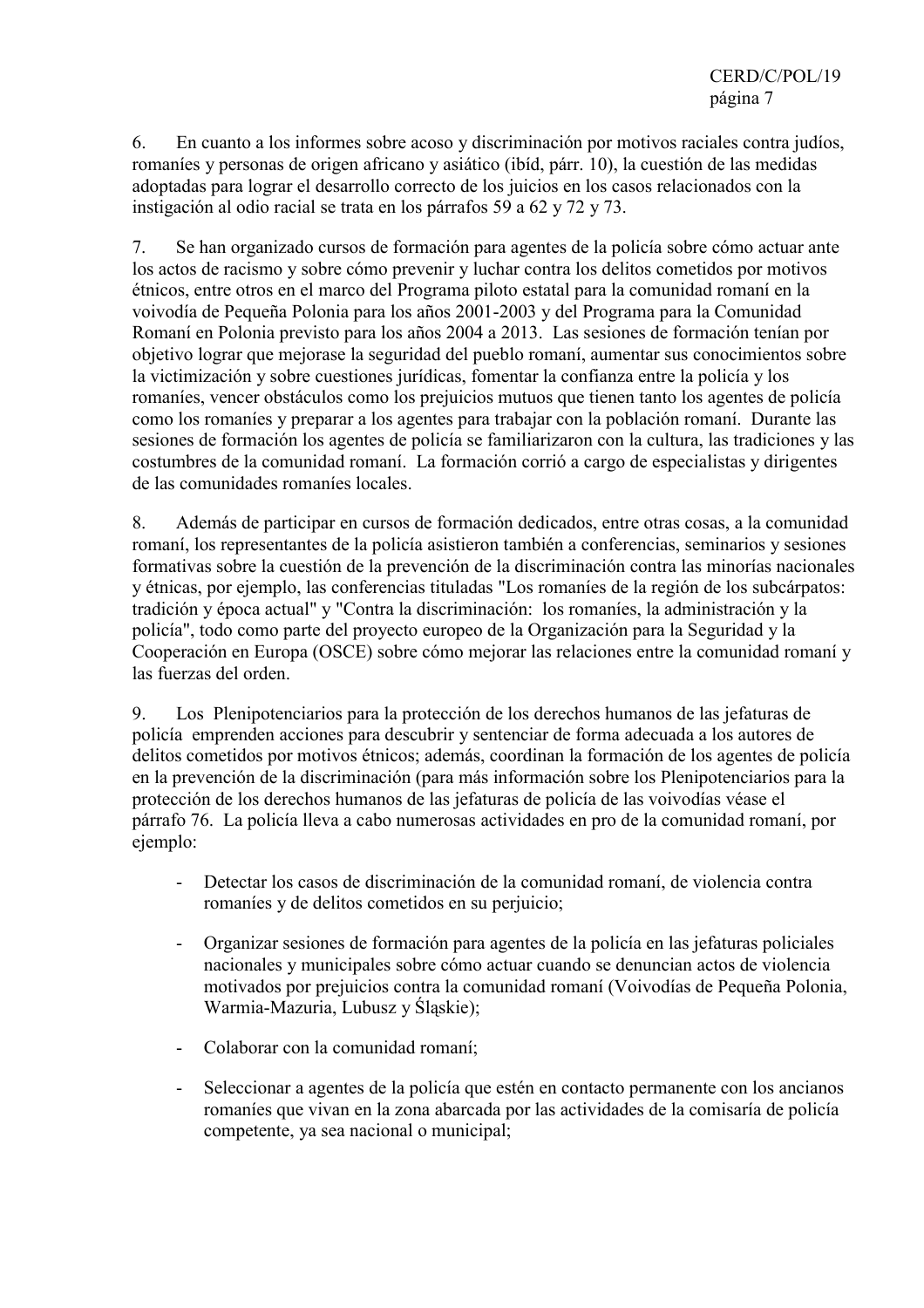# CERD/C/POL/19 página 8

- Colaborar permanentemente con los dirigentes (*voits*) de las comunidades romaníes que hacen de mediadores en todos los contactos oficiales entre la comunidad romaní y la policía (por ejemplo con el *voit* de los romaníes de Opole, el de los romaníes de Prudnicki o el de los romaníes de Brzeski);
- Colaborar con la fundación "Bahtałe Roma Gitanos Felices", con sede en Poznan;
- Colaborar con la escuela parroquial primaria para niños romaníes de Suwałki;
- Colaborar con escuelas, centros de ayuda social y centros de ayuda familiar municipales y nacionales en las labores de apoyo y prevención realizadas en el seno de la comunidad romaní (voivodía de Świętokrzyskie);
- Colaborar con los Plenipotenciarios de los voivodas para las minorías étnicas y nacionales (Pequeña Polonia, Gran Polonia, Dolnośląskie);
- Participar en programas de apoyo destinados a la comunidad romaní. Por ejemplo, en el marco del programa "Lograr la igualdad de oportunidades de los romaníes de Opatowski con respecto a su plena participación en la comunidad cívica integrada, prestando especial atención a las labores educativas y sociales", los agentes de policía mantuvieron una serie de reuniones con los romaníes tituladas "Concordia entre vecinos". También participaron en las actividades del club socioterapéutico que hay en Ostrowiec Świętokrzyski en el marco del Programa municipal de apoyo a las familias romaníes.

10. Las cuestiones relacionadas con la lucha contra la discriminación fueron el tema principal de unos cursos de formación para 80 jueces y fiscales de todo el país que se organizaron en Popowo en mayo de 2004 y que trataron de los aspectos jurídicos y de fondo de la responsabilidad penal por los delitos motivados por diferencias raciales, nacionales, étnicas o religiosas.

11. En cuanto a la preocupación del Comité por los informes sobre irregularidades durante el censo para la recopilación de información sobre las personas que reclaman una nacionalidad distinta de la polaca (ibíd., párr. 11), entre finales de mayo y principios de junio de 2002 se realizó en Polonia el Censo Nacional de Población y Vivienda. Conforme al párrafo 1 del artículo 8 de la Ley sobre el Censo Nacional de Población y Vivienda, de 2 de diciembre de 1999 (*Boletín legislativo* de 2000, Nº 1, epígrafe 1, en su forma enmendada), era obligatorio contestar a las preguntas sobre nacionalidad e idioma hablado en el hogar, si bien la nacionalidad se entendía como una característica meramente declarativa (basada en una opinión subjetiva). La obligación de los censistas era incluir en el formulario la información que proporcionasen los entrevistados, y se pedía que se señalase sólo una nacionalidad. En la pregunta sobre qué idioma se hablaba en casa se podían incluir hasta tres, y también en este caso el censista introducía la información que suministraba el entrevistado. La pregunta sobre el idioma se hacía independientemente de la nacionalidad que se hubiese declarado.

12. En las preguntas sobre la nacionalidad o los idiomas distintos al polaco las respuestas eran de tipo abierto; por ejemplo, el censista no tenía una lista predefinida de nacionalidades o idiomas y su única labor era tomar nota de las respuestas que daba el entrevistado.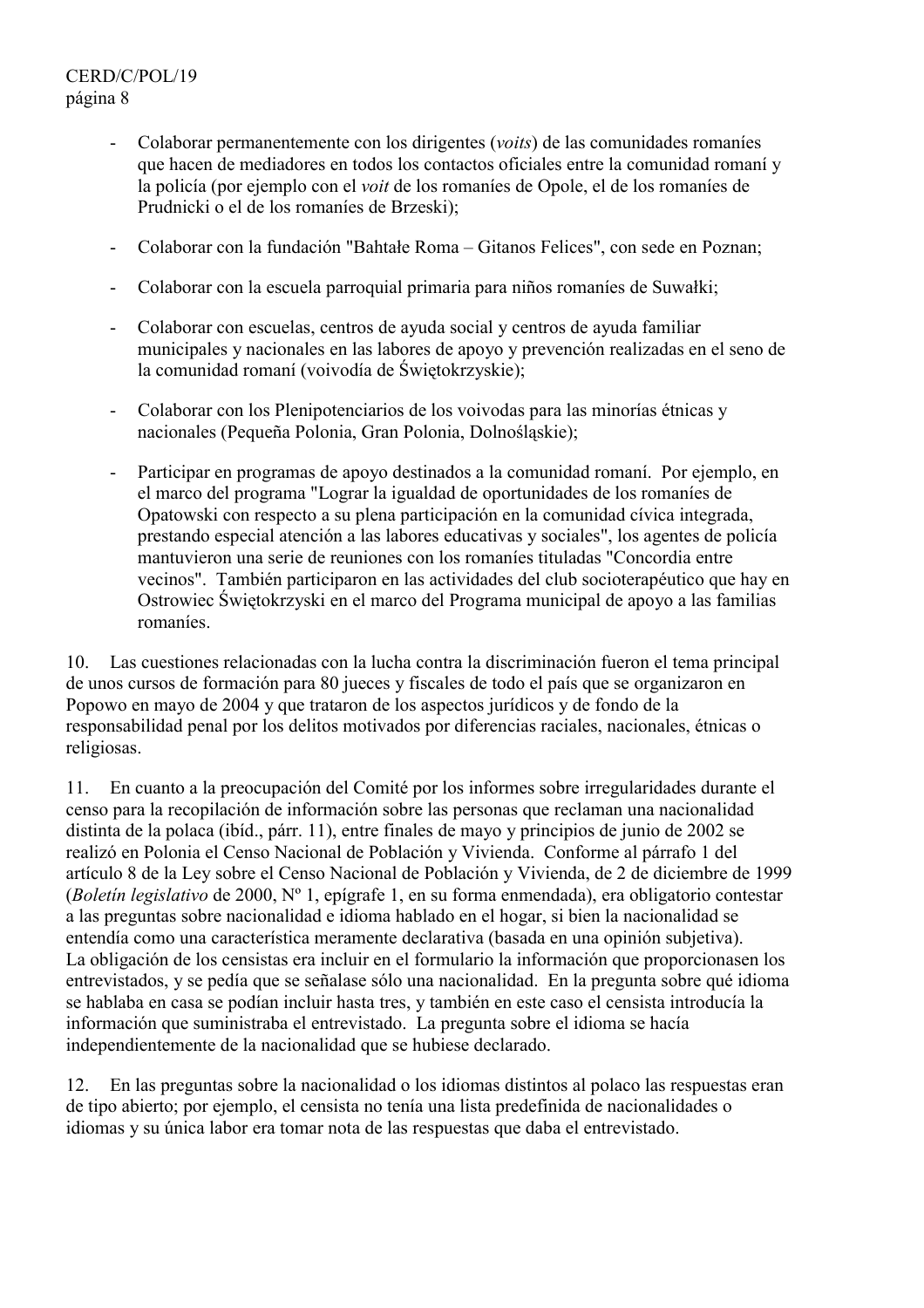13. Durante la elaboración del censo, algunos representantes de organizaciones de minorías nacionales y étnicas expresaron sus dudas y preocupación sobre la posibilidad de que se subestimase el tamaño de determinadas minorías debido a que las preguntas estuviesen planteadas de forma imprecisa. También generaban preocupación las posibles consecuencias que conllevaría que, debido a una protección deficiente de los datos recopilados para el censo, se revelase información sobre personas que declaraban ser de una nacionalidad distinta a la polaca, así como la influencia que el tamaño de las minorías según el censo podía tener sobre la política del Estado en relación con esas minorías. Cabe recalcar que todos los datos personales e individuales recogidos en el censo nacional, incluidos los relativos a la nacionalidad, son confidenciales y gozan de una protección especial. Las respuestas a las preguntas sobre la nacionalidad y el idioma no determinan la pertenencia del entrevistado a una minoría nacional. Sólo se puede considerar a una persona miembro de una minoría nacional a petición propia, si se acoge a los derechos de las minorías nacionales y étnicas e independientemente de la respuesta dada en el censo. Conviene además hacer hincapié en que la política que lleva a cabo el Gobierno polaco en relación con las minorías nacionales y étnicas y el volumen de los recursos financieros que les destina no han dependido nunca del tamaño de cada minoría. A este respecto lo determinante han sido las necesidades reales de las minorías y las actividades que realizan. Entre los criterios que se utilizan para asignar los fondos no se incluye el del tamaño de cada minoría. Nada de esto ha cambiado después de hacer el censo nacional.

14. Otro problema que se mencionó fue la actuación poco apropiada de los censistas. Representantes de minorías nacionales denunciaron casos de comportamientos de censistas que restaban fiabilidad a los resultados, como insertar automáticamente la nacionalidad polaca sin hacer las preguntas sobre la nacionalidad y el idioma hablado en casa, poner en duda las respuestas de los entrevistados sobre la nacionalidad y los otros idiomas hablados que no fuesen el polaco o rellenar las casillas para la nacionalidad y el idioma con lápiz.

15. Cabe señalar que las irregularidades que se detectaron durante la elaboración del censo fueron poco frecuentes y se tomaron medidas de forma inmediata. Todas las denuncias presentadas se iban examinando constantemente y dieron lugar a la intervención inmediata de los jefes de las oficinas de estadística y de los responsables municipales del censo.

16. En cuanto a los derechos a la vivienda y al empleo de la población romaní y la petición del Comité de que el Estado parte incluya información sobre los derechos económicos, sociales y culturales de los romaníes (ibíd., párrs. 12 y 13), el 13 de febrero el Consejo de Ministros aprobó el Programa piloto estatal para la comunidad romaní en la voivodía de Pequeña Polonia para los años 2001 a 2003, coordinado por el Ministro del Interior y de Administración. Las actividades realizadas en virtud del Programa piloto eran diversas y abarcaban cuestiones relacionadas con la mejora de las condiciones sociales y de vida, la atención de la salud, la seguridad, la cultura, la prevención del desempleo, la preservación de la identidad romaní, la difusión de información sobre la comunidad romaní y la amplia divulgación de las reformas llevadas a cabo en Polonia entre la comunidad romaní. Las labores educativas se consideraron prioritarias y con ellas se obtuvieron los resultados más tangibles, que se tradujeron en una mayor asistencia a la escuela y un mejor rendimiento escolar de los niños y jóvenes romaníes.

17. Además, gracias a este Programa piloto se hizo una serie de inversiones en las infraestructuras de los grupos de viviendas y los hogares de los romaníes (labores de renovación, construcción y fontanería). También se contrató a personal de enfermería a domicilio para que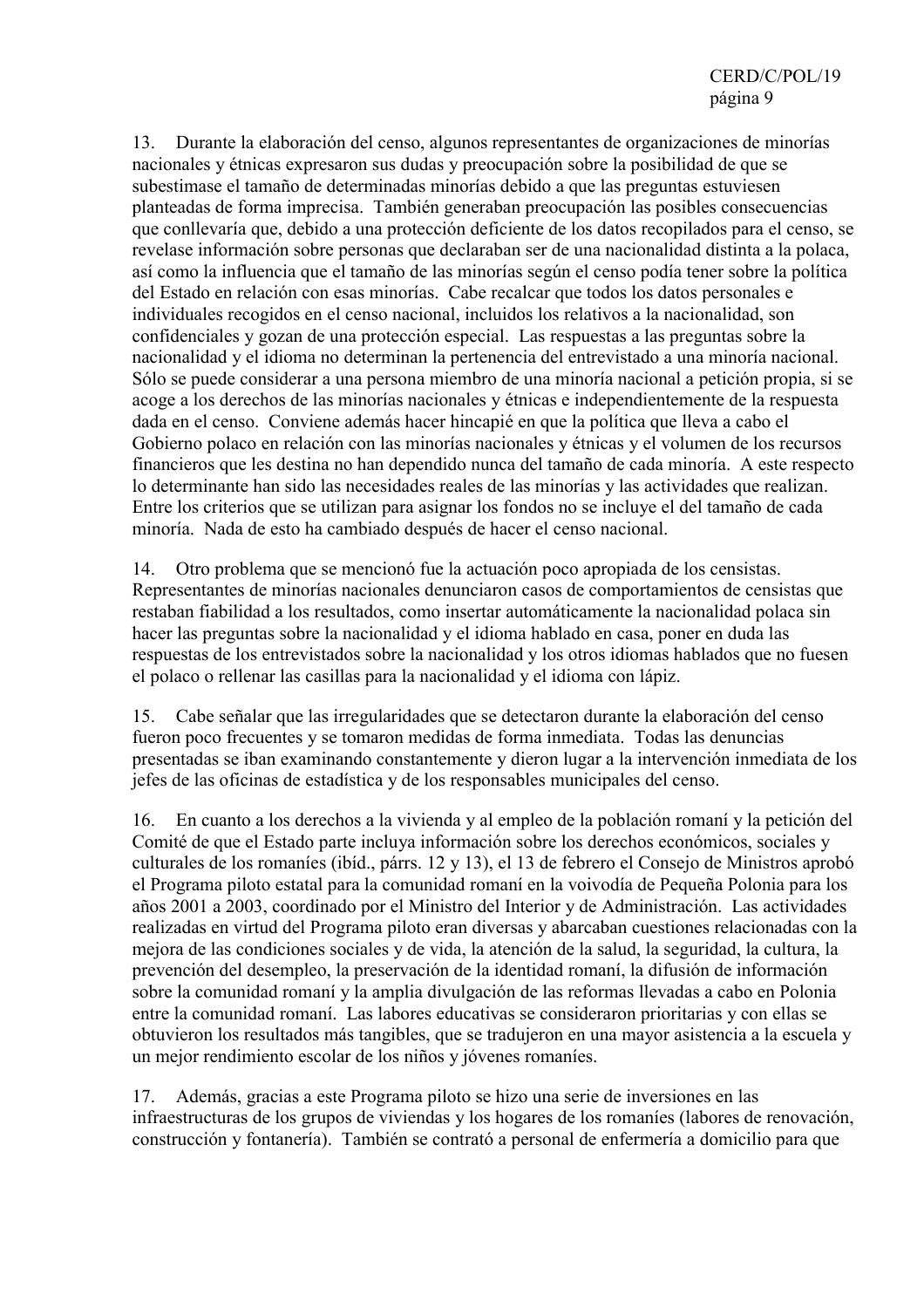trabajase entre la comunidad romaní y les proporcionase asistencia básica e información médica. Los romaníes desempleados participaron en cursos de perfeccionamiento profesional y también se crearon puestos de trabajo en el marco del empleo subvencionado. Además, se organizaron actos culturales y se publicaron libros y material multimedia sobre la historia y cultura romaníes. En 2002, TVP Cracovia empezó a emitir un programa televisivo bilingüe, *Las noticias romaníes-Romano Ciacipen*, cofinanciado con fondos del Programa piloto.

18. Vista la eficacia del Programa piloto, se organizó una continuación, el Programa para la comunidad romaní en Polonia, aprobado por el Consejo de Ministros el 19 de agosto de 2003. El objetivo principal del programa era promover la plena participación de la población romaní en la vida y sociedad civiles y reducir las diferencias entre este grupo y el resto de la sociedad. Para elaborar el programa se consultó ampliamente a la comunidad romaní y en especial al Subgrupo para las cuestiones relacionadas con los romaníes del Grupo de apoyo a las minorías nacionales, que integraba a dirigentes de todas las organizaciones romaníes de Polonia.

19. El Programa para la comunidad romaní en Polonia comenzó a ejecutarse en 2004. En principio estaba previsto que terminase en 2013, pero se ha dejado abierta la posibilidad de continuar con él en años venideros. Se ha destinado a este proyecto una reserva específica en el presupuesto estatal, que gestiona el Ministro del Interior y de Administración. Se trata de fondos que se movilizan a petición del Ministro y se transfieren bien a las voivodías o directamente a entidades concretas que ejecutan los objetivos del programa. Además de los fondos de esta reserva especial, el programa puede disponer de financiación suplementaria procedente de fondos gestionados por diversos ministros o por entidades de administración autónoma.

20. La Ley sobre minorías nacionales y étnicas e idiomas regionales, de 6 de enero de 2005 (*Boletín legislativo* de 2005, Nº 17, epígrafe 141, en su forma enmendada), prevé nuevas posibilidades de financiación del Programa, y en los apartados 2 y 10 del artículo 18 dispone que se puedan conceder subvenciones para programas de apoyo a la integración cívica de las minorías. En 2004, se destinó al Programa la reserva especial prevista, que ascendía a 5 millones de zlotys, más 1 millón de zlotys procedentes del presupuesto del antiguo Ministerio de Educación Nacional y Deportes (ahora Ministerio de Educación Nacional). En 2005 los fondos procedentes de la reserva especial para el Programa fueron de 5 millones de zlotys, más un suplemento de 700.000 zlotys procedente del presupuesto del Ministerio de Educación Nacional y Deportes. A estos fondos se suman anualmente otros procedentes de las entidades de gobierno autónomo que tratan de ejecutar los objetivos del Programa.

21. Las actividades realizadas con arreglo al Programa son diversas y abarcan cuestiones relacionadas con la educación, la mejora de las condiciones sociales y de vida (como inversiones en las infraestructuras de los grupos de viviendas y los hogares de los romaníes), la atención de la salud (como la financiación de la labor de personal de enfermería a domicilio), la seguridad, la prevención del desempleo y de los delitos cometidos por motivos étnicos, la difusión de información sobre la comunidad romaní y la amplia divulgación entre la comunidad romaní de las reformas llevadas a cabo en Polonia.

22. En la lista de prioridades surgidas a partir del Programa, la mejora de las condiciones de vida de la minoría romaní figura justo después de la educación (se proporciona información sobre la educación de los niños romaníes en los párrafos 27 a 38). En el componente "Mejora de las condiciones de vida" la prioridad es invertir en mejorar las condiciones de vivienda y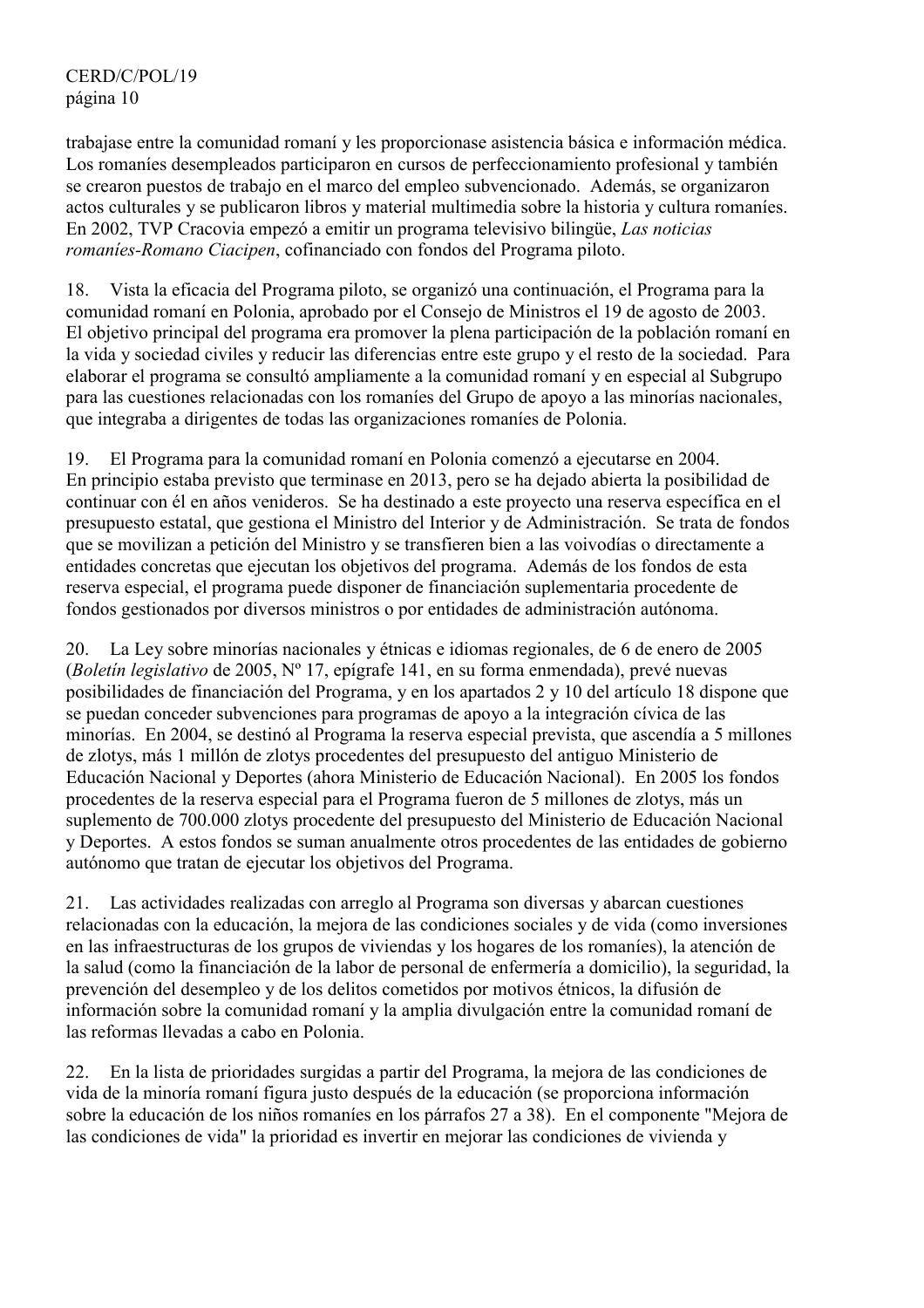sanitarias creando una red de alcantarillado y de abastecimiento de agua y suministrando agua y electricidad. Estas actividades se llevaron a cabo en las siguientes voivodías: Pequeña Polonia, Podcarpacie, Podlaquia y Pomerania Occidental. Además, una de las principales prioridades continúa siendo mejorar las condiciones de vivienda extremadamente difíciles de las familias romaníes. En 2004 se realizaron labores de renovación en 28 pisos y edificios. En 2005 se renovaron un total de 177 pisos en siete voivodías.

23. El programa también incluía medidas para regular la cuestión de la propiedad de las parcelas con edificios habitados por romaníes (municipios de Czarny Dunajec, Szaflary y Krościenko y Dunajcem en la voivodía de Pequeña Polonia).

24. A fin de lograr la inserción profesional de la comunidad romaní, se han llevado a cabo una serie de iniciativas para crear nuevos puestos de trabajo e incrementar la tasa de empleo de los romaníes. Esos proyectos se pusieron en marcha con la colaboración de las oficinas de trabajo de los condados y se complementaron con la contratación de romaníes para trabajos de limpieza de corta duración. En 2005, trabajaban en empleos subvencionados 56 personas de etnia romaní. Al mismo tiempo se organizaron sesiones de formación para la mejora y transformación de las aptitudes profesionales y se proporcionó orientación laboral.

25. Otro aspecto previsto en el Programa es el de los problemas de salud derivados de las arduas condiciones de vida de la población romaní. En 2005, 1.107 romaníes fueron vacunados y sometidos a pruebas médicas preventivas en toda Polonia. Las medidas de prevención consistían principalmente en contratar y cofinanciar el trabajo de personal de enfermería a domicilio que prestaban asistencia médica directa y asesoramiento médico y distribuían medicamentos y artículos de higiene personal adquiridos mediante subvenciones. En 2005 se contrató a un total de seis enfermeras a domicilio. Estas actividades se complementaron con los denominados "días blancos" en los que médicos de distintas especialidades pasaban consulta de forma gratuita.

26. La cuestión de los derechos económicos, sociales y culturales de los romaníes se trata con más detalle en la sección dedicada al artículo 5 de la Convención.

27. En cuanto a las necesidades educativas específicas de los niños romaníes (véase ibíd., párr. 13), los niños y jóvenes de origen romaní disfrutan del derecho legal a la educación en igualdad de condiciones que todos los alumnos sujetos a la escolarización obligatoria. La gran mayoría de los alumnos romaníes asisten a escuelas públicas y estudian dentro de un sistema integrado, junto con sus pares polacos. Esta manera de organizarse se ajusta a las exigencias de las organizaciones romaníes de Polonia.

28. Un gran avance en la mejora de la situación educativa de la minoría romaní de Polonia fue la aprobación el 13 de febrero de 2001 por el Consejo de Ministros del Programa piloto estatal para la comunidad romaní en la voivodía de Pequeña Polonia para los años 2001 a 2003, en el que la máxima prioridad eran las labores educativas. Con ellas se obtuvieron los resultados más palpables, que se tradujeron en una mayor asistencia a la escuela y un mejor rendimiento escolar de los niños y jóvenes romaníes. Según el Ministerio de Educación Nacional y Deporte, que participó en la financiación y organización del módulo educativo, en el Programa piloto participaron unos 500 alumnos romaníes de 60 escuelas en 15 municipios de la voivodía de Pequeña Polonia.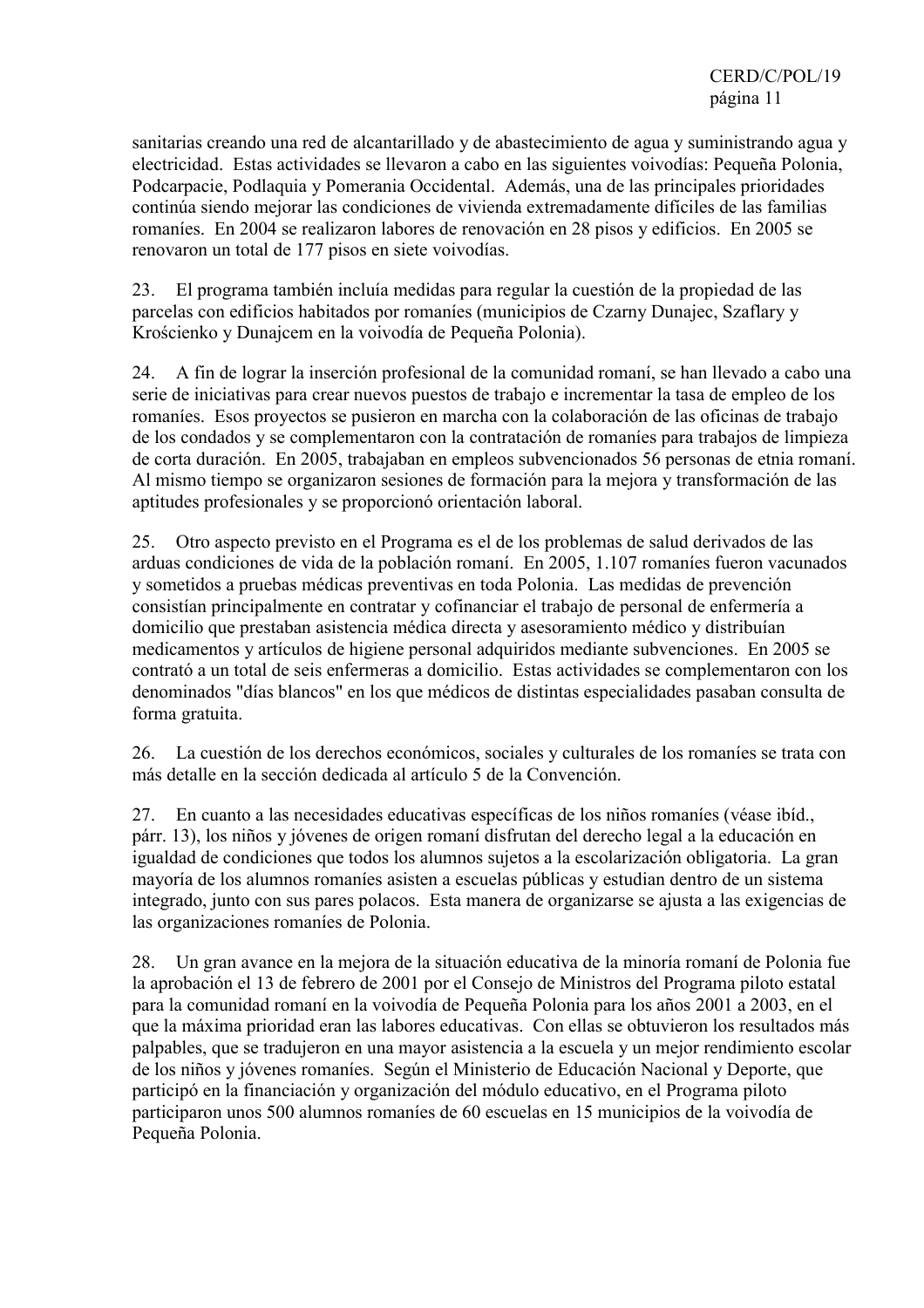29. El resumen de los resultados del Programa piloto muestra que de los 427 alumnos que asistían a la escuela primaria y secundaria, 337 pasaron al siguiente curso y 69 acabaron sus estudios (46 de enseñanza primaria y 23 de enseñanza secundaria). Cerca del 15% de los alumnos romaníes terminaron la escuela con buenos resultados. El número de menores que asistieron a clases preparatorias en jardines de infancia o en escuelas en el marco de la educación preescolar (los denominados cursos "0") aumentó a 69.

30. Las labores educativas también han sido prioritarias en el Programa para la comunidad romaní en Polonia, cuyo principal objetivo es mejorar el nivel docente y la tasa de asistencia de los alumnos de origen romaní. Los informes elaborados por los voivodas en colaboración con los principales responsables de educación indican que la tasa de asistencia a la escuela de los niños romaníes ha ido aumentando paulatinamente. La tasa de asistencia de alumnos romaníes que cursaban la enseñanza obligatoria osciló en el curso 2004/05 entre el 68,3% (Voivodía de Świętokrzyskie) y el 85% (Voivodía de Pomerania), si bien las notas de estos alumnos fueron de entre "aprobado" y "satisfactorio". En muchas voivodías se ha observado no obstante una tendencia a la mejoría.

31. En algunas comunidades romaníes, se han detectado numerosos problemas en el proceso educativo. El principal es la falta de dominio del idioma polaco de los niños que comienzan su educación y también que a menudo no sepan leer ni escribir en preescolar. Por tanto, esas actividades educativas se vieron complementadas con ayudas materiales, principalmente en forma de becas para que los niños romaníes pudiesen asistir sistemáticamente al jardín de infancia o clases preescolares, aunque también se proporcionaron a los alumnos más necesitados libros de texto y material escolar y didáctico y, si bien en menor medida, se cofinanciaron sus almuerzos escolares, los gastos de transporte para llegar a la escuela y el seguro.

32. Se concedió una especial atención a los programas para maestros y auxiliares docentes especializados en alumnos romaníes que apoyan la educación de esos niños. La labor principal de los auxiliares docentes especializados es garantizar que los niños y adolescentes que asisten a las clases integradas reciban un amplio apoyo durante y después de la escuela, así como cooperar con los padres de los alumnos romaníes. Durante el curso académico 2004/05 se contrató, en el marco del Programa para la comunidad romaní en Polonia, a 91 auxiliares docentes especializados en alumnos romaníes.

33. Los maestros de apoyo se ocupan especialmente de los alumnos romaníes y en la fase inicial de su educación los tratan como a hablantes de un idioma extranjero y como a personas biculturales. Sus obligaciones incluyen supervisar el aprendizaje de los menores, impartir clases de refuerzo de polaco o de otras asignaturas obligatorias y otro tipo de clases para reforzar su identidad étnica, ayudarles a hacer los deberes y mantenerse en contacto permanente con sus familias. En el curso académico 2004/05, se contrató, en el marco del Programa, a 119 maestros de apoyo en toda Polonia.

34. En 2004, se organizaron cursos de formación para mejorar las aptitudes profesionales de los auxiliares docentes especializados en alumnos romaníes y de los maestros de apoyo que trabajan con estos niños en los que participaron 92 maestros y 61 auxiliares docentes en toda Polonia. En 2005 asistieron a cursos de formación similares 53 maestros de apoyo y 43 auxiliares docentes.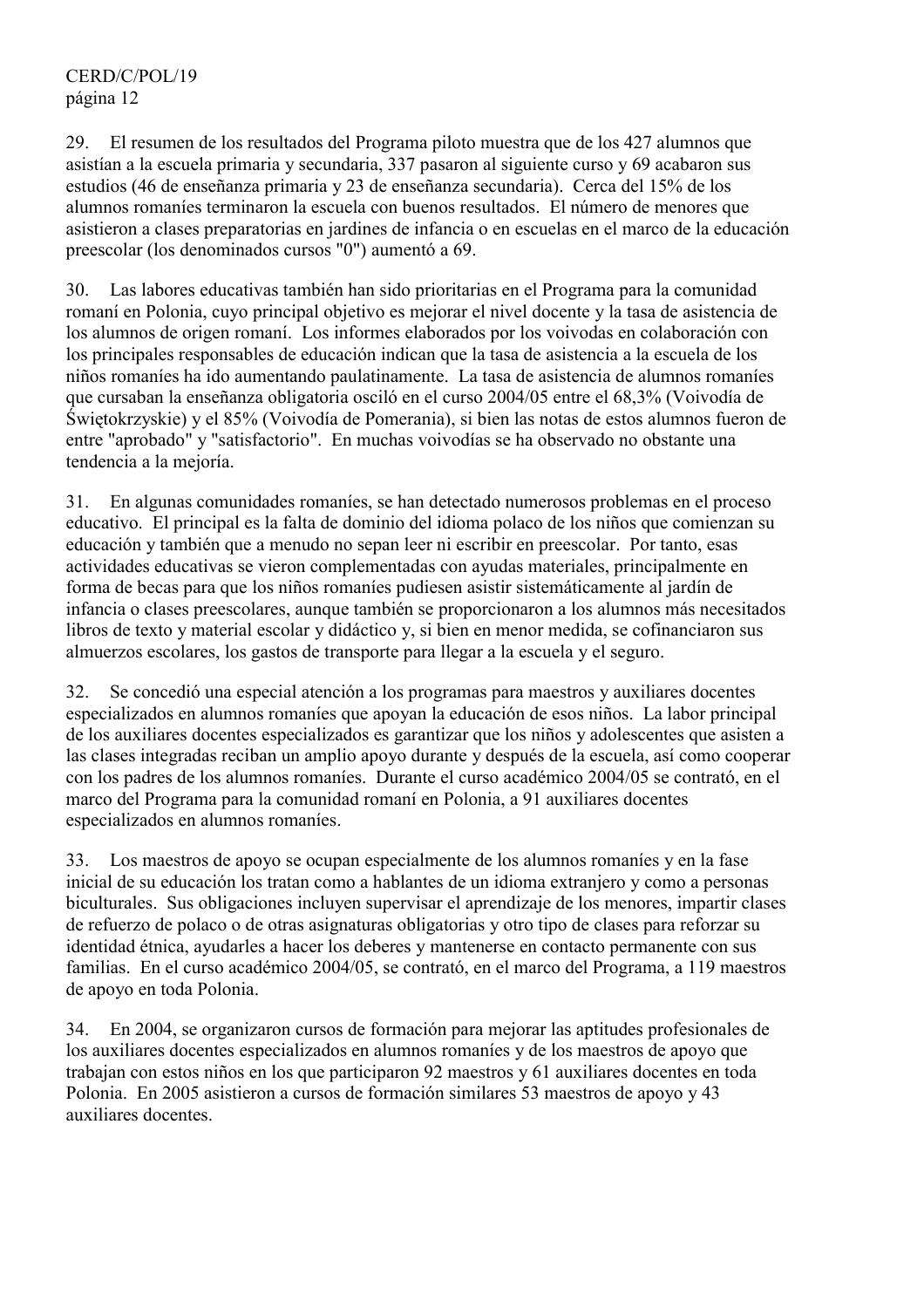35. Al evaluar las actividades emprendidas en el ámbito educativo conviene recalcar que éstas se basan en un modelo de actividades integrado. El inequívoco consenso a este respecto, por lo general compartido por los interlocutores romaníes, y los resultados logrados hasta ahora refutan las sempiternas falsas acusaciones de que la administración estatal apoya la segregación de alumnos romaníes en clases para niños romaníes. Este tipo de clases, cuyo número disminuye continuamente (actualmente hay menos de diez), es un fenómeno marginal en la educación de los niños y jóvenes romaníes. Se trata de clases diseñadas sobre todo para alumnos que han visto su proceso educativo interrumpido, a veces durante varios años (por ejemplo, por estancias en el extranjero). Además, cabe destacar que la participación en estas clases para romaníes nunca ha sido forzosa, sino el resultado de la voluntad claramente expresada de los padres de los alumnos romaníes.

36. Otro conjunto de actividades en el ámbito educativo lo constituyeron los programas pedagógicos y educativos para niños romaníes y sus padres, que incluían orientación psicológica y pedagógica, así como clases adicionales y de refuerzo. Para lograr que los niños romaníes tuviesen igualdad de oportunidades educativas se recurrió sobre todo a clases extraescolares de refuerzo sobre diversas materias y también a clases de apoyo, compensatorias y de logopedia. También se cofinanciaron campamentos de verano, de invierno y de boy scouts, ludotecas, excursiones turísticas y actividades deportivas y de ocio.

37. En 2004, en el marco de los concursos organizados para universitarios romaníes, estaba previsto conceder unas 40 becas anuales para alumnos universitarios romaníes y 12 para alumnos romaníes con especiales dotes artísticas. En 2005, se beneficiaron del programa de becas 10 alumnos con dotes artísticas y 44 universitarios. Además, se adquirieron más de 200 lotes de material educativo con libros y publicaciones multimedia que se enviaron a las escuelas, a los auxiliares docentes especializados en alumnos romaníes y a las personas que trabajan con la comunidad romaní.

38. En virtud de lo dispuesto por el Reglamento del Ministerio de Educación Nacional y Deportes, de 3 de diciembre de 2002, sobre las condiciones y métodos para emprender tareas encaminadas a preservar el sentido identitario nacional, étnico, lingüístico y religioso de los alumnos de minorías nacionales y grupos étnicos en las escuelas públicas y los centros educativos (*Boletín legislativo* de 2002, Nº 220, epígrafe 1853), las escuelas pueden organizar clases adicionales para alumnos de origen romaní, incluidas clases de refuerzo. Además, las escuelas con alumnos romaníes pueden contratar a maestros de apoyo y a auxiliares docentes para estos alumnos, en cuyo caso se les reembolsan los gastos con una subvención educativa que ha aumentado en un 100% con cargo al presupuesto estatal (en 2003-2004 era el 50%). Según datos de la Oficina Central de Estadística, durante el curso académico 2003/04 se beneficiaron de estas subvenciones más elevadas 72 centros con alumnos romaníes de toda Polonia. Durante el curso 2004/05, el número de centros aumentó a 119 y el de alumnos, a 1.023.

39. En cuanto a la educación sobre los derechos humanos en el plan de estudios de las escuelas del Estado parte y el aliento del Comité a ampliar estos esfuerzos más allá del sistema escolar (ibíd., párr. 14), las cuestiones de derechos humanos están incluidas en el plan de estudios mínimo de la enseñanza general y se abordan en las asignaturas de "Historia y sociedad" y "Ecuación para la vida en sociedad" en la escuela primaria, el proyecto de "Ecuación europea" en el primer ciclo de la escuela secundaria, y la asignatura de "Educación cívica", en la enseñanza secundaria de ciclo superior. Además, antes de autorizar su implantación, se verifica que todos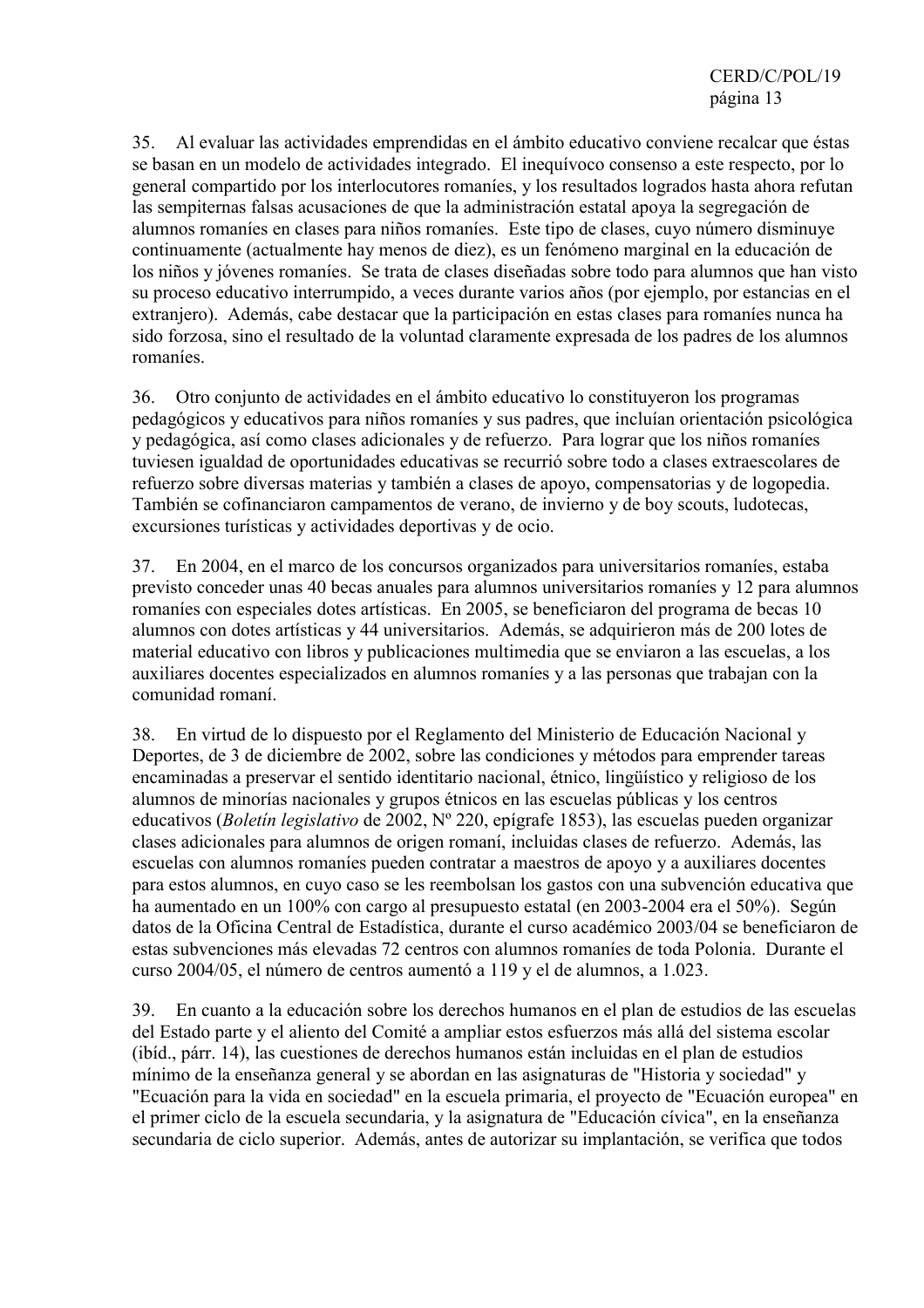los planes de estudio y libros de texto estén en consonancia con los acuerdos y tratados internacionales suscritos por Polonia, incluido el Convenio Europeo de Derechos Humanos. La difusión del concepto de los derechos humanos en las escuelas y en la enseñanza, en un espíritu de tolerancia y respeto mutuo de los derechos de las personas y los grupos, constituye un elemento fundamental del sistema educativo polaco y una de las prioridades pedagógicas de las escuelas.

40. Además, todas las universidades polacas cuentan con secciones o cátedras de derecho europeo o de derechos humanos. Estas materias pronto se incluirán en la disciplina universitaria "Derecho y asuntos europeos". Por último, numerosas universidades polacas cuentan con cursos de posgrado sobre derecho europeo y derechos humanos. (La cuestión de la difusión de conocimientos y las actitudes en materia de derechos humanos se trata en los párrafos 61 a 77.)

41. En cuanto al consejo del Comité de consultar a las organizaciones de la sociedad civil que trabajan para combatir la discriminación (ibíd., párr. 15), cuando se empezó a redactar el informe, se colocó en el sitio de Internet del Ministerio de Interior y de Administración información sobre su elaboración y se invitó a las organizaciones no gubernamentales (ONG) y a las instituciones científicas y de investigación a que enviasen sus propuestas, sugerencias y conclusiones en relación con dicho documento en aquella fase inicial de su preparación. Durante una mesa redonda que se organizó para consultar a los interlocutores sociales sobre el Programa de represión de la delincuencia y de lucha contra los delitos motivados por el odio, se informó a más de 20 ONG especializadas en cuestiones de discriminación racial, racismo y antisemitismo de que tenían la posibilidad de enviar sus observaciones y sugerencias para la elaboración del documento. Más adelante se mandaron versiones posteriores del informe a casi 30 ONG para su consulta.

42. En cuanto a la petición de información del Comité sobre las medidas tomadas para aplicar la Declaración y Programa de Acción de Durban (ibíd., párr. 16), para cumplir con las obligaciones derivadas del Plan de acción aprobado por la Conferencia Mundial contra el Racismo, el Consejo de Ministros aprobó el 18 de mayo de 2004 el Programa nacional de lucha contra la discriminación racial, la xenofobia y las formas conexas de intolerancia. El Programa será aplicado entre 2004 y 2009 por los ministros competentes, los órganos centrales de la administración pública, las instituciones públicas estatales, el Defensor de los derechos civiles, los medios de comunicación públicos y la administración gubernamental de las voivodías, en estrecha colaboración con las ONG, y podrá ser prorrogado. El objetivo del Programa nacional es llevar a cabo actividades de lucha contra la xenofobia y el racismo, incluido el antisemitismo, e implantar en la sociedad polaca una cultura de tolerancia en el sentido amplio del término. Las actividades abarcan los ámbitos de la investigación, la estadística, la educación, la cultura, la atención de la salud, los medios de comunicación, el empleo, la situación social de los refugiados, los miembros de minorías nacionales y étnicas, los migrantes y otras personas que puedan ser víctimas de discriminación debido a su origen étnico o racial. Se consideró a estos grupos como los beneficiarios directos del programa.

43. El texto del Programa nacional de lucha contra la discriminación racial, la xenofobia y las formas conexas de intolerancia puede encontrarse, entre otros lugares, en el sitio de Internet www.mswia.gov.pl. También se publicó en forma de folleto y se repartió entre los representantes de la administración central y local, los Plenipotenciarios para la protección de los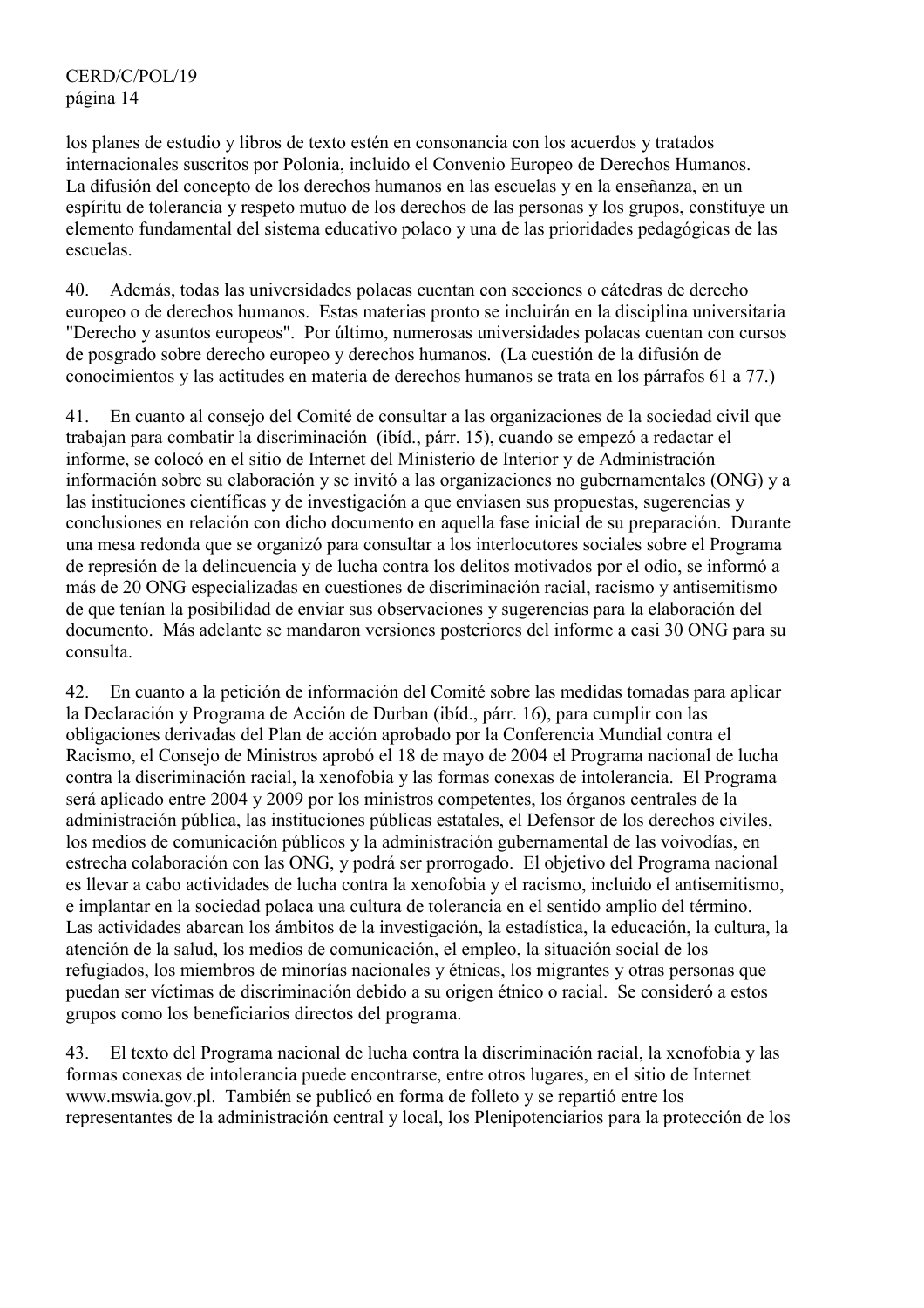derechos humanos de las Jefaturas de policía de las voivodía*s* , las ONG, los jueces, los abogados y los agentes de policía (véase el anexo 3).

44. El Comité también recomendó que los informes del Estado parte se pusieran a disposición del público desde el momento en que se presentaran y que también se hicieran públicas las observaciones del Comité al respecto. La información sobre los informes anteriores relativos a la aplicación de la Convención, así como las observaciones y recomendaciones del Comité pueden encontrarse en los sitios de Internet del Ministerio de Interior y Administración (www.mswia.gov.pl) y del Ministerio de Justicia. Este asunto se trata de forma pormenorizada en el párrafo 74.

# **II. PARTE GENERAL**

## **A. Actividades de la República de Polonia en los foros internacionales de derechos humanos durante el período abarcado por el informe**

45. Del 5 al 7 de julio de 2000 se celebró en Varsovia el seminario regional de expertos en la lucha contra el racismo, la discriminación racial, la xenofobia y las formas conexas de intolerancia en los países de Europa central y oriental. El seminario fue parte de un ciclo de reuniones preparatorias de la Conferencia Mundial contra el Racismo, la Discriminación Racial, la Xenofobia y las Formas Conexas de Intolerancia, celebrada en Durban (Sudáfrica) del 31 de agosto al 7 de septiembre de 2001, y se organizó en cooperación con la Oficina del Alto Comisionado de las Naciones Unidas para los Derechos Humanos.

46. La República de Polonia participó en la Conferencia Mundial contra el Racismo y cumplió con las obligaciones contraídas en la Conferencia (véanse los párrafos 42 a 44).

47. El Presidente del la República de Polonia ratificó la enmienda al artículo 8 de la Convención Internacional sobre la Eliminación de todas las Formas de Discriminación Racial, abierto a la firma en Nueva York el 7 de marzo de 1966; el instrumento de ratificación se presentó el 23 de agosto de 2002.

48. El 10 de noviembre de 2000, el Presidente del la República de Polonia ratificó el Convenio Marco para la Protección de las Minorías Nacionales, hecho en Estrasburgo el 1º de febrero de 1995, que entró en vigor para Polonia el 1º de abril de 2001.

49. El 23 de noviembre de 2001, la República de Polonia firmó el Convenio sobre la ciberdelincuencia, firmado en Budapest el 23 de noviembre de 2001, y el 21 de julio de 2003 firmó el Protocolo adicional al Convenio sobre la ciberdelincuencia relativo a la penalización de actos de índole racista y xenófoba cometidos por medio de sistemas informáticos, firmado en Estrasburgo el 28 de enero de 2003.

50. El 12 mayo 2003, la República de Polonia firmó la Carta Europea de las Lenguas Regionales o Minoritarias, y su proceso de ratificación está en marcha.

51. El 18 de agosto de 2003, el Presidente de la República de Polonia ratificó el Protocolo para prevenir, reprimir y sancionar la trata de personas, especialmente mujeres y niños, aprobado por la Asamblea General de las Naciones Unidas el 15 de noviembre de 2000, que complementa la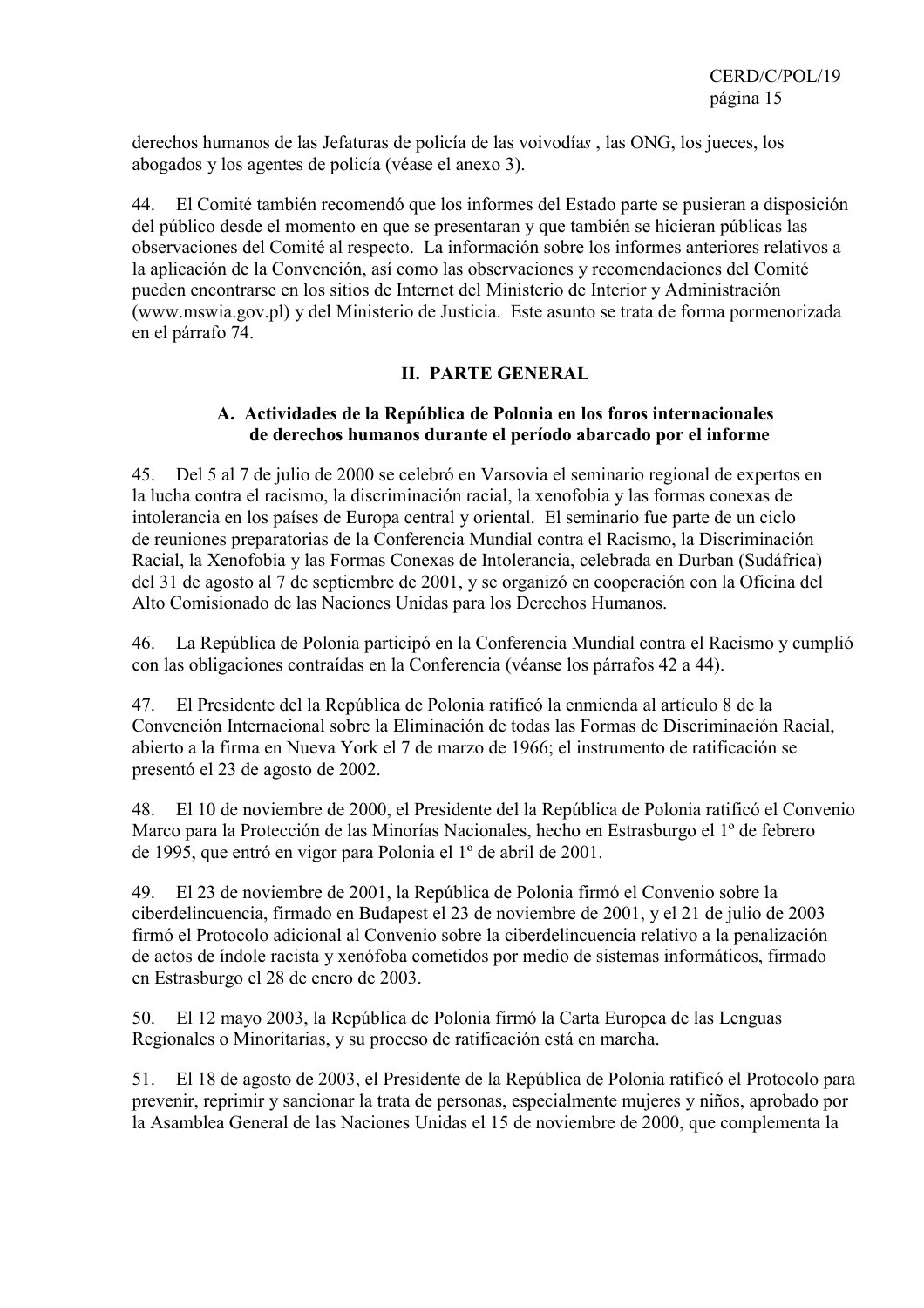Convención de las Naciones Unidas contra la Delincuencia Organizada Transnacional, aprobada por la Asamblea General el 15 de noviembre de 2000. El 21 de diciembre de 2003 el Protocolo entró en vigor para Polonia.

52. El 22 de diciembre de 2003, el Presidente de la República de Polonia ratificó el Protocolo Facultativo de la Convención sobre la eliminación de todas las formas de discriminación contra la mujer, abierto a la firma en Nueva York el 6 de octubre de 1999, y que entró en vigor para Polonia el 22 de marzo de 2004.

53. El 4 de marzo de 2005 entró en vigor para Polonia el Protocolo facultativo de la Convención sobre los Derechos del Niño relativo a la venta de niños, la prostitución infantil y la utilización de niños en la pornografía, aprobado en Nueva York el 25 de mayo de 2000.

54. El 7 de marzo de 2005 entró en vigor para Polonia el Protocolo facultativo de la Convención sobre los Derechos del Niño relativo a la participación de niños en los conflictos armados, aprobado en Nueva York el 25 de mayo de 2000.

55. El 14 de septiembre de 2005, la República de Polonia ratificó el Protocolo Facultativo de la Convención contra la Tortura y Otros Tratos o Penas Crueles, Inhumanos o Degradantes, aprobado por la Asamblea General el 18 de diciembre de 2002.

56. Del 25 al 29 de octubre de 2004 tuvo lugar la visita a Polonia de los representantes de la Comisión Europea contra el Racismo y la Intolerancia del Consejo de Europa, en el marco de la tercera ronda de visitas de la Comisión y sus delegados se reunieron con representantes del Gobierno de Polonia y de las ONG. El tercer informe de la Comisión sobre Polonia se aprobó el 17 de diciembre de 2004 y se publicó el 14 de junio de 2005. El 8 de noviembre de 2005, se organizó una mesa redonda para examinar el informe, a la que asistieron representantes de la Comisión Europea contra el Racismo y la Intolerancia, el Gobierno y las ONG que proporcionaron información empleada en la redacción del informe.

57. Entre agosto de 2003 y noviembre de 2004, Polonia también ejecutó el proyecto PL 2002/000-605-01-02 del PHARE, Consolidación de las políticas de lucha contra la discriminación, en el marco del acuerdo de hermanamiento entre el Plenipotenciario del Gobierno para la Igualdad entre las Mujeres y los Hombres y su contraparte austríaca, el Instituto Ludwig Boltzmann de derechos humanos. Entre los resultados del proyecto figuran:

- El análisis de la situación de grupos sociales víctimas de discriminación en Polonia y de sus necesidades de protección y apoyo;
- Examen de la legislación de carácter vinculante, la jurisprudencia y las políticas de los organismos públicos en el ámbito de la lucha contra la discriminación, y la determinación de posibles mejoras a ese respecto;
- Formulación de medidas y programas para hacer frente a la discriminación, y de recomendaciones sobre la mejora de las soluciones institucionales para aplicar las políticas de lucha contra la discriminación;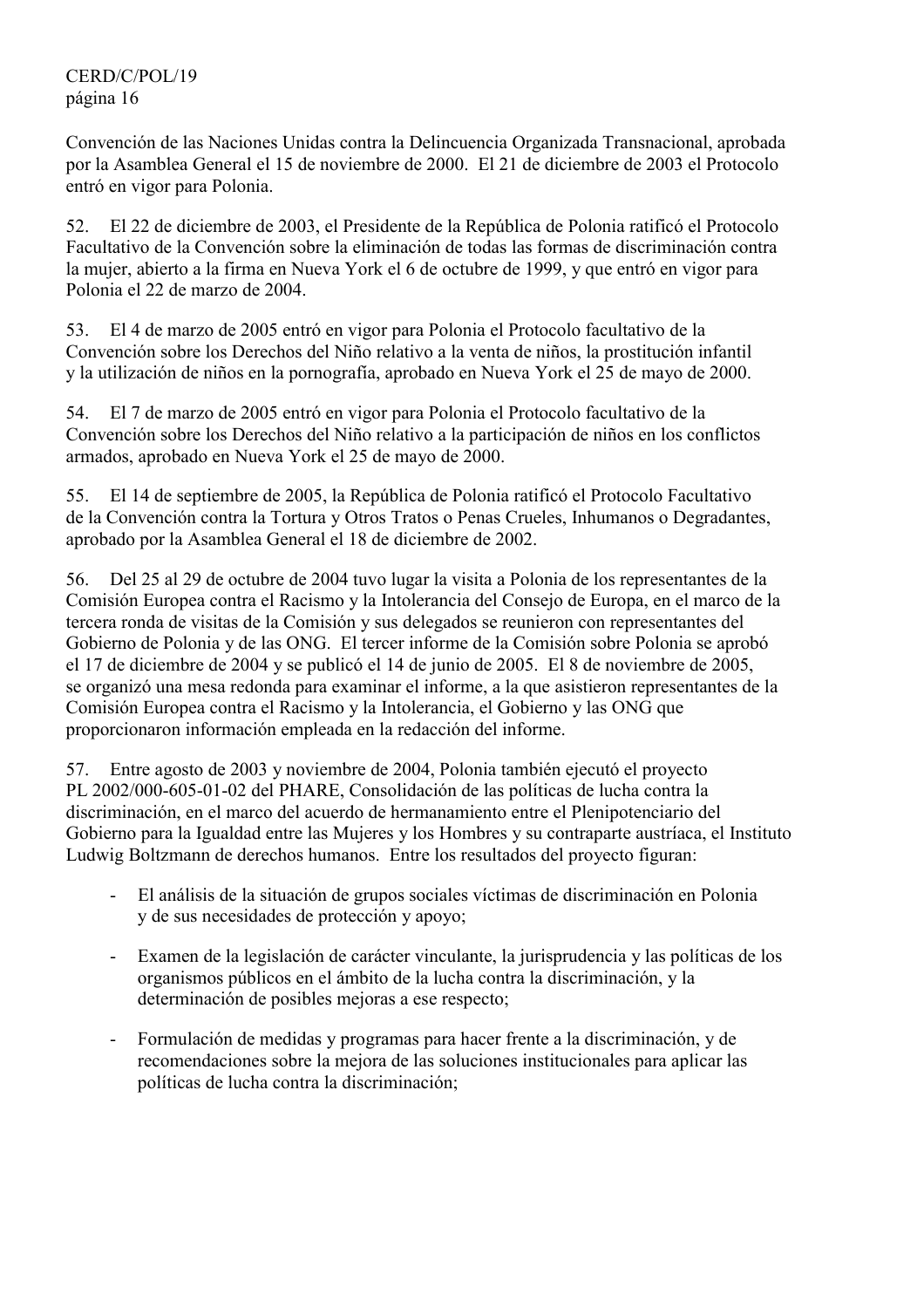- Capacitación de un grupo de instructores procedentes de las ONG, quienes en el futuro tendrán a su cargo la capacitación y la organización de talleres sobre discriminación y las normas para prevenirla;
- Elaboración y evaluación de un programa de capacitación orientado a lograr una mayor sensibilización, modificar las conductas y aplicar medidas y estrategias contra la discriminación;
- Capacitación de instructores en la esfera de la sensibilización, la modificación de las conductas y la aplicación de medidas y estrategias contra la discriminación o de instructores de los grupos profesionales siguientes: agentes de la policía, funcionarios públicos (incluidos los de las voivodías), inspectores del trabajo, jueces, abogados, empleados de instituciones educativas y periodistas, quienes impartirán una capacitación análoga en sus lugares de trabajo.

58. El proyecto también incluyó subvenciones a actividades de las ONG orientadas a luchar contra la discriminación por motivos de raza u origen étnico. Un monto de 560.000 euros, es decir, la mitad del presupuesto del proyecto, se distribuyó con arreglo a un procedimiento de concurso por pequeñas donaciones.

59. En el marco del Programa de acción contra la discriminación (2001-2006) de la Comunidad Europea, se llevaron a cabo tres proyectos:

- Aplicación de la legislación comunitaria de lucha contra la discriminación en Polonia, que abarcó la capacitación de jueces, abogados y representantes de ONG. Se publicaron y distribuyeron dos manuales: "Lucha contra la discriminación en Polonia: cómo defender tus derechos", y "Lucha contra la discriminación en Polonia: aspectos jurídicos e institucionales";
- "Desarrollo de una actitud de tolerancia hacia la diversidad", que incluyó, entre otras cosas, un concurso entre los estudiantes de arte para el diseño de un cartel contra la discriminación, la exposición de los resultados del concurso y la impresión de los carteles premiados, el diseño y la distribución de folletos introductorios para empleados y empleadores sobre la lucha contra la discriminación por motivos de raza, origen étnico, religión, confesión, edad, discapacidad y orientación sexual, así como la realización de cinco talleres de lucha contra la discriminación dirigidos a jueces, fiscales, funcionarios de la guardia de fronteras, agentes de policía, periodistas y representantes de los sindicatos (unas 250 personas en total);
- Eurequality: Promoción de instituciones de lucha contra la discriminación, 2004-2006, realizado en cooperación con España (coordinador), Finlandia, Bélgica, Irlanda y Bulgaria. El proyecto tenía por objeto fortalecer la estructura y la organización de las instituciones, gubernamentales y no gubernamentales, que se dedican a la lucha contra la discriminación por motivos de raza y origen étnico. El objetivo se logró por medio del perfeccionamiento de la cooperación entre los países mencionados en el diseño de un modelo institucional de lucha contra la discriminación y de mecanismos de cooperación entre las instituciones dedicadas a la lucha contra la discriminación y sus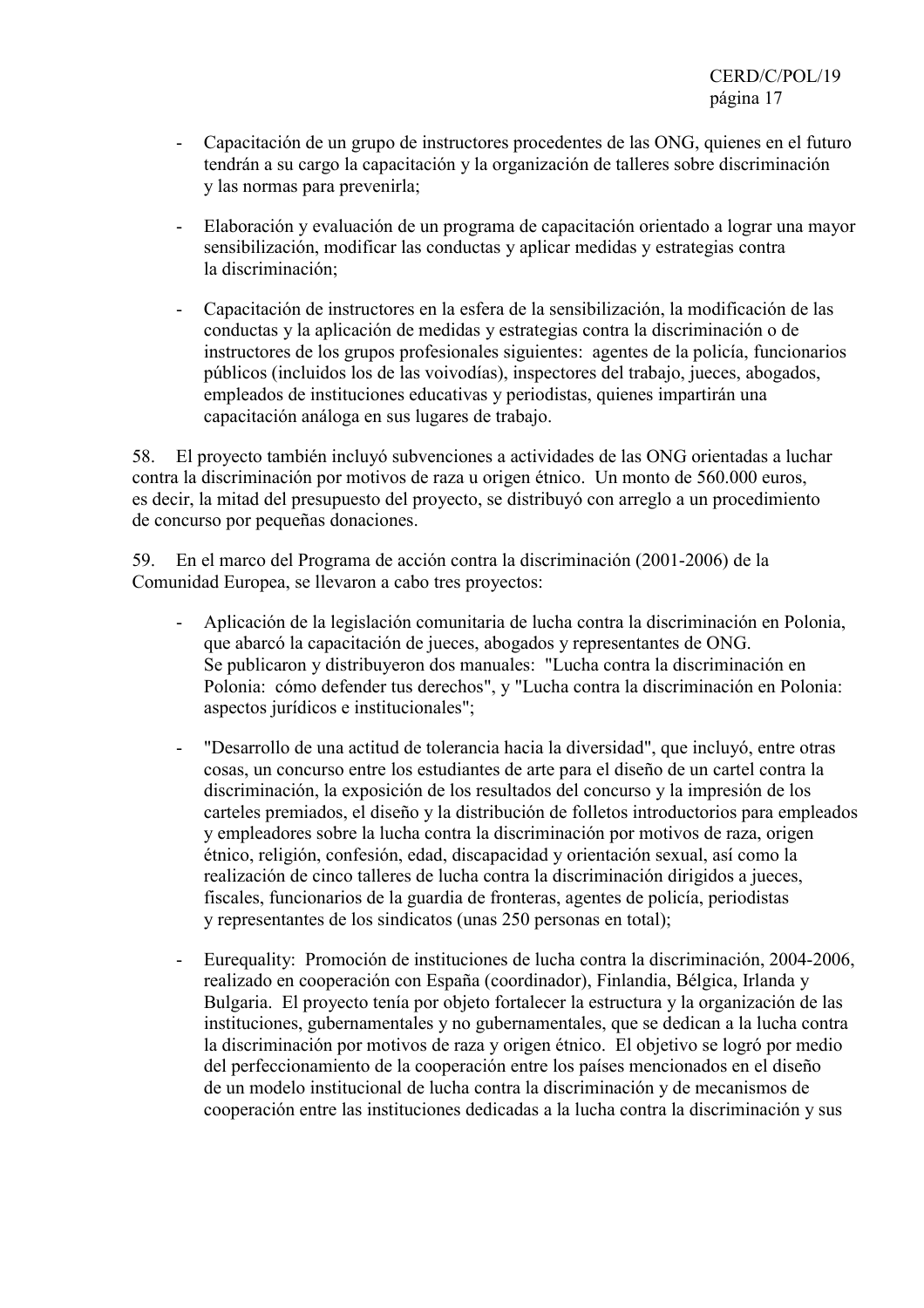interlocutores sociales, entre otras cosas. En el período reseñado, el proyecto estaba en ejecución.

60. La República de Polonia también participó en la campaña social "Por la diversidad. Contra la discriminación" que se desarrolló de 2003 a 2006 y se orientó a ampliar la conciencia y los conocimientos de la sociedad polaca sobre las diferentes formas de discriminación. El Plenipotenciario del Gobierno para la Igualdad entre las Mujeres y los Hombres coordinó la campaña, cuyo mensaje se dirigió sobre todo a las personas de grupos vulnerables a la discriminación, así como a los empleados, los empleadores y los representantes de los sindicatos

# **B. Derechos humanos**

61. En Polonia, el conocimiento de los derechos humanos se generaliza cada vez más, y se difunde entre varios grupos profesionales, en particular gracias a un sistema centralizado de sesiones de capacitación.

62. Desde marzo de 2004, el Ministerio de Justicia ha realizado, como parte de sus actividades de formación, una serie de sesiones de capacitación sobre temas contemplados en la Convención. Los proyectos de capacitación se llevaron a cabo en cumplimiento de las observaciones finales del Comité para la Eliminación de la Discriminación Racial. Los temas vinculados con la lucha contra la discriminación también son abordados en sesiones de capacitación destinadas a funcionarios judiciales y del ministerio público en el marco de clases de derecho penal sustantivo. Además, los derechos humanos y su protección integran el programa de formación de los asesores jurídicos y de abogados (y son uno de los temas del examen de asesor jurídico). Hace diez años que el Colegio de Abogados de Polonia cuenta con una Comisión de Derechos Humanos. Esta Comisión organiza, en cooperación con la Oficina de información del Consejo de Europa en Varsovia, ciclos anuales de seminarios para abogados y estudiantes de abogacía sobre el Convenio Europeo de Derechos Humanos; los seminarios también incluyen una visita de estudios al Tribunal Europeo de Derechos Humanos en Estrasburgo.

63. Desde 2004, el Ministerio de Relaciones Exteriores lleva a cabo una campaña de información sobre las Naciones Unidas denominada "Conocer las Naciones Unidas". En 2004 se organizaron, en el marco de esa campaña, seminarios de difusión de las actividades de lucha contra la discriminación de las Naciones Unidas para ONG sobre la lucha contra el racismo, la discriminación racial y étnica, la xenofobia y el antisemitismo, así como para los medios de comunicación y las autoridades regionales. Durante los seminarios se informó a los participantes de la posibilidad de presentar denuncias individuales a los órganos creados en virtud de tratados y del procedimiento para hacerlo.

64. A través del Centro Nacional de Perfeccionamiento Pedagógico, el Ministerio de Educación Nacional también organiza sesiones de capacitación sobre derechos humanos. La formación se imparte a los funcionarios administrativos, directores, maestros, educadores y empleadores en los centros de formación docente. Se creó una red de formación denominada Instructores para la educación sobre derechos humanos, integrada por educadores que llevan a cabo la capacitación sobre derechos humanos en todas las voivodías. El Centro Nacional de Perfeccionamiento Pedagógico organiza reuniones periódicas de ese grupo, en las que los instructores intercambian experiencias y se prestan apoyo mutuo.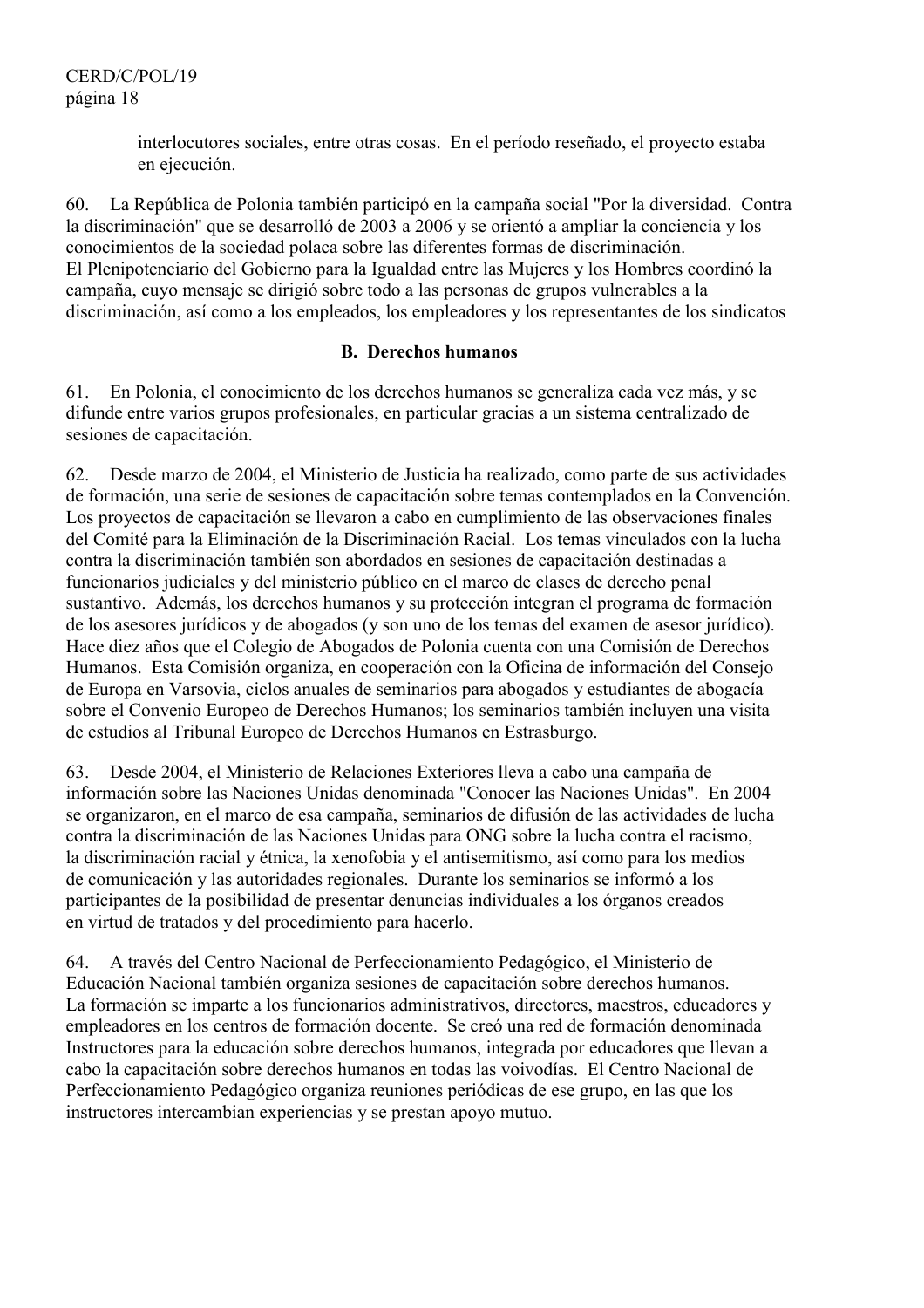65. Los temas vinculados a la lucha contra la discriminación se incluyeron en el programa de capacitación de los funcionarios públicos, por ejemplo, en el de los funcionarios de la guardia de fronteras de todas las categorías. Los temas de racismo, discriminación racial e intolerancia se incorporaron al programa de estudios de los oficiales de la guardia de fronteras; un tema separado denominado "Principios básicos de la comunicación intercultural" se incorporó al programa de capacitación especializada exigida para el ascenso a grado de oficial superior de primer nivel, en las especializaciones operativa y de investigación. Los temas de derechos humanos también se tratan en las sesiones de capacitación para los oficiales de la guardia de fronteras, organizadas en cooperación con instituciones nacionales y extranjeras, por ejemplo, en el marco de los proyectos de hermanamiento del PHARE PL2001/IB/JH/01b, sobre la política de migración y visados, y PL/IB/2002/JH/02, sobre la política de asilo, llevados a cabo con la cooperación de la Bundespolizei (policía federal alemana).

66. Asimismo, la Junta Central del Servicio de Prisiones adoptó medidas para sensibilizar a los funcionarios y empleados de establecimientos penitenciarios a los temas vinculados con todas las formas de intolerancia. En 2004 los programas de estudios generales y específicos de los cursos preparatorios y de todos los centros de formación del Servicio de Prisiones incluían temas como la trata de personas y la lucha contra la discriminación étnica y racial, el antisemitismo, la xenofobia y la intolerancia. Esos temas también formaron parte de los programas anuales de capacitación de los funcionarios y empleados de establecimientos penitenciarios encargados de recibir las quejas, peticiones y solicitudes de los reclusos.

67. En 2005, se elaboraron el Programa de acción sobre la ética profesional de los funcionarios de aduanas, 2005-2007 y el Anexo del programa del curso básico de aduanas. El programa se refiere, entre otras cosas, al desarrollo de actitudes contrarias al racismo, el antisemitismo, la xenofobia y la intolerancia. El módulo de ética profesional del curso básico de aduanas se amplió para abarcar temas vinculados a la lucha contra la xenofobia y la intolerancia. En las cámaras aduaneras y los cursos básicos de aduana, las clases relacionadas con la lucha contra el racismo, la xenofobia y las formas conexas de intolerancia están a cargo de coordinadores especializados en ética profesional del Servicio de Aduanas.

68. En el marco del sistema centralizado de sesiones de capacitación también se organizan talleres de derechos humanos para la policía. En 2004, el programa del curso básico se complementó con un taller de ocho horas de duración sobre la imagen propia y la identidad grupal, la imagen del otro, el papel de los prejuicios, la discriminación y sus manifestaciones, y la discriminación desde la perspectiva jurídica. Los temas de la lucha contra la discriminación se han vuelto un componente permanente de la capacitación básica de los agentes de la policía. Las nociones de prejuicio, estereotipos, discriminación, sus fuentes y formas; y la discriminación desde la perspectiva del Código del Trabajo se tratan en clases de tres horas de duración en el marco del Programa de formación profesional para los universitarios graduados en gestión de recursos humanos.

69. Cabe destacar que se ha producido un cambio en la política de formación de los agentes de la policía, con el establecimiento de un programa mínimo de estudios en la esfera de los derechos humanos y de la lucha contra la discriminación que se imparte a los candidatos a agentes, en el curso básico, los cursos de gestión y los estudios de posgrado organizados en la Academia Superior de Policía de Szczytno.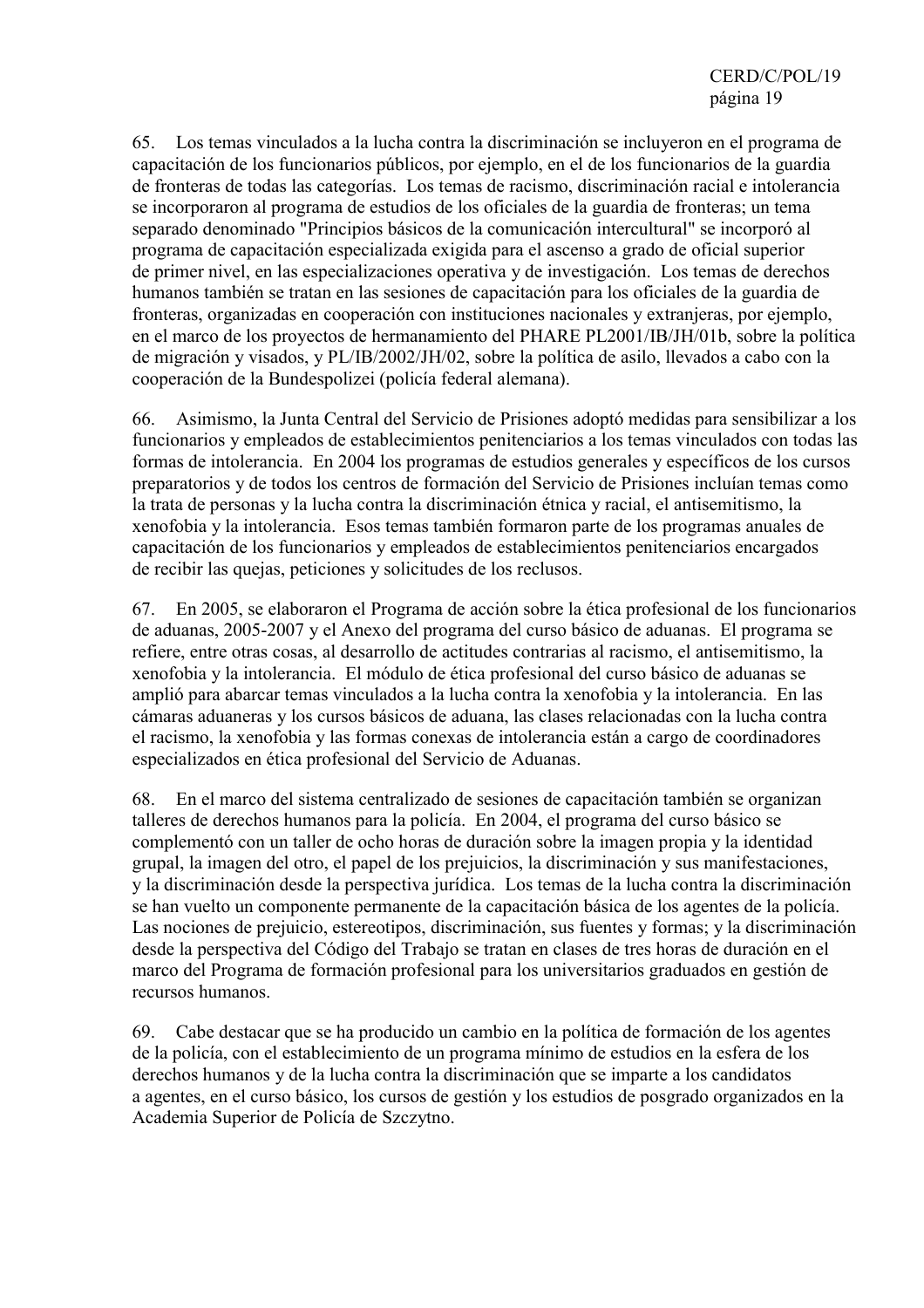70. En 2004 se prepararon normas metodológicas y materiales didácticos para la capacitación de los representantes de las unidades de policía en los planos básico y urbano, con los que se formaron más de 60.000 agentes de las unidades policiales que actúan sobre el terreno en 2005. La capacitación tenía por objeto aumentar la sensibilización de los agentes de la policía a la diversidad y hacerlos conscientes de las existencia del fenómeno de la discriminación, así como de la posibilidad y necesidad de prevenirlo, luchar en su contra y hacerle frente -y mejorar su formación jurídica en materia de discriminación.

71. Además de la capacitación, se prepararon y distribuyeron varias publicaciones. La publicación del Centro Nacional de Perfeccionamiento Pedagógico titulada *Prawa człowieka. Jak o nich uczyć?* (Derechos humanos: ¿cómo enseñarlos?) comprende criterios metodológicos para la enseñanza de los derechos humanos a adultos y niños, y planes de clases sobre derechos humanos para todos los niveles educativos. La publicación contiene información sobre la historia de los derechos humanos y constituye un manual para instructores y docentes. Es similar al COMPASS: manual sobre educación de derechos humanos con jóvenes, un manual completo publicado por el Consejo de Europa y distribuido a los instructores, los representantes de las ONG y los docentes.

72. El manual *Antydyskryminacja-pakiet edukacyjny* (Lucha contra la discriminación: compendio educativo) tiene un carácter similar. Contiene materiales didácticos y planes de clases, así como información básica para reconocer, enfrentar y prevenir casos de racismo, discriminación, xenofobia y antisemitismo. El manual fue elaborado por el Centro Nacional de Perfeccionamiento Pedagógico sobre la base de materiales didácticos preparados por un grupo internacional de expertos en el marco del proyecto de hermanamiento "Consolidación de las políticas de lucha contra la discriminación" del PHARE 2002. El proyecto abarcó la publicación de un informe, *Prawne i instytucjonalne aspekty przeciwdziałania dyskryminacji* (Aspectos jurídicos e institucionales de la lucha contra la discriminación), que resume los resultados de su ejecución y que se distribuyó a jueces, abogados, funcionarios públicos y representantes de ONG.

73. En 2004, el Ministerio de Justicia preparó un estudio sobre la lucha contra la discriminación racial, *Opracowanie dotyczące zwalczania dyskryminacji rasowej* que incluía un resumen de las normas internacionales y de la jurisprudencia de las instituciones internacionales en esa esfera, así como una descripción de casos prácticos de cooperación entre las fuerzas de policía y las fiscalías de varios países en la lucha contra los delitos racistas. El estudio presenta soluciones prácticas y normas de prácticas óptimas desarrolladas en otros países y pretende estimular el debate acerca de la necesidad y posibilidad de establecer mecanismos análogos en Polonia. Se distribuyó en las fiscalías, los tribunales ordinarios, los tribunales de distrito y los tribunales de apelación; también se presentó a la Fiscalía Nacional, el Ministerio del Interior y de Administración, la Jefatura Nacional de Policía y los Plenipotenciarios para la protección de los derechos humanos de las jefaturas de policía de las voivodías.

74. En 2005, el Instituto de Justicia redactó un compendio (*Przestępstwa z art. 256 i 257 k.k. -analiza dogmatyczna i praktyka ścigania*) sobre el análisis dogmático y la jurisprudencia con respecto a los delitos tipificados en los artículos 256 y 257 del Código Penal, que fue distribuido en los tribunales y fiscalías, con miras a garantizar un proceso apropiado en esos casos.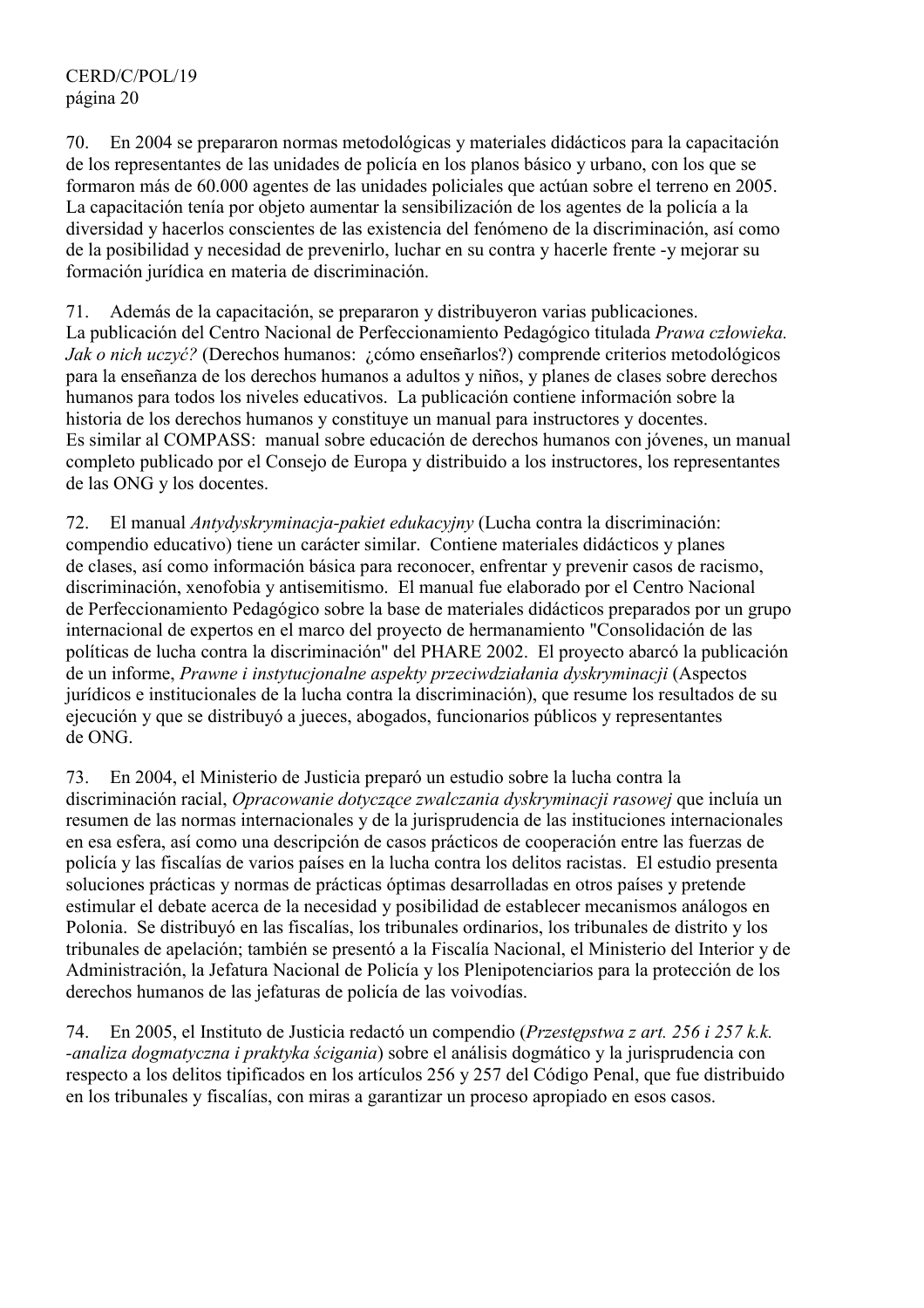75. El Gobierno adopta medidas para difundir conocimientos sobre los derechos humanos entre el público en general, para que los ciudadanos puedan estar al tanto de sus derechos. Con tal fin, la información se publica en los sitios web del Ministerio de Justicia, el Ministerio del Interior y de Administración y el Parlamento (el *Sejm*). Además de los textos de las convenciones de derechos humanos, esos sitios contienen los informes periódicos del Gobierno, información acerca de la posibilidad de presentar denuncias a los Comités y ejemplos de denuncias. El presente informe y las observaciones finales que emita el Comité tras su examen también se publicarán en los sitios web del Ministerio del Justicia y del Ministerio del Interior y de Administración. En 2004, el Ministerio del Justicia editó y distribuyó ampliamente una publicación, *Realizacja przez Polskę postanowień Międzynarodowej konwencji w sprawie likwidacji wszelkich form dyskryminacji rasowej. XV i XVI Sprawozdanie okresowe*, sobre la aplicación de la Convención Internacional sobre la Eliminación de todas las Formas de Discriminación Racial por parte de Polonia, sobre la base de los informes periódicos 15º y 16º. La publicación resume la información sobre las normas del examen de los informes que lleva a cabo el Comité para la Eliminación de la Discriminación Racial, el texto del informe, las actas de las reuniones, las observaciones finales del Comité, el texto de la Convención, un ejemplo de denuncia y una explicación de las normas de presentación de denuncias al Comité. La publicación también figura como archivo pdf en el sitio web del Ministerio.

76. La protección contra el racismo, la xenofobia, el antisemitismo y las formas conexas de intolerancia entró en una etapa institucional en el período reseñado. En 2003 se creó un puesto para luchar contra el racismo y la xenofobia en la Fiscalía Nacional. A su titular le compete difundir datos estadísticos sobre los resultados de los procesos y las sentencias pronunciadas en los casos de delitos por motivos étnicos.

77. Para intensificar las actividades de lucha contra el racismo, la xenofobia y la discriminación por motivos étnicos, en el Ministerio del Interior y de Administración se creó en 2004 un Equipo de vigilancia del racismo y la xenofobia. Entre sus funciones se cuentan:

- Mantener una base de datos de casos de discriminación por motivos de raza y origen étnico, antisemitismo y xenofobia;
- Concebir y llevar a la práctica, en cooperación con otras dependencias del Gobierno, un sistema de reunión y análisis de datos sociales y demográficos para controlar el fenómeno del racismo, la discriminación racial y la xenofobia;
- Cooperar con las organizaciones internacionales, entre otras la Oficina de Instituciones Democráticas y Derechos Humanos, la Organización para la Seguridad y la Cooperación en Europa, la Unión Europea y el Consejo de Europa;
- Redactar informes sobre los casos de discriminación étnica, racismo y xenofobia que ocurren en Polonia; el Equipo desempeña las funciones descritas en estrecha cooperación con las ONG nacionales que se dedican a luchar contra el racismo, el antisemitismo, la discriminación por motivos étnicos y la xenofobia.

78. En 2004 se nombraron Plenipotenciarios para la protección de los derechos humanos en la Jefatura Nacional de Policía, las 16 Comisarías de policía de las voivodías, la Comisaría de policía metropolitana de Varsovia y todas las academias de policía. Los Plenipotenciarios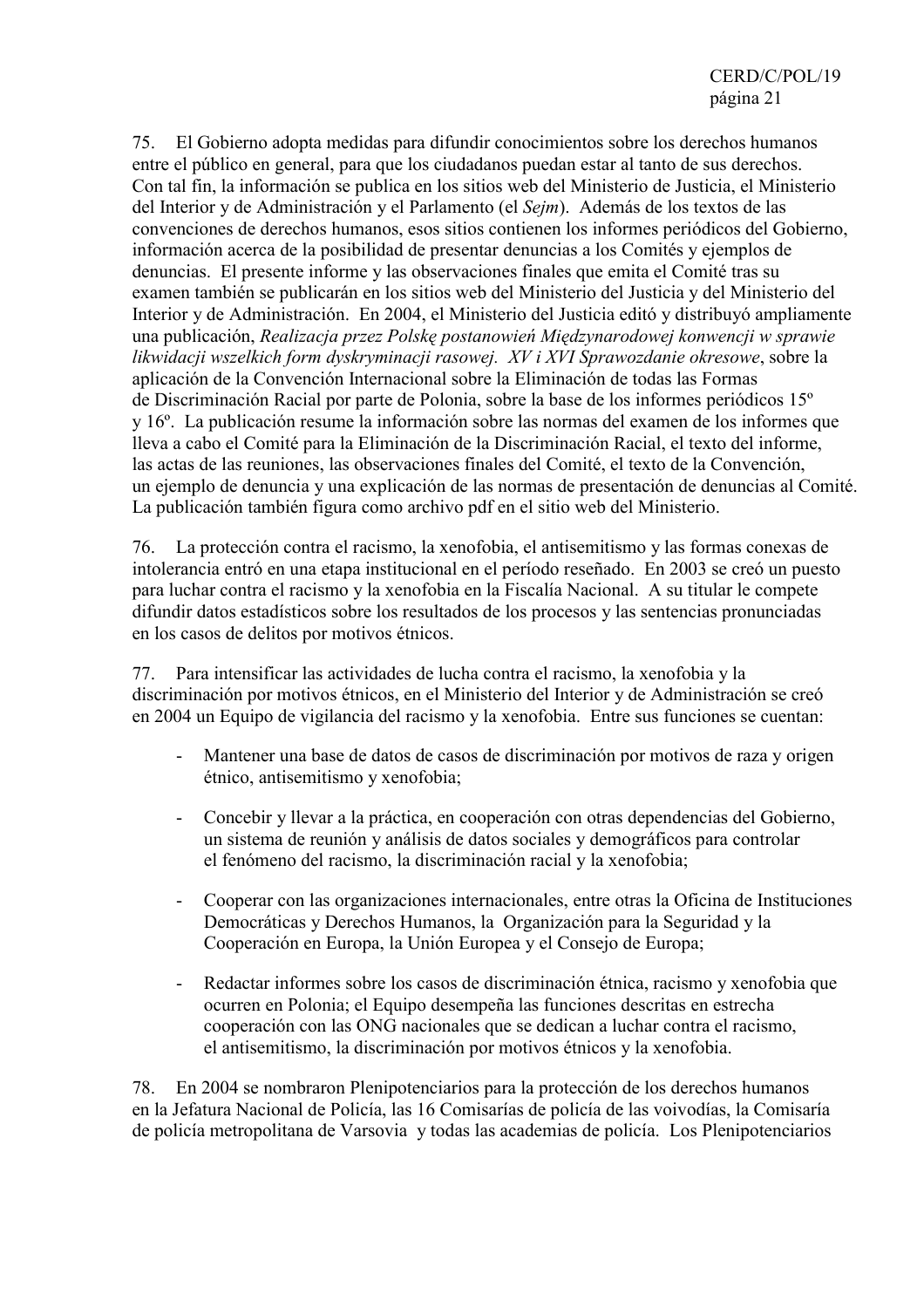se encargan de vigilar la aplicación de las recomendaciones formuladas por las organizaciones de derechos humanos sobre las actividades operacionales de la policía. Entre otras cosas, los Plenipotenciarios reúnen datos sobre las buenas prácticas en materia de protección de los derechos humanos y de los derechos de las víctimas, difunden información entre los agentes de policía; vigilan la discriminación racial (incluidos el antisemitismo y la xenofobia) y las actividades de cooperación de la policía con las minorías nacionales y étnicas. Los plenipotenciarios también inician actividades de control y supervisión sobre los derechos humanos y actividades destinadas a aumentar los conocimientos y las aptitudes de los agentes de policía en la esfera de los derechos humanos; y cooperan con otras instituciones y organizaciones que se ocupan de la protección de los derechos humanos.

79. Los proyectos de derechos humanos fueron llevados a cabo por las ONG con el apoyo financiero del Gobierno en el marco del programa del PHARE 2003 "Apoyo al sistema judicial" ejecutado por el Ministerio de Justicia. En septiembre de 2005 se otorgaron donaciones para la realización de 45 proyectos de reinserción social y ampliación de los conocimientos jurídicos de los condenados. Uno de los proyectos realizados estaba dirigido a desarrollar nuevas formas de trabajo con los jóvenes romaníes mediante una mayor participación en la definición y solución de los problemas vinculados al hecho de ser víctima o autor de un delito. También estableció un nuevo concepto de cooperación entre los funcionarios públicos y los romaníes para resolver los problemas mencionados.

## **C. Minorías nacionales y étnicas**

80. El 10 de noviembre de 2000, la República de Polonia ratificó el Convenio Marco para la protección de las minorías nacionales, hecho en Estrasburgo el 1º de febrero de 1995 (*Boletín legislativo* de 2002, Nº 22, epígrafe 209). De conformidad con el artículo 25 1) del Convenio, el informe para el Secretario General del Consejo de Europa sobre la observancia por parte de la República de Polonia de las disposiciones del Convenio se presentó el 10 de julio de 2002. Una delegación del Comité Consultivo para la aplicación del Convenio Marco visitó Polonia del 14 al 17 de abril de 2003. La visita permitió al Comité reunir información adicional y expresar su opinión sobre la aplicación del Convenio Marco por Polonia, que fue aprobada el 27 de noviembre de 2003. El Gobierno de Polonia presentó por escrito sus comentarios a la opinión del Comité y, el 30 de septiembre de 2004, el Comité de Ministros aprobó la resolución sobre la aplicación del Convenio por Polonia. El 26 de septiembre de 2005 se celebró una conferencia sobre la aplicación por Polonia del Convenio Marco para la protección de las minorías nacionales, organizada por el Ministerio del Interior y de Administración y el Consejo de Europa. En ella se recapituló el primer ciclo de vigilancia de la aplicación y la observancia, por parte de Polonia, de los principios consagrados en el Convenio Marco.

81. El 12 de mayo de 2003, la República de Polonia firmó la Carta Europea de las Lenguas Regionales o Minoritarias. Los días 16 y 17 de junio de 2003, se celebró la conferencia internacional "De la teoría a la práctica: la Carta Europea de las Lenguas Regionales o Minoritarias". Los oradores eran expertos de Polonia, el Consejo de Europa y los Estados signatarios de la Carta. Asistieron a la conferencia miembros de los parlamentos, y representantes de las minorías nacionales y étnicas y de los gobiernos centrales y locales.

82. En 2002 se hizo en Polonia el Censo Nacional de Población y Vivienda y, por primera vez desde la segunda guerra mundial, éste incluyó una pregunta sobre la nacionalidad y el idioma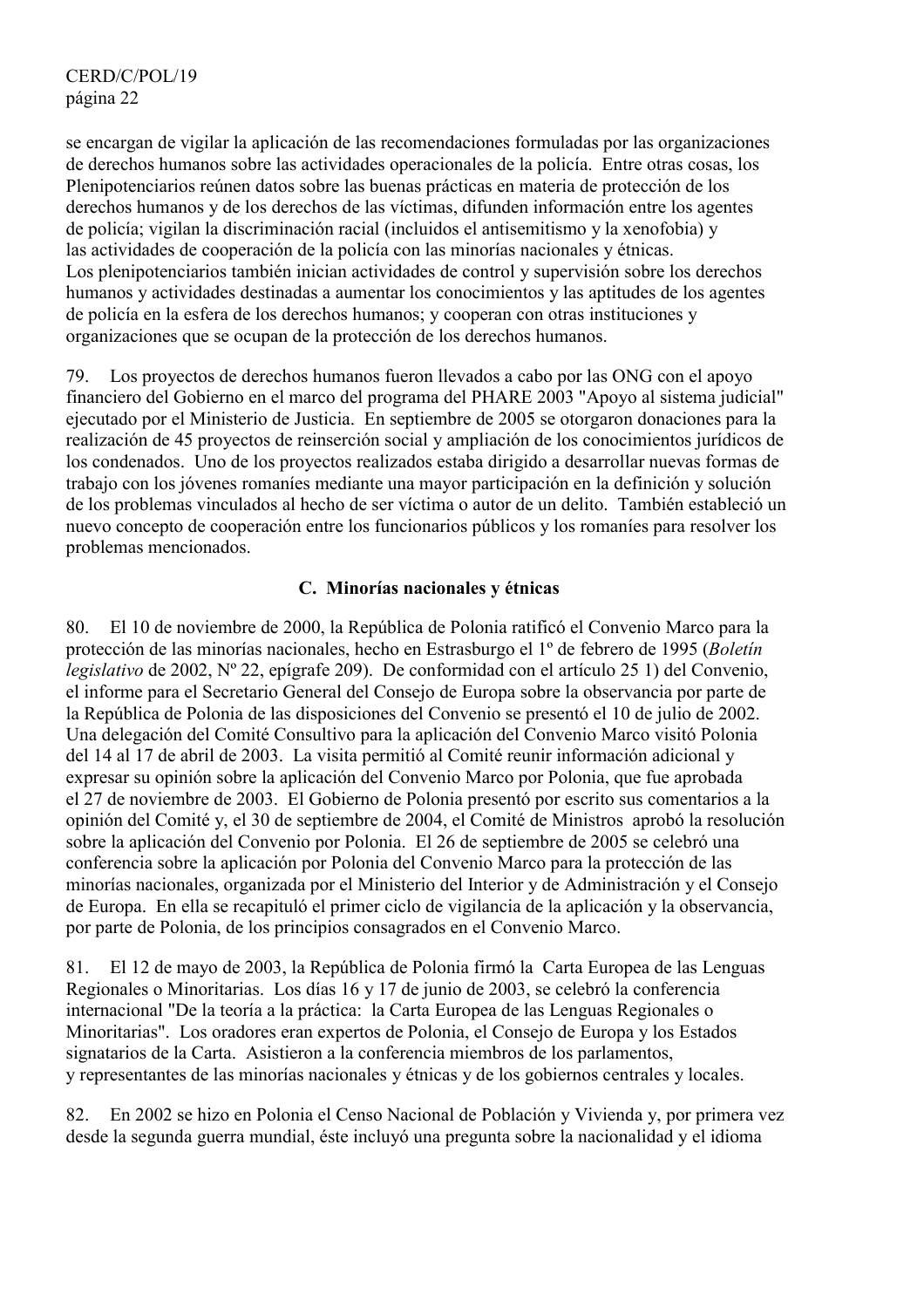utilizado en el hogar. Los resultados del censo confirmaron que las minorías nacionales y étnicas constituyen una pequeña parte de la sociedad polaca. Según los datos del censo, en 2007 el 0,7% de la población de Polonia declaró pertenecer a comunidades consideradas minoritarias de conformidad con la Ley de 2 de diciembre de 1999 sobre el Censo Nacional de Población y Vivienda de 2002 (*Boletín legislativo* de 2000, Nº 1, epígrafe 1, en su forma enmendada).

#### **Cuadro 1**

| Identificación por<br>nacionalidad, etnia o<br>idioma | Número de ciudadanos de la República de Polonia que<br>declaran pertenecer a una nacionalidad determinada<br>o utilizar un idioma regional |  |  |  |  |
|-------------------------------------------------------|--------------------------------------------------------------------------------------------------------------------------------------------|--|--|--|--|
| <b>Minorías nacionales</b>                            |                                                                                                                                            |  |  |  |  |
| Alemanes                                              | 147.094                                                                                                                                    |  |  |  |  |
| <b>Belarusos</b>                                      | 47.640                                                                                                                                     |  |  |  |  |
| Ucranios                                              | 27.172                                                                                                                                     |  |  |  |  |
| Lituanos                                              | 5.639                                                                                                                                      |  |  |  |  |
| Rusos                                                 | 3.244                                                                                                                                      |  |  |  |  |
| Eslovacos                                             | 1.710                                                                                                                                      |  |  |  |  |
| Judíos                                                | 1.055                                                                                                                                      |  |  |  |  |
| Checos                                                | 386                                                                                                                                        |  |  |  |  |
| Armenios                                              | 262                                                                                                                                        |  |  |  |  |
|                                                       | Minorías étnicas                                                                                                                           |  |  |  |  |
| Romaníes                                              | 12.731                                                                                                                                     |  |  |  |  |
| Lemkos                                                | 5.850                                                                                                                                      |  |  |  |  |
| Tártaros                                              | 447                                                                                                                                        |  |  |  |  |
| Karaims                                               | 43                                                                                                                                         |  |  |  |  |
| Personas que utilizan un idioma regional              |                                                                                                                                            |  |  |  |  |
| Casubios                                              | 52.567                                                                                                                                     |  |  |  |  |

#### **Población de minorías nacionales y étnicas y comunidades que utilizan un idioma regional<sup>1</sup>**

83. El 6 de enero de 2005, el *Sejm* de la República de Polonia aprobó la Ley de las minorías nacionales y étnicas y del idioma regional. Con arreglo al artículo 2 de esa ley, las siguientes minorías se reconocen como minorías nacionales: belarusos, checos, lituanos, alemanes, armenios, rusos, eslovacos, ucranianos y judíos. Las siguientes se reconocen como minorías étnicas: karaims, lemkos, romaníes y tártaros. Asimismo, el artículo 19 2) de la ley garantiza la protección del idioma casubio, que fue reconocido como idioma regional según la definición de la Carta Europea de las Lenguas Regionales o Minoritarias. La ley incluye referencias a todos los principios del Convenio Marco del Consejo de Europa para la protección de las minorías nacionales. Comprende una serie de derechos de las minorías nacionales y étnicas y prohíbe la discriminación por motivos de nacionalidad o etnia y la asimilación. En los municipios en los que los residentes pertenecientes a minorías alcanzan al 20% de los habitantes, la ley prevé la

 **1** Datos de la Oficina Central de Estadística sobre la base del Censo Nacional de Población y Vivienda de 2002.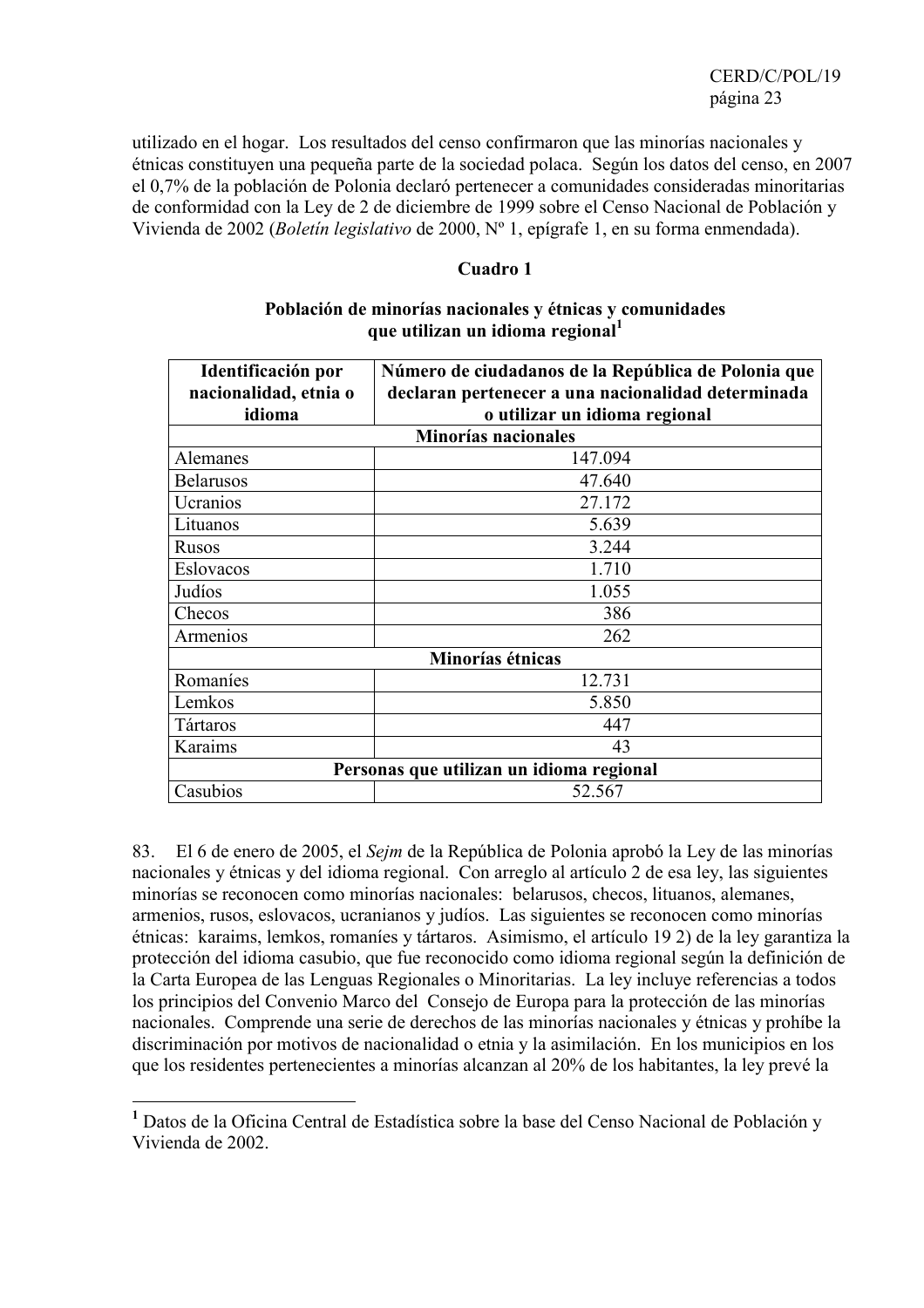CERD/C/POL/19 página 24

posibilidad de que sus idiomas se utilicen como idioma secundario ante las autoridades municipales. La introducción del idioma secundario supone, para las personas que pertenecen a una minoría, el derecho a utilizar su idioma para hacer solicitudes escritas u orales a las autoridades municipales y a recibir, si así lo piden, una respuesta en el mismo idioma. La ley prevé la posibilidad de utilizar nombres geográficos tradicionales en un idioma minoritario junto con los nombres oficiales de lugares, accidentes geográficos y calles.

84. Esos nombres geográficos adicionales en el idioma de una minoría se pueden establecer mediante una solicitud al consejo municipal siempre que por lo menos el 20% de los residentes del municipio, o más de la mitad de los que hayan participado en las consultas, estén a favor de la propuesta. La ley también garantiza el derecho a escribir en forma oficial nombres y apellidos según las reglas del idioma minoritario. En un capítulo dedicado a la educación y la cultura de las minorías se regula el aprendizaje del idioma materno y en ese idioma, así como la financiación de las actividades culturales de las minorías nacionales y étnicas. La ley también enumera las obligaciones de las emisoras de radio y televisión con respecto a las minorías nacionales y étnicas.

85. De conformidad con el artículo 21 de la Ley de las minorías nacionales y étnicas y del idioma regional, el organismo del Gobierno competente en los temas relativos a las minorías nacionales y étnicas es el Ministro encargado de las confesiones religiosas y las minorías nacionales y étnicas. Entre las funciones del Ministro figuran, en particular:

- a) Apoyar los derechos y las necesidades de las minorías, adoptando medidas que las favorezcan;
- b) Lanzar programas para las minorías en las esferas de:
	- la preservación y el desarrollo de la identidad, la cultura y el idioma de las minorías, así como la garantía de una plena integración cívica de las personas que pertenecen a esas minorías;
	- la aplicación del principio de la igualdad de trato, independientemente del origen étnico;
- c) Cooperar con las autoridades competentes en la lucha contra la violación de los derechos de las minorías;
- d) Analizar y evaluar la situación jurídica y social de las minorías;
- e) Difundir conocimientos sobre las minorías y su cultura, y comenzar investigaciones acerca de la situación de las minorías, en particular sobre la discriminación derivada de la pertenencia a una minoría, sus manifestaciones y métodos y las estrategias para impedir su surgimiento;
- f) Adoptar medidas para preservar y desarrollar los idiomas regionales.

86. Los voivodas se encargan de la coordinación de las actividades de los órganos del Gobierno que atienden los intereses de las minorías en las voivodías, lo que incluye la adopción de medidas para fomentar el respeto de los derechos de las minorías y para enfrentar la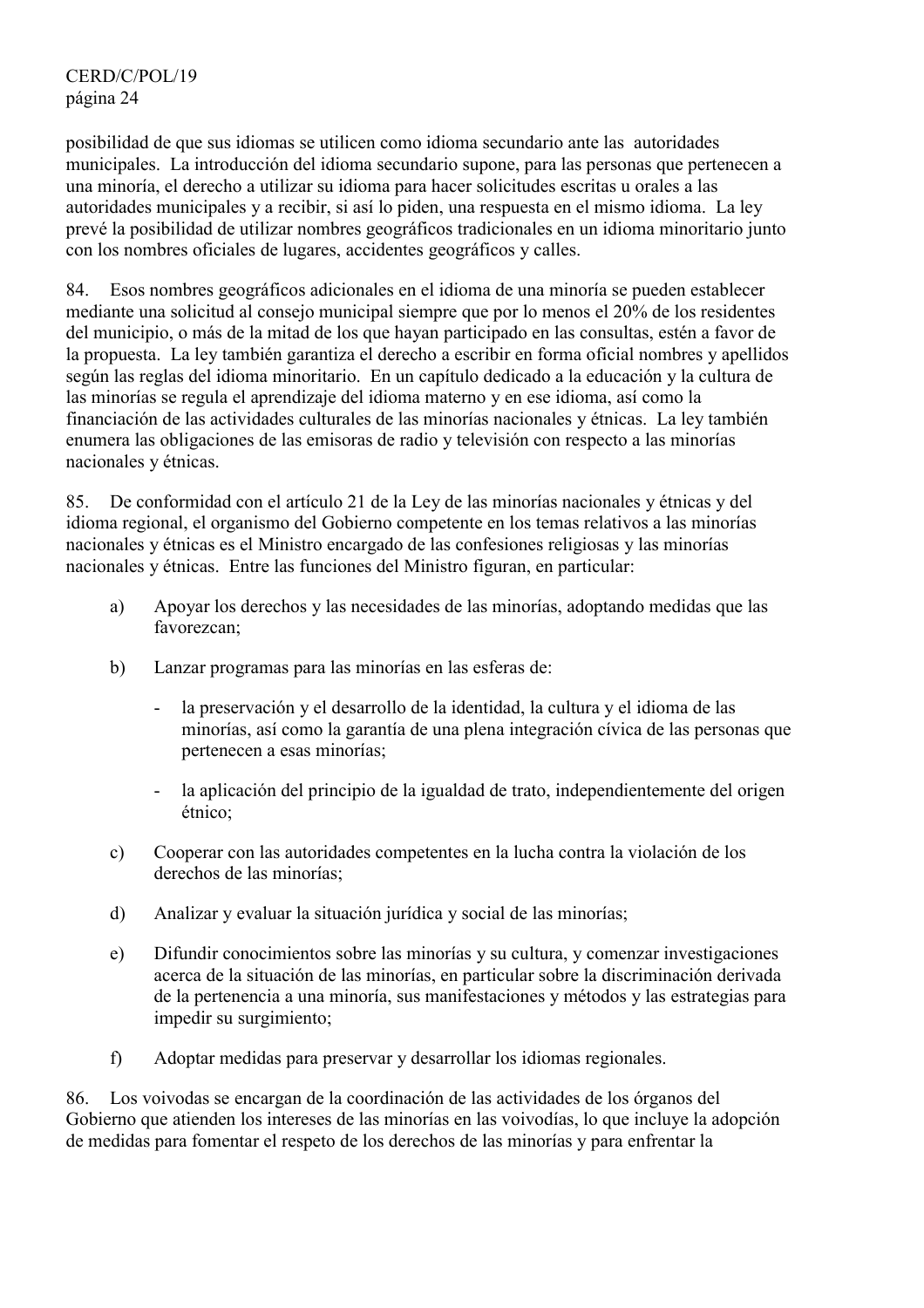discriminación de sus miembros. Para aplicar las medidas dirigidas a las minorías, el voivoda debe cooperar con los órganos de autogobierno y las organizaciones sociales, en particular las organizaciones de las minorías.

87. La Comisión Mixta del Gobierno y las Minorías Nacionales y Étnicas -un grupo consultivo que asesora al Primer Ministro- también se estableció con arreglo a la Ley de las minorías nacionales y étnicas y del idioma regional. La Comisión Mixta está integrada por representantes de las entidades del Gobierno, las minorías nacionales y étnicas, así como de las comunidades que hablan las lenguas regionales. Entre las tareas de la Comisión figuran las siguientes:

- a) Manifestarse acerca del ejercicio de los derechos y de las necesidades de las minorías; y, en especial, evaluar la forma en que se ejercen estos derechos y proponer medidas para velar por que las minorías puedan ejercer sus derechos y satisfacer sus necesidades;
- b) Expresar su opinión sobre los programas destinados a propiciar el mantenimiento y desarrollo de la identidad cultural de las minorías, así como la preservación y el desarrollo de los idiomas regionales;
- c) Expresar su opinión sobre los proyectos de ley relacionados con las minorías;
- d) Expresar su opinión acerca de los montos y criterios de la asignación de los fondos presupuestarios para apoyar las actividades de protección, mantenimiento y desarrollo de la identidad cultural de las minorías y la preservación y desarrollo de las lenguas regionales;
- e) Adoptar medidas para lucha contra la discriminación de las personas que pertenecen a una minoría.

88. Asimismo, los derechos de las minorías están detalladamente regulados por varias leyes y ordenanzas. Los derechos enunciados en esas normas son los siguientes:

- Las escuelas públicas y los centros educativos permiten a los alumnos de las minorías nacionales y grupos étnicos mantener y desarrollar el sentido de su identidad étnica, lingüística y religiosa, así como de su propia historia y cultura (Ley sobre el sistema educativo de 7 de septiembre de 1991 (*Boletín legislativo* de 2004, Nº 256, epígrafe 2572, en su forma enmendada));
- La ley sanciona los delitos por motivos étnicos (Código Penal);
- Es posible recurrir a traductores durante los procedimientos administrativos, civiles y penales (Código de Procedimiento Administrativo, Código de Procedimiento Civil y Código de Procedimiento Penal);
- Se prohíbe hacer procesamientos de datos que revelen el origen étnico, excepto en los casos enumerados (Ley de protección de la información personal, de 29 de agosto de 1997 (*Boletín legislativo* de 2002, Nº 101, \* 926, en su forma enmendada)).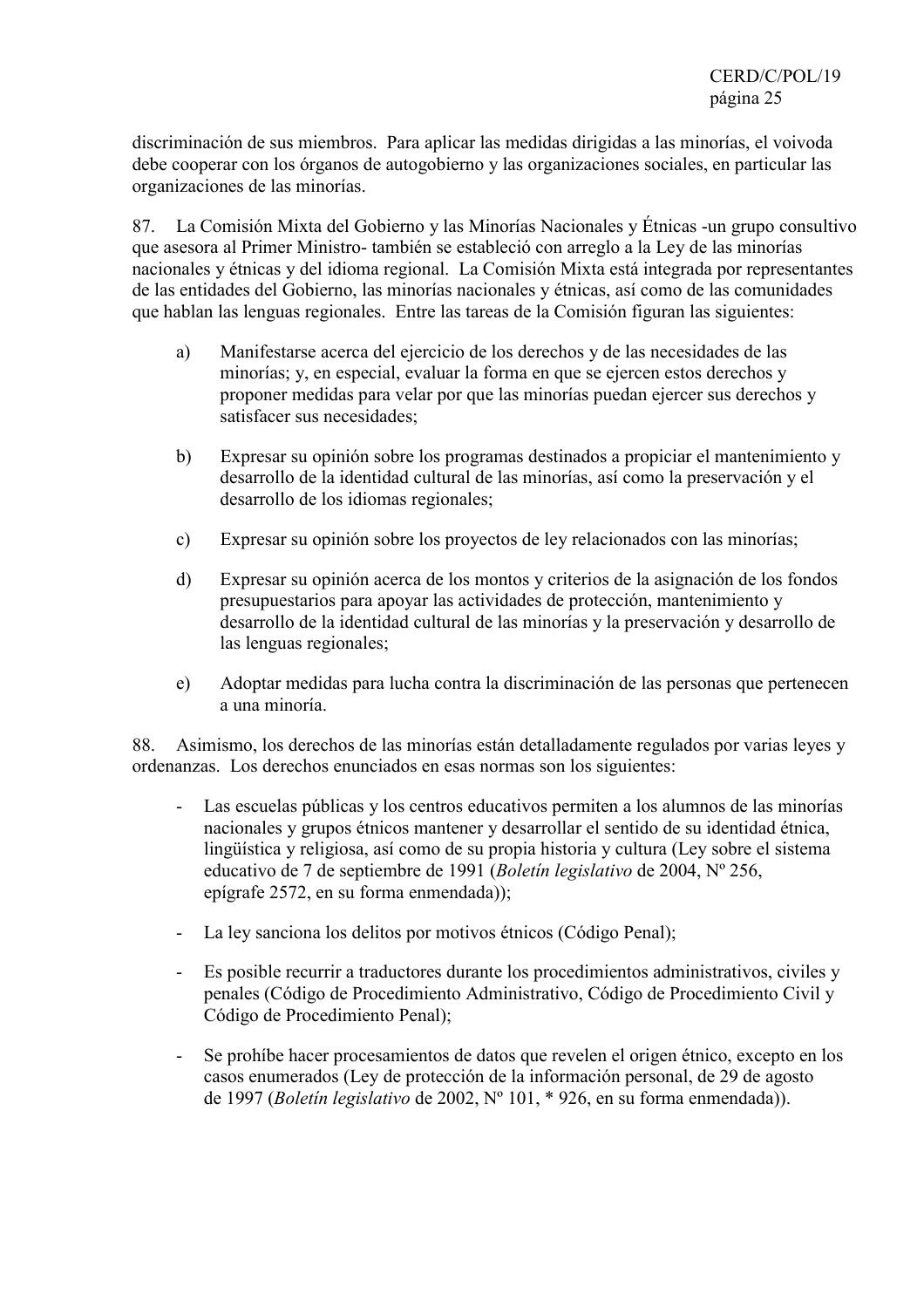CERD/C/POL/19 página 26

89. Los nombres y textos en polaco en las localidades en las que hay minorías nacionales o étnicas pueden acompañarse de su traducción a otro idioma en virtud de la Ley del idioma polaco, de 7 de octubre de 1999 (*Boletín legislativo* de 1999, Nº 90, epígrafe 999, en su forma enmendada) y el Reglamento que, de conformidad con esa ley, dictó el Ministro del Interior y de Administración, sobre los casos en que los nombres y textos en polaco pueden ir acompañados de su traducción a otro idioma (*Boletín legislativo* de 2002, Nº 37, epígrafe 349, en su forma enmendada).

90. El tema de la educación de los niños y jóvenes que pertenecen a minorías nacionales y étnicas se trata en los párrafos 224 a 230 del presente documento.

## **III. APLICACIÓN DE LO DISPUESTO EN LOS ARTÍCULOS 2 Y 4 A 7 DE LA CONVENCIÓN**

## **Artículo 2**

91. En la legislación polaca está prohibida la discriminación racial: el artículo 32 de la Constitución de la República de Polonia, de fecha 2 de abril de 1997 (*Boletín legislativo*, Nº 1997, epígrafe 78, en su forma enmendada), y lo dispuesto en las Directivas 2000/43/CE y 2000/78/CE, aplicables a Polonia por su adhesión a la Unión Europea, así como en las disposiciones legales.

## **A. Prohibición de la discriminación según lo dispuesto en el Código Penal**

92. La prohibición general de la discriminación racial queda establecida en la Constitución y en la Ley de 6 de junio de 1997, el Código Penal (*Boletín legislativo* de 1997, Nº 88, epígrafe 553, en su forma enmendada). En el derecho penal de Polonia, se aborda la cuestión en diversas disposiciones de varios artículos del Código Penal: apartados 1), 2) y 3) del artículo 118 (genocidio, con fines de aniquilación de un grupo racial); el párrafo 1 del artículo 119 (violencia, amenazas ilícitas contra un grupo o una persona, por ejemplo, por su identidad racial); el párrafo 2 del artículo 119 (incitación pública a la comisión de un delito tipificado en el párrafo 1 del artículo 119); el artículo 256 (propaganda del fascismo u otro sistema de gobierno totalitario o incitación al odio basado en las diferencias nacionales, étnicas, raciales o religiosas); y el artículo 257 (afrenta pública a grupos de población o a personas por su pertenencia nacional, étnica, racial o religiosa).

93. En el proyecto de ley de modificación del Código Penal y otras leyes, uno de los cambios propuestos se refiere al endurecimiento de la pena por el delito tipificado en el artículo 256 del Código Penal, por el que podría imponerse pena máxima de tres años de prisión. Actualmente ese delito se castiga con una multa, una pena de restricción de libertad o de privación de libertad de un máximo de dos años. Además se propone insertar en el artículo 256 un segundo párrafo por el que serían punibles acciones como las de preparar, compilar, portar o enviar un documento, carta, grabación, película u otro material que contenga la información a la que se refiere el párrafo 1 con el fin de difundirlo. Por otra parte, el párrafo 3 introduce la obligación de los tribunales de ordenar la incautación de los objetos que hayan servido o puedan servir para cometer los delitos mencionados, aunque no sean propiedad del delincuente. El proyecto de ley fue examinado en la reunión del Comité del Consejo de Ministros en marzo de 2007 y recomendado al Consejo de Ministros.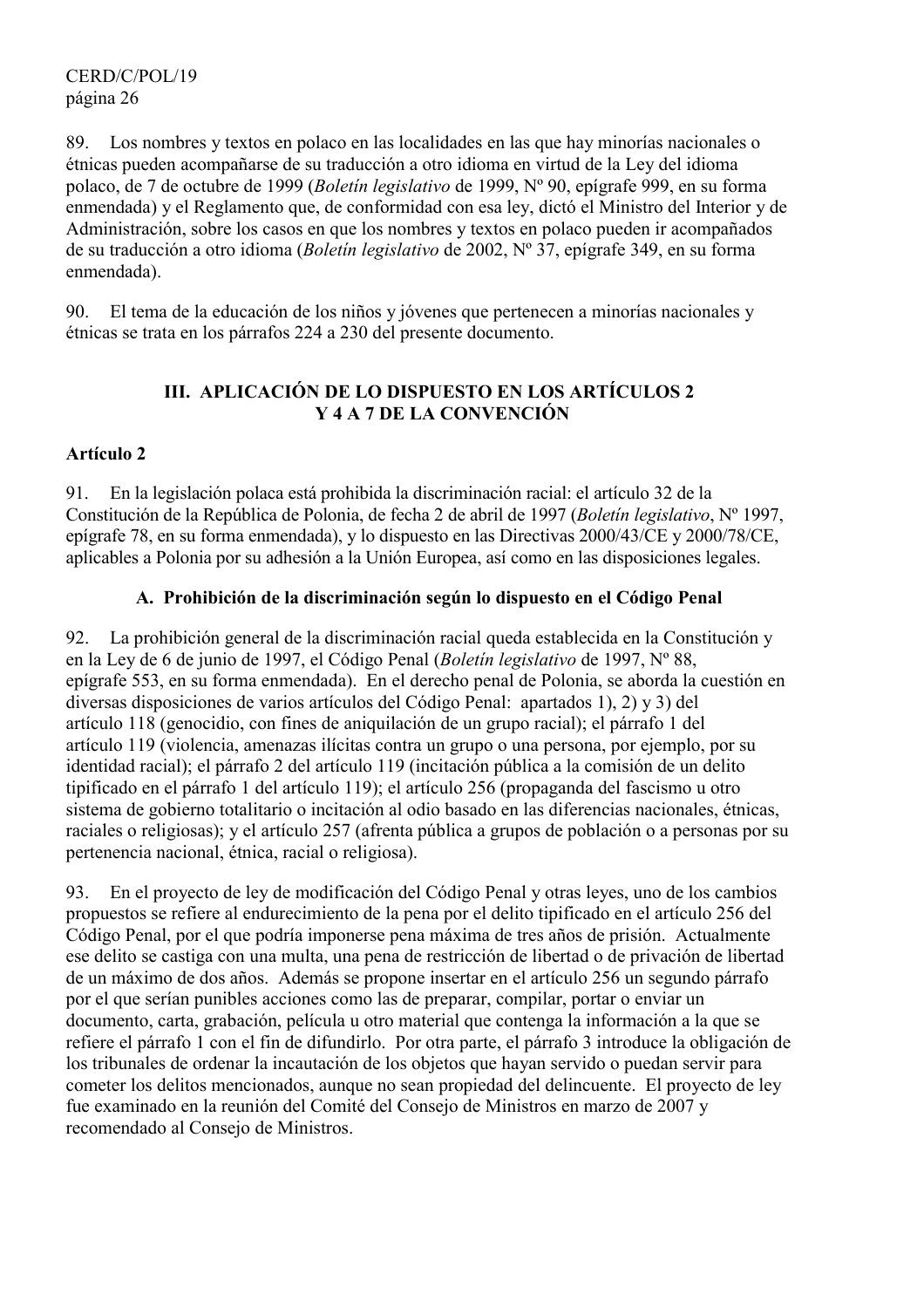94. A través de los procedimientos penales desarrollados hasta la fecha se observa que las actividades delictivas contrarias a las normas de protección frente a cualquier forma de discriminación racial son un fenómeno marginal en el país.

## **B. Prohibición de la discriminación en las disposiciones del Código del Trabajo**

95. Los principios constitucionales del derecho laboral se desarrollan, entre otros, en el artículo 11 de la Ley del Código del Trabajo (*Boletín legislativo* de 1998, Nº 21, epígrafe 94, en su forma enmendada), de 6 de junio de 1997 y, en particular, en el capítulo "II a", concretamente en el artículo 18 del Código del Trabajo. Según la ley de modificación de la Ley del Código del Trabajo, de 24 de agosto de 2001 y otras leyes (*Boletín legislativo*, Nº 128, epígrafe 1405, en su forma enmendada), a raíz de la introducción del capítulo "II a" en el Código del Trabajo el 1º de enero de 2002, el principio de no discriminación en el empleo se convirtió en uno de los principios básicos del derecho laboral. Este tema se trata en detalle en los párrafos 166 a 177.

## **C. Prohibición de la discriminación a tenor de la Ley de las minorías nacionales y étnicas y del idioma regional**

96. El apartado 6 del artículo 6 de la Ley de las minorías nacionales y étnicas y del idioma regional, de 6 de enero de 2005, prohíbe la discriminación basada en la pertenencia a una minoría nacional o étnica. La ley obliga a las autoridades públicas a emprender las acciones oportunas para: promover la igualdad plena y efectiva en todas las esferas de la vida económica, social, política y cultural de los miembros de las minorías nacionales o étnicas y de la mayoría; proteger a las personas objeto de discriminación, hostilidad o violencia por su pertenencia a minorías étnicas y establecer el diálogo entre las culturas. Además, el apartado 2) del artículo 21 de la ley impone al ministro a cargo de las confesiones religiosas y las minorías nacionales y étnicas obligaciones relacionadas con la observancia del principio de igualdad de trato con independencia del origen étnico.

## **D. Prohibición de las organizaciones y los partidos políticos cuyos programas toleren el odio racial y nacional**

97. La Constitución de la República de Polonia (art. 13) prohíbe las organizaciones y los partidos políticos que incluyan en sus programas referencias a métodos y procedimientos totalitarios, como el nazismo, el fascismo y el comunismo, y los que mantengan programas o actividades que tengan por fundamento o toleren el odio racial y nacional, el uso de la violencia para hacerse con el poder o para influir en la política del Estado o que mantengan en secreto su estructura o sus miembros.

98. Otras organizaciones que promueven la discriminación racial están prohibidas y se consideran ilícitas en virtud del artículo 258 del Código Penal, que dispone que quien participe en grupos de delincuencia organizada o en asociaciones que tengan por principal objetivo cometer delitos penales o fiscales será castigado con una pena de tres meses a cinco años de prisión y, si se trata de grupos o asociaciones armados o que persiguen fines terroristas, los infractores serán sancionados con una pena de prisión de seis meses a ocho años de duración. Además, el hecho de crear o dirigir esas organizaciones también se castigará con una pena de prisión no inferior a tres años.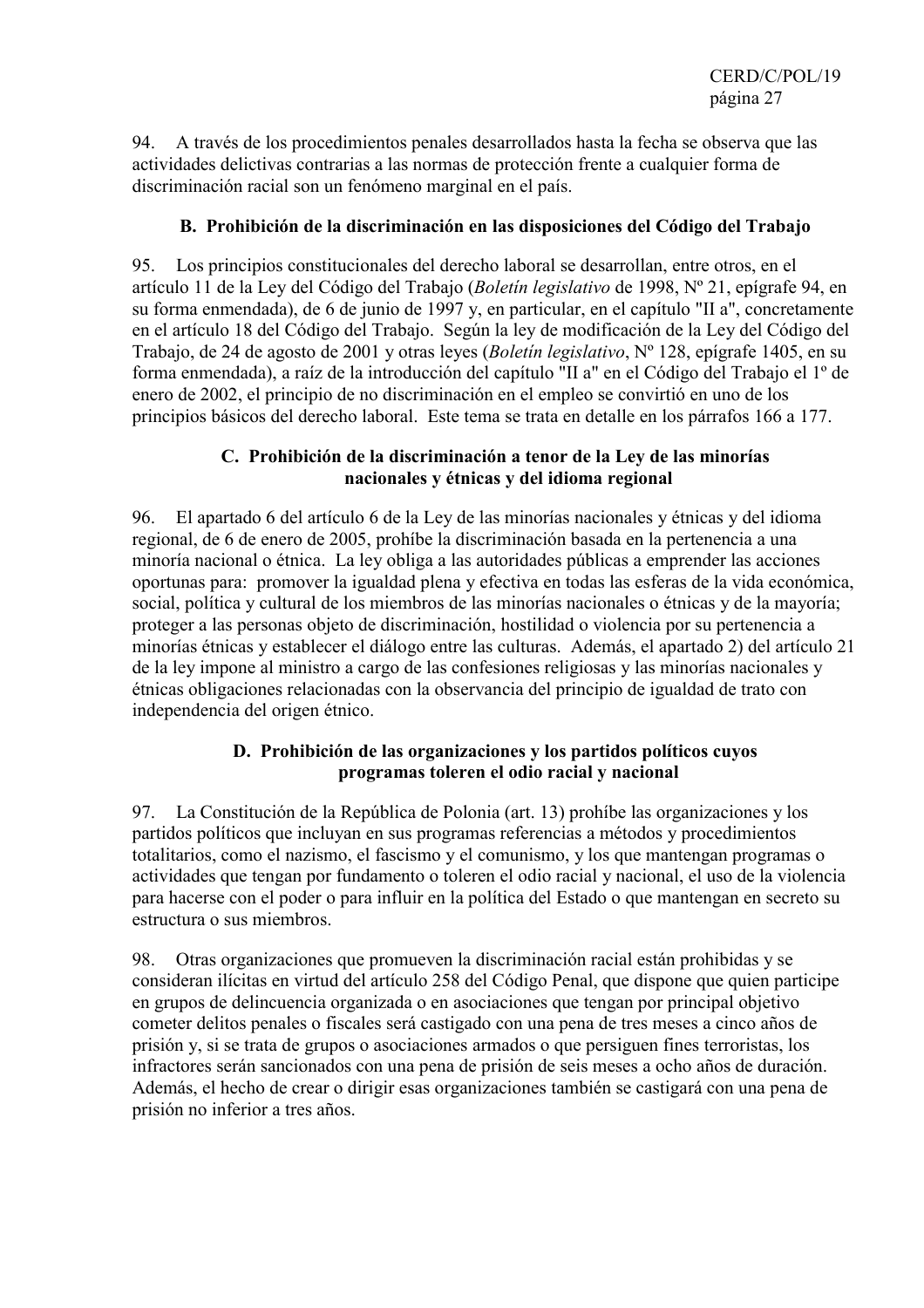99. El Servicio de Seguridad Interna vigila la actividad de los grupos extremistas que ponen en entredicho el orden constitucional de la República de Polonia, incluidos los que incitan al odio por motivos nacionales, raciales o religiosos. Si recibe información fidedigna acerca de la comisión de un delito de propaganda del odio por razones nacionales o racistas, puede entablar una acción penal.

100. En 2005, en el marco del Programa Nacional de Lucha contra la Discriminación Racial, la Xenofobia y las Formas Conexas de Intolerancia 2004-2009, la Fiscalía Nacional adoptó medidas para averiguar si había en Polonia alguna organización de ideología antisemita o racista. Concretamente, todas las fiscalías recibieron instrucciones de comprobar si había aparecido ese tipo de organizaciones en las diligencias previas realizadas por las fiscalías inferiores. Si descubrían su existencia, las fiscalías regionales debían adoptar medidas administrativas y judiciales para su ilegalización. Sin embargo, los resultados de las averiguaciones indicaron que en el territorio de Polonia no existían organizaciones de ese tipo. Acerca de las medidas positivas del Programa Nacional de Lucha contra la Discriminación Racial, la Xenofobia y las Formas Conexas de Intolerancia, véase el párrafo 42, y en relación con el Programa para la comunidad romaní en Polonia, véanse los párrafos 16 a 35.

## **E. Movimientos y organizaciones de integración entre las minorías nacionales y étnicas**

101. Con arreglo a la Ley de asociaciones, de 7 de abril de 1989, (*Boletín legislativo* de 2001, Nº 855, epígrafe 855, en su forma enmendada), las minorías nacionales y étnicas de Polonia pueden formar asociaciones libremente. Desde 1989, en que entró en vigor la ley, se han registrado aproximadamente 206 asociaciones, formadas por las minorías nacionales y étnicas: belarusa (12), lituana (8), alemana (87), armenia (3), rusa (5), eslovaca (1), ucrania (16), judía (11), karaim (1), lemko (13), romaní (44), tártara (1) y la comunidad que habla el idioma regional casubio (4). Además, el Programa para la comunidad romaní de Polonia tiene por objeto integrar a la minoría romaní y permitirle participar plenamente en la vida de la sociedad civil.

102. Las asociaciones de las minorías nacionales y étnicas se encargan de toda una gama de actividades culturales y divulgativas tendentes a conservar su identidad nacional y étnica. Esas actividades están sostenidas por subvenciones específicas y sectoriales del presupuesto del Estado. Se ha dado prioridad a todas las actividades que realizan las organizaciones de las minorías nacionales y otras entidades con miras a conservar su idioma, sus tradiciones y su patrimonio cultural y a promover la cultura de las minorías nacionales y étnicas de Polonia. Entre dichas actividades, se concede particular importancia a la publicación de revistas, ediciones limitadas y de libros en los idiomas de las minorías nacionales.

103. En el marco de la actividad cultural básica de las organizaciones de las minorías nacionales y étnicas, hay varias docenas de grupos artísticos que actúan en Polonia, como coros de aficionados, grupos de danza, grupos de aficionados de teatro y de música. Se ocupan de la formación cultural de los jóvenes, organizando seminarios, cursos y talleres artísticos. También pretenden potenciar los conocimientos sobre las minorías nacionales que viven en Polonia y su patrimonio cultural.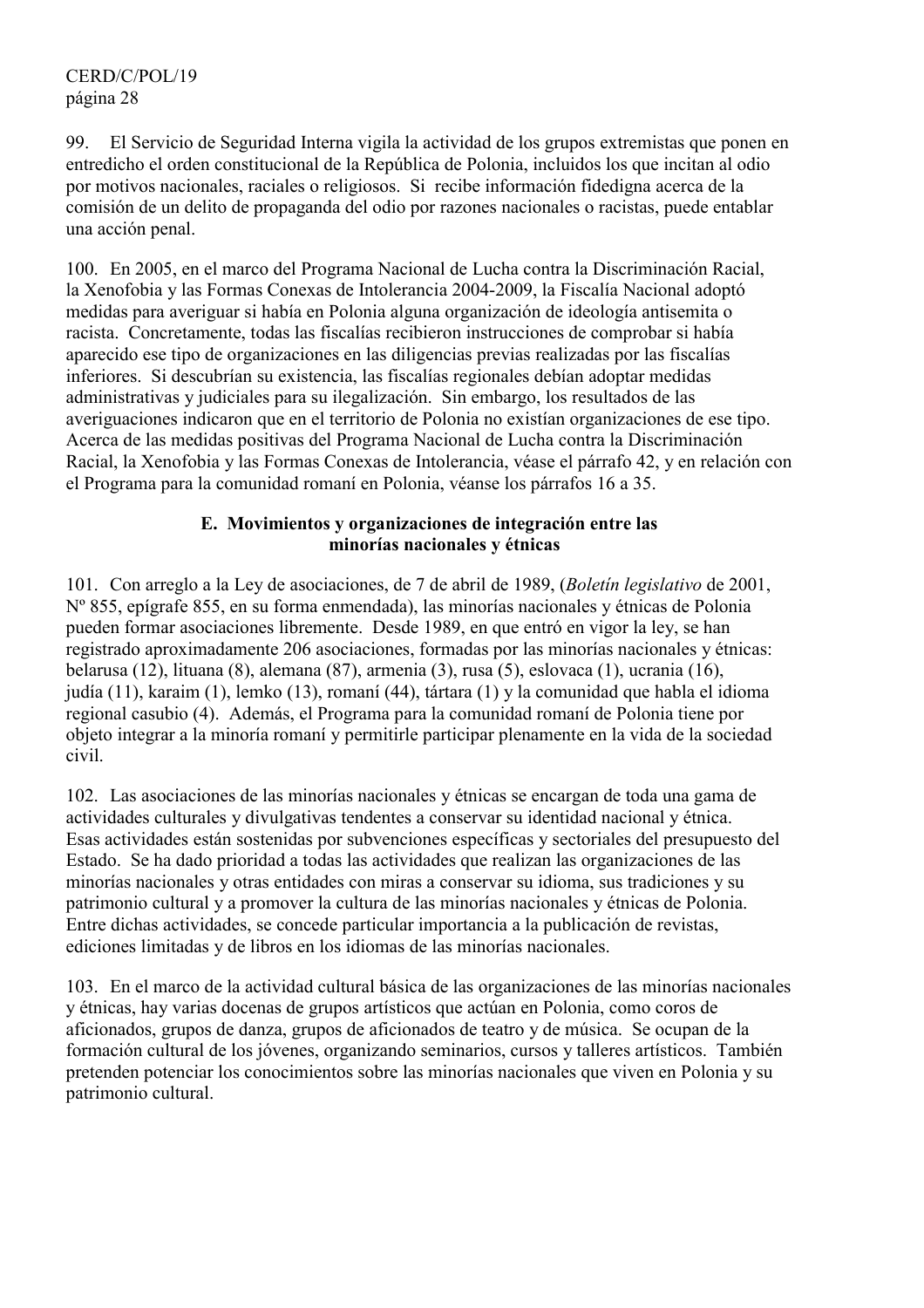104. Entre las representaciones artísticas importantes para las minorías nacionales y étnicas que, cabe destacar, despiertan además un eco en la población polaca, hay que mencionar los siguientes actos culturales: el festival polaco de canción belarusa y el festival de música joven belarusa "Basowiszcza", las jornadas de la cultura eslovaca de la región de Spisz y Orawa, la conmemoración del aniversario del levantamiento del gueto de Varsovia organizado por la comunidad judía, los encuentros con la cultura judía *Simcha* organizados en Wrocław, los festivales culturales ucranios celebrados en varias ciudades, el *Watra* lemko de Zdynia y Michałów, los encuentros internacionales de bandas de música gitana *Romane Dyvesa* en Gorzów Wielkopolski, las reuniones de grupos artísticos *Sąskrydis*, el festival anual de teatro folclórico de la comunidad lituana y muchos otros actos locales organizados por las minorías nacionales y étnicas. Nunca se resaltará bastante la importancia de los actos multiculturales como el Festival de las Naciones, Europa sin fronteras en Góra Św. Anny [Monte de Santa Ana] o los encuentros europeos de las minorías nacionales y étnicas *Pod Kyczerą* en Legnica.

105. No sólo se asignan fondos del presupuesto estatal a iniciativas de las asociaciones de las minorías nacionales y étnicas, sino también a celebraciones de gran importancia para la promoción de la cultura de esas minorías, como el festival de la cultura judía de Cracovia o el festival internacional de música sacra ortodoxa de Hajnówka, y a la cofinanciación de las actividades científicas y educativas de instituciones culturales en el ámbito de la cultura de las minorías nacionales, como el Instituto Científico de la Historia Judía y el Instituto de Estudios de Varsovia y el Ośrodek *Pogranicze - sztuk, kultur i narodów* (Fundación Fronteras y Centro Frontera de las Artes, Culturas y Naciones) en Sejny.

106. Se emprenden actividades de promoción de las culturas y las tradiciones de las minorías nacionales y étnicas de Polonia por iniciativa de los gobiernos autónomos. Cabe destacar, por ejemplo, la actividad del Teatro Nacional Judío, profesional, de Varsovia, financiado por la administración autónoma de la voivodía de Mazowieckie. El teatro representa obras en polaco y en yiddish y se ocupa de formar a nuevos actores. Las ONG, en cooperación con los centros culturales de la administración autónoma de Varsovia, organizan la Revista de la creación artística de las minorías nacionales *Wspólnota w Kulturze* (Comunidad de cultura). El Museo de distrito de Tarnów organiza reuniones periódicas sobre cultura romaní y es también el único museo del mundo en tener una exposición permanente de la cultura y la historia de los romaníes. Además, el museo realiza muchas actividades relacionadas con la cultura de los judíos de Polonia.

107. Asimismo, se adoptaron medidas oportunas para respaldar la igualdad en todas las esferas de la vida económica, social, política y cultural entre las personas pertenecientes a las minorías nacionales y étnicas y las personas pertenecientes a la mayoría, en el marco de programas cofinanciados por la Unión Europea. Estas actividades incluyeron proyectos realizados con arreglo al Programa EQUAL de iniciativa comunitaria para Polonia 2004-2006 (CIP EQUAL), en el que se experimentan soluciones innovadoras para contrarrestar y combatir la discriminación y la desigualdad en el mercado laboral. Los proyectos realizados en el Programa CIP EQUAL también tenían por objeto idear nuevas soluciones modélicas para poder promoverlas como "buenas prácticas" y recomendarlas como modelos a nivel nacional, regional y sectorial. Las acciones que se desarrollan en el marco del CIP EQUAL están destinadas a grupos sociales desfavorecidos en el mercado laboral, como las minorías nacionales y étnicas. Las alianzas para el desarrollo establecidas en el período que se examina empezaron a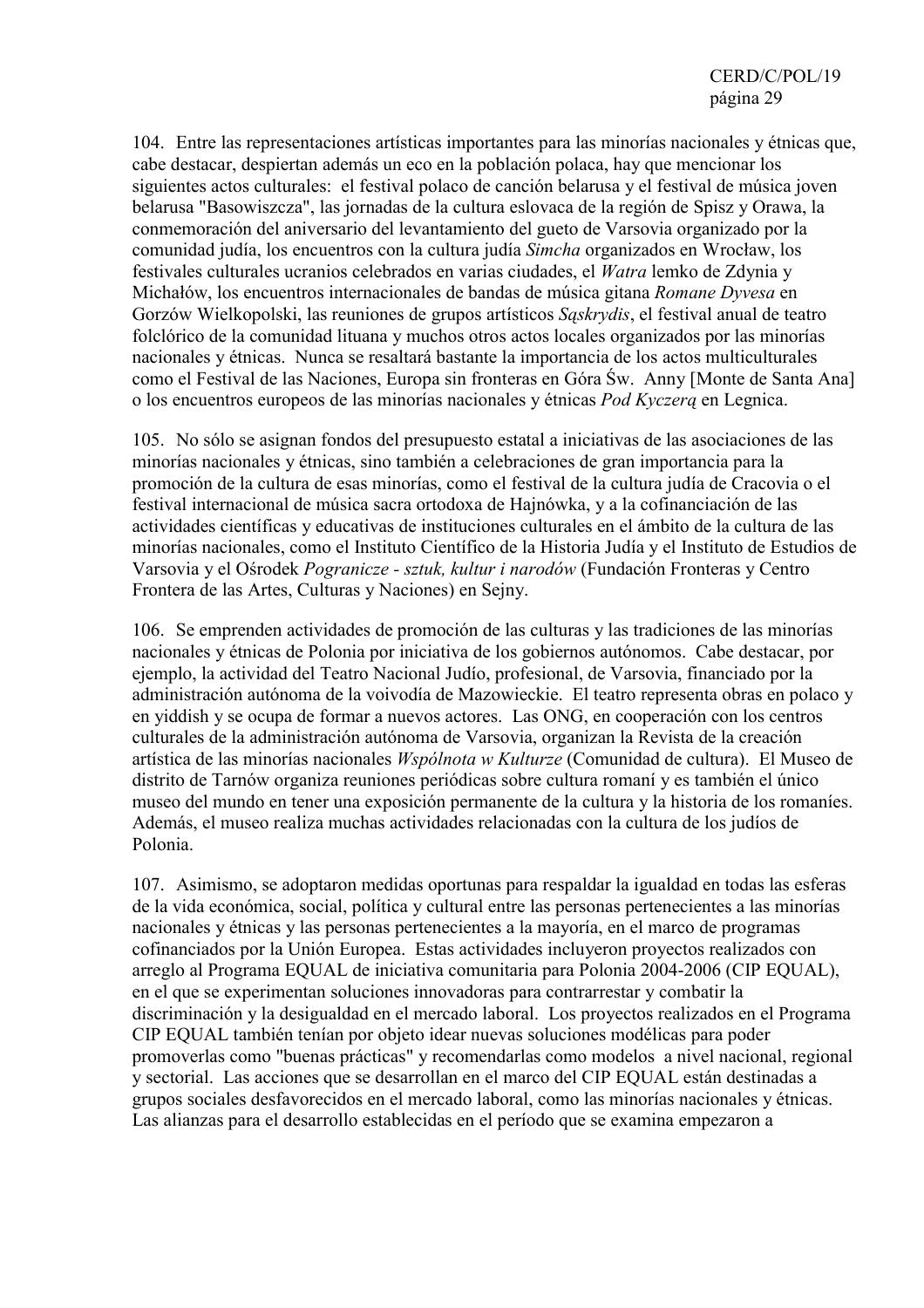CERD/C/POL/19 página 30

experimentar las siguientes soluciones modélicas para combatir la discriminación laboral de los romaníes:

- Un sistema modelo para mejorar la situación profesional de la comunidad romaní (parte del proyecto Los romaníes en el mercado laboral).
- Un modelo de incentivación profesional de los romaníes mediante la creación de cooperativas sociales integradoras (en el marco de la Alianza para la incentivación profesional de los romaníes mediante el proyecto de Herramientas de la economía social).
- Un modelo de apoyo institucional a la actividad profesional y la iniciativa empresarial de los romaníes. La idea del Centro de incentivación profesional de los romaníes (en el marco del proyecto Iniciativa para el desarrollo del espíritu empresarial de los romaníes -KXETANES- RAZEM).

## **F. El Defensor de los derechos civiles**

108. En 2000, se amplió el ámbito de competencias del Defensor de los derechos civiles, imponiéndole la obligación de cooperar con las asociaciones, los movimientos de defensa de los derechos civiles y otras asociaciones y fundaciones voluntarias de protección de las libertades y los derechos de la persona y el ciudadano y de cooperar con el Defensor del niño en los asuntos relativos a la infancia, así como examinar los asuntos que le sometiera el Defensor público. Además, el Defensor de los derechos civiles tiene derecho a apelar ante el Tribunal Supremo contra una condena en una acción civil a menos que la parte haya presentado apelación.

109. La institución del Defensor de los derechos civiles quedó descrita en detalle en el quinto informe periódico de Polonia sobre la aplicación de lo dispuesto en el Pacto Internacional de Derechos Civiles y Políticos desde enero de 1995 hasta el 1º de octubre de 2003 (CCPR/C/POL/2004/5).

110. En el período examinado, el Defensor de los derechos civiles inició diligencias aclaratorias de 74 casos en que los denunciantes habían observado discriminación por motivos de raza, nacionalidad o etnia, de las que el Defensor finalizó 71. En 29 casos la conclusión fue afirmativa, en 8 casos el Defensor interrumpió las diligencias y en 34 no se confirmaron las acusaciones. De los 74 casos iniciados, se analizaron individualmente 60, y con respecto a 14 casos, el Defensor presentó declaraciones generales a la autoridad pública competente. Cabe subrayar que el problema del racismo o la discriminación no siempre fue la razón principal de la presentación de la denuncia al Defensor de los derechos civiles. Hubo casos propios del ámbito del derecho penal, el procedimiento penal, las actividades de la policía u otras fuerzas del orden o problemas de vivienda.

111. A continuación figura, desglosado por años, el número de casos relacionados con los problemas que se examinan de que se ocupó el Defensor de los derechos civiles:

- 2000: 22 casos;
- 2001: 11 casos;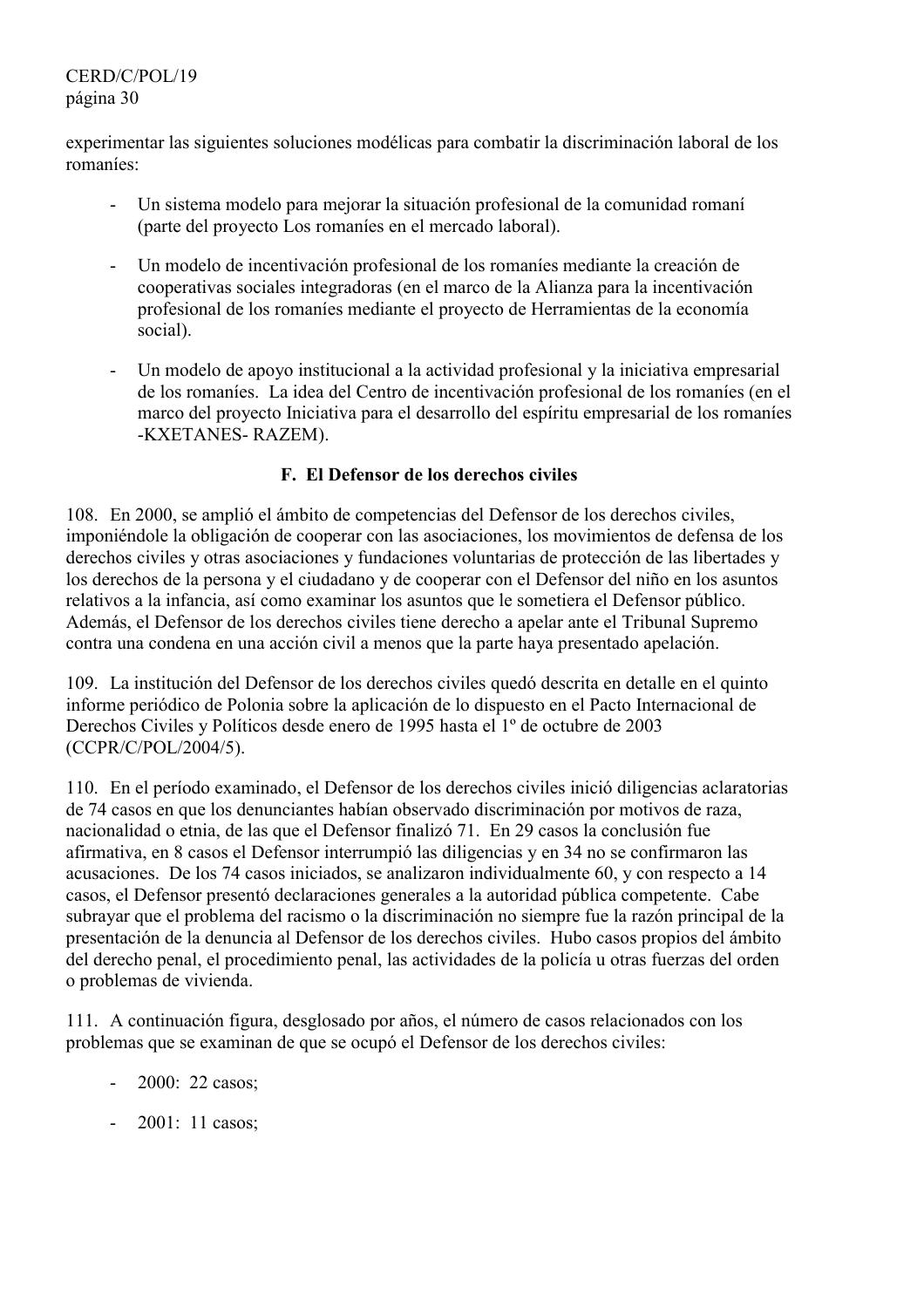- 2002: 9 casos;
- 2003: 16 casos;
- 2004: 12 casos;
- 2005: 4 casos.

#### **G. El Defensor del niño**

112. El cargo de Defensor del niño se estableció en virtud de la Ley de 6 de enero de 2000 (*Boletín legislativo* de 2000, Nº 6, epígrafe 69). El Defensor del niño tiene por misión salvaguardar los derechos del niño, en particular su derecho a la vida y a la protección de su salud, a ser criado en el entorno familiar, a condiciones adecuadas de desarrollo humano y a la educación. El Defensor del niño adopta medidas para proteger al niño contra la violencia, la crueldad, los abusos, la corrupción, el abandono y los malos tratos. En el cumplimiento de sus obligaciones, el Defensor se guía por el principio del bienestar del niño y tiene en cuenta que el medio natural para el desarrollo del niño es la familia. El Defensor emprende medidas por iniciativa propia, considerando en particular la información sobre la vulneración de los derechos y del bienestar del niño. Dichas medidas tienen por objeto garantizar un desarrollo personal pleno y armonioso, respetando debidamente la dignidad y la subjetividad del niño. El Defensor vela por que los niños discapacitados dispongan de cuidados y asistencia especiales.

113. El Defensor del niño es independiente de las autoridades estatales y sólo responde ante el *Sejm* (Parlamento). Puede pedir a las autoridades, organizaciones o instituciones públicas que ofrezcan explicaciones y la información necesaria y que pongan a disposición archivos y documentos, incluidos los que contienen información personal. También puede pedir a las autoridades competentes, como el Defensor de los derechos civiles, que adopten medidas en el marco de sus competencias para preservar el bienestar del niño. Además, el Defensor del niño tiene derecho a presentar a las autoridades competentes propuestas para que adopten medidas legislativas u ordenen o modifiquen medidas de carácter jurídico. Al mismo tiempo, el Defensor del niño no reemplaza los servicios, instituciones o asociaciones especializados que se ocupan de la protección de los derechos del niño, sino que interviene cuando las medidas adoptadas resultan ineficaces o han sido abandonadas.

114. En el período de que se informa, el Defensor del niño emprendió acciones para regular la situación de los jóvenes extranjeros que residen en Polonia sin tutores o que están internados con sus padres en centros para refugiados. En ese sentido, en 2005 los representantes del Defensor del niño inspeccionaron una selección de centros. Durante ese tiempo, el Defensor de los derechos civiles no recibió denuncias de discriminación por motivos de raza, nacionalidad o etnia. Más precisamente sobre la revisión de la legislación, la jurisprudencia y la política de las autoridades para eliminar la discriminación racial, véase la información sobre el proyecto de hermanamiento "Consolidación de las políticas de lucha contra la discriminación" en el párrafo 57. Las observaciones formuladas en el informe anterior acerca de los artículos 3 y 4 de la Convención siguen siendo válidas.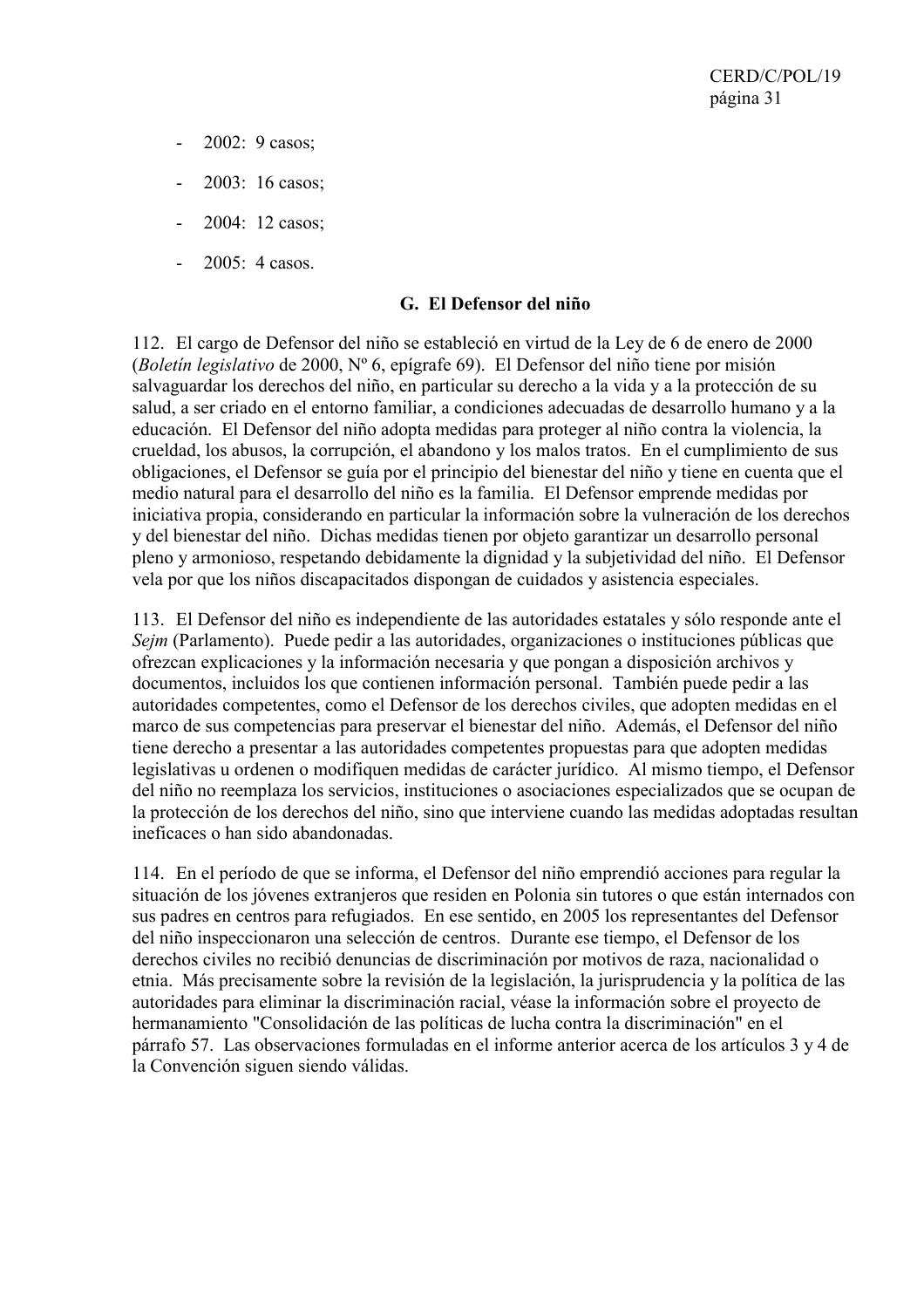# **Artículo 4**

115. Para más información sobre la prohibición de las organizaciones y partidos políticos cuyos programas incluyen el odio racial y nacional, véanse los comentarios relativos al artículo 2, en la sección G (75 a 78) y la sección D (69 a 70) del Código Penal sobre la prohibición de la discriminación.

116. La República de Polonia se unió al programa comunitario plurianual para el fomento de un uso más seguro de Internet y las nuevas tecnologías en línea, creado en virtud de la decisión, Nº 854/2005/CE del Parlamento Europeo y del Consejo para 2005-2008. En ese programa, se emprenden medidas sociales, entre otras cosas, contra el contenido racista y xenófobo de Internet. Las actuaciones previstas en el programa incluyen la lucha contra los contenidos ilícitos, el tratamiento de los contenidos no deseados y nocivos, el fomento de un entorno más seguro y la sensibilización.

117. Para acabar con los contenidos racistas y xenófobos de Internet, el Ministerio del Interior y de Administración ha establecido cooperación con el equipo polaco de la línea telefónica de ayuda de la NIFC (Iniciativa nacional a favor de los niños) de la Red Informática de Investigación y Estudio. Una de las funciones del equipo es reaccionar ante los contenidos ilícitos de Internet que propugnen sistemas fascistas o totalitarios, el racismo, la discriminación étnica, la xenofobia y el antisemitismo. Es posible denunciar a las autoridades el contenido ilícito de Internet por teléfono, fax o correo electrónico las 24 horas.

## **A. Estadísticas de las infracciones de la prohibición de la discriminación**

118. Quien públicamente incite al odio por motivos de diferencias nacionales, étnicas, raciales o religiosas o aconfesionalidad, o quien haga afrenta pública a un grupo de la población o a individuos por su pertenencia nacional, étnica, racial o religiosa o su aconfesionalidad o por razones que vulneren la integridad de la persona será procesado en Polonia a tenor de lo dispuesto en los artículos 256 y 257 del Código Penal, mientras que en virtud de los apartados 1) y 2) del artículo 119 del mismo código, se prohíbe usar la violencia o proferir amenazas ilícitas contra un grupo o una persona e incitar públicamente a cometer tal delito.

119. En los años 2000 a 2003, las fiscalías registraron 35 actuaciones por delitos de carácter racista o xenófobo, de las que 7 dieron lugar a una acusación ante los tribunales y 28 acabaron en sobreseimiento o inadmisión. En 2004, se registraron 24 casos, mientras que en 2005 el número aumentó a 29. En 2004, concluyeron 20 actuaciones, con presentación de cargos en 6 casos, 9 sobreseimientos y 5 inadmisiones. En 2005, se tramitaron 37 causas, se presentaron cargos en 7 casos, se desestimaron 17 y no se admitieron 13.

120. En el ámbito de las decisiones judiciales del período comprendido entre 2000 y 2005, no se juzgó a nadie por los actos descritos en los párrafos 1, 2 y 3 del artículo 118 1), del Código Penal. En cuanto a los actos tipificados en el artículo 119 del Código Penal, sólo hubo fallos en 2000 y 2003. En 2000, se juzgó a siete personas por el acto tipificado en el párrafo 1 del artículo 119 del Código Penal, y todas ellas fueron condenadas: a seis se les impuso pena de multa y a una, pena de prisión. En 2003, cinco personas fueron condenadas a penas de prisión como autoras de los actos descritos en los párrafos 1 y 2 del artículo 119 del Código Penal. En 2004, se juzgó a tres personas como autoras de actos descritos en el párrafo 1 del artículo 119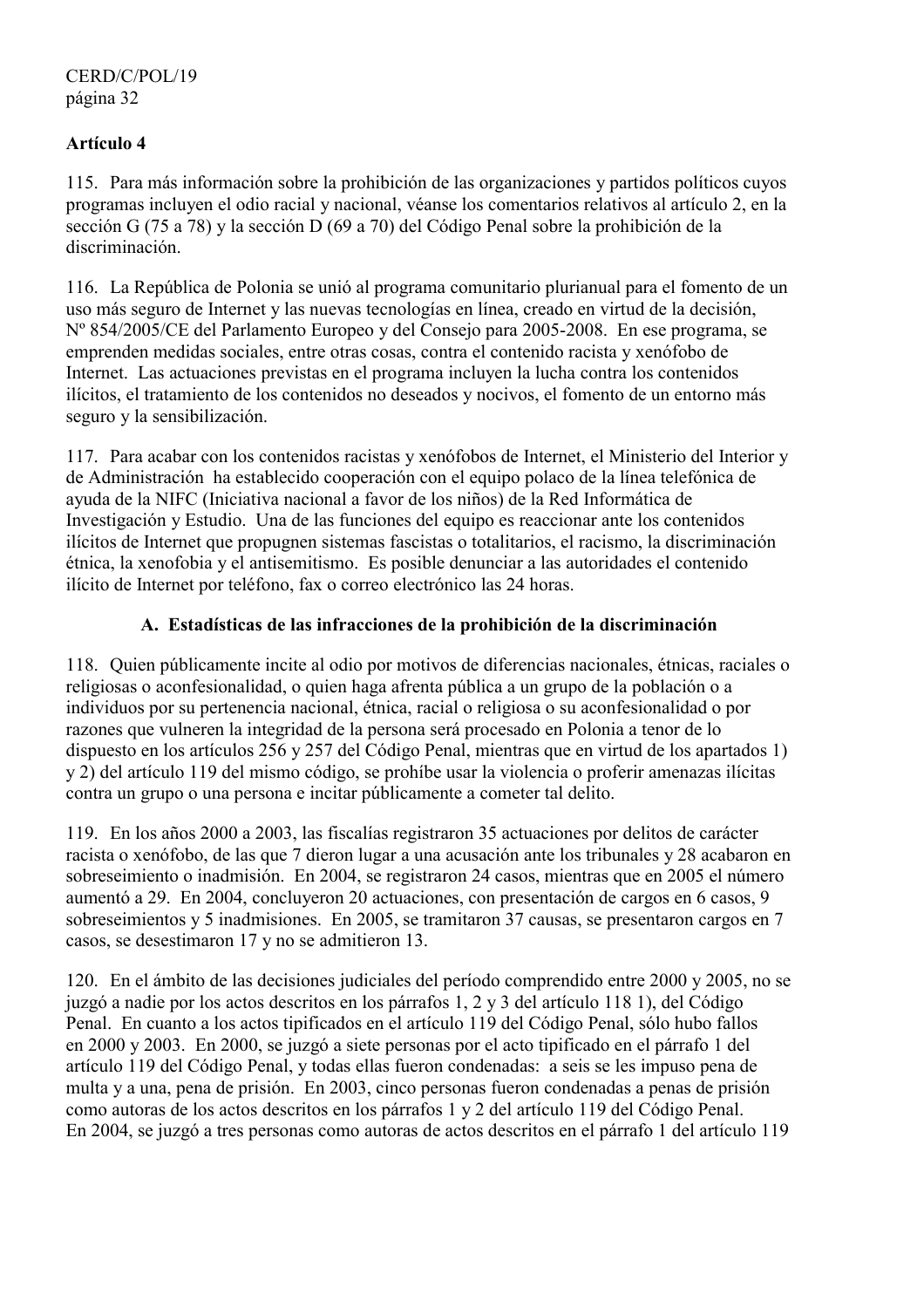del Código Penal. Todas fueron condenadas: dos al pago de multa y una a pena de prisión. En 2005 se juzgó por el mismo motivo a seis personas. Todas ellas fueron condenadas: a una se le impuso pena restrictiva de la libertad y a cinco, penas de prisión. En los años 2004-2005 no se juzgó a adultos como autores de actos descritos en el párrafo 2 del artículo 119 del Código Penal.

121. Las cifras correspondientes a los demás delitos descritos en los artículos 256 y 257 del Código Penal son las siguientes:

- a) En 2000:
	- Se juzgó a 9 personas como autoras de los actos citados en el artículo 256 del Código Penal: se rechazaron provisionalmente las causas contra 3 personas y se condenó a las otras 6: a 5 se les impusieron penas de prisión y a 1 el pago de multa.
	- Se juzgó a 13 personas como autoras de los actos mencionados en el artículo 257 del Código Penal: se rechazaron provisionalmente las causas contra 7 personas y se condenó a las otras 6: 4 a penas de prisión y 2 al pago de multas.
- b) En 2001:
	- Se juzgó a 16 personas como autoras de los actos mencionados en el artículo 256 del Código Penal, y se condenó a todas ellas: 1 al pago de multa, 5 a penas restrictivas de libertad y 10 a penas de prisión.
	- Se juzgó a 9 personas como autoras de los actos mencionados en el artículo 257 del Código Penal, y se condenó a 6 de ellas: 1 al pago de multa, 1 a pena restrictiva de libertad y 4 a penas de prisión.
- c) En  $2002$ 
	- Se juzgó a 7 personas como autoras de los actos mencionados en el artículo 256 del Código Penal; se condenó a 6 y se suspendió provisionalmente el procedimiento contra 1. A 2 de los condenados se les impusieron penas de multa y a 4 penas de prisión.
	- Se juzgó a 8 personas como autoras de los actos mencionados en el artículo 257 del Código Penal y todas fueron condenadas: 2 a penas de restricción de libertad y 6 a penas de prisión.
- d) En 2003:
	- Se juzgó a 7 personas como autoras de los actos descritos en el artículo 256 del Código Penal: hubo 6 condenas y 1 suspensión provisional. Se impuso a 2 de los condenados penas de multa, a 1 pena de restricción de la libertad y a 3 penas de prisión.
	- Se juzgó a 11 personas como autoras de los actos descritos en el artículo 257 del Código Penal: 9 fueron condenadas y los procedimientos de las otras 2 fueron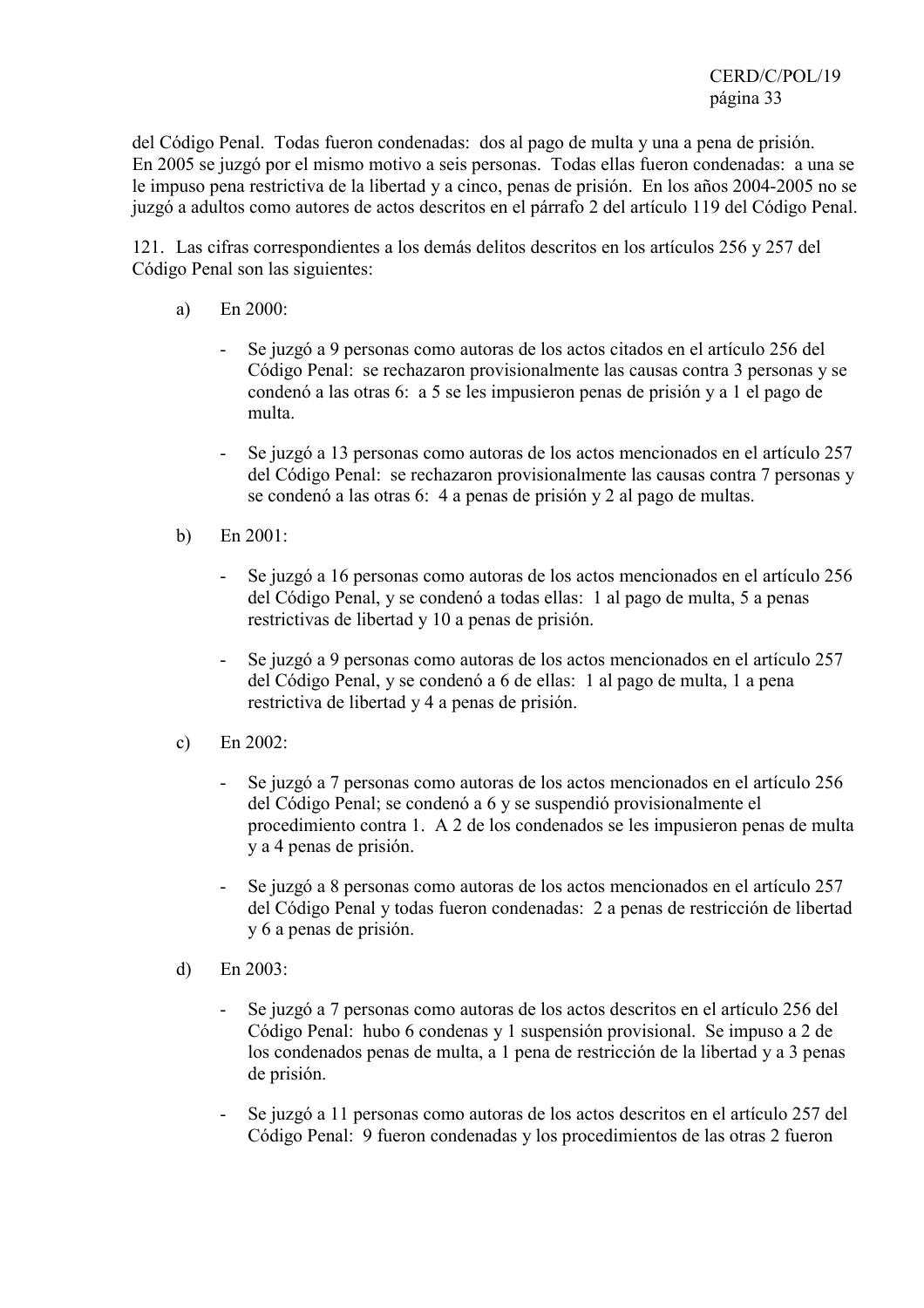suspendidos provisionalmente. Se impuso a los condenados 3 penas de multa, 2 de libertad restringida y 4 de prisión.

- e) En 2004:
	- Se juzgó y condenó a 7 personas como autoras de los actos descritos en el artículo 256 del Código Penal. A 1 se le impuso una multa, a 3 penas restrictivas de libertad y a otras 3 penas de prisión.
	- Se juzgó a 12 personas como autoras de los actos descritos en el artículo 257 del Código Penal, se condenó a 8 y se suspendieron provisionalmente los procedimientos relativos a otras 4. Las penas impuestas a los condenados fueron dos multas y seis penas de prisión.
- f) En 2005:
	- Se juzgó y condenó a 16 personas como autoras de los actos descritos en el artículo 257 del Código Penal. A 2 se les impusieron penas de multa, a otra pena restrictiva de libertad y a 12 penas de prisión y a 1 se le aplicó una medida penal autónoma.

122. En el anexo 4 figuran estadísticas relativas a los adultos condenados previa acusación a tenor de los artículos 118, 110, 256 y 257 del Código Penal entre 1999 y 2005, e información extraída del Sistema policial de estadísticas de la delincuencia "Temida", sobre el alcance real de los delitos denunciados, con estadísticas desglosadas en función del resultado de los procedimientos en ese período.

123. La División de Estadística del Departamento de Organización del Ministerio de Justicia ha preparado fichas estadísticas para reunir información adicional detallada, entre otras cosas, sobre la discriminación racial (formularios de muestra "Informe MS-S12 sobre la aplicación de la legislación laboral en función de los tipos de caso y la responsabilidad operacional" y "Ficha estadística MS-S28 de procedimientos penales, con la inculpación y la decisión definitiva del tribunal de 20...", anexo  $N^{\circ}$  5).

124. Hay que destacar el hecho de que los datos sobre las víctimas de la delincuencia, en relación con cualquier forma de discriminación, pueden incorporarse en las estadísticas oficiales de manera voluntaria, de conformidad con el artículo 8 de la Ley sobre las estadísticas públicas de 7 de abril de 1989 (*Boletín legislativo* de 1995, Nº 88, epígrafe 439, en su forma enmendada) y en cumplimiento del artículo 27 de la Ley sobre la protección de los datos personales, de 29 de agosto de 1997 (*Boletín legislativo* de 2002, Nº 101, epígrafe 926, en su forma enmendada), como ya se indicó en el informe anterior sobre la aplicación de la Convención por Polonia. En cuanto a la ficha estadística mencionada "MS-S12" (sección 9-Ficha estadística sobre la discriminación en el empleo), la categoría "muestras de discriminación en relación con…" prevé motivos de raza (y religión, nacionalidad, origen étnico o confesión religiosa) se ha indicado en el punto 6. Es importante subrayar que la respuesta es voluntaria.

125. A efectos de información estadística, en los casos examinados por los tribunales de trabajo se distinguen las categorías de casos de indemnización por abusos sexuales y acoso laboral y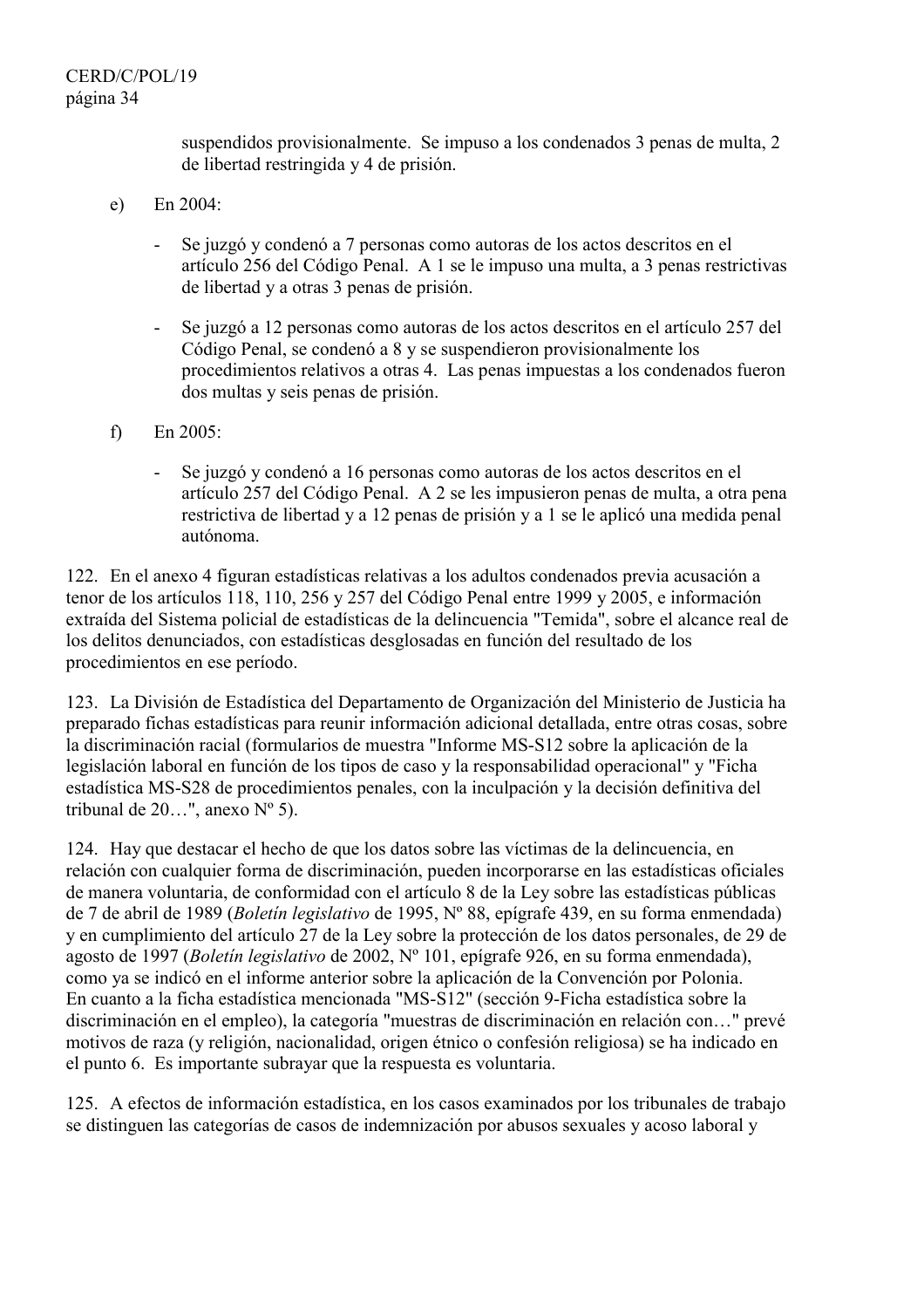por discriminación en el empleo. Sin embargo, no se desglosa la categoría de casos de discriminación racial, por lo que es difícil saber si se han formulado cargos de discriminación racial en los procedimientos judiciales. Las estadísticas revelan que está aumentando el número de casos en que se formulan cargos de discriminación (aunque es mínimo en comparación con el total de los casos examinados por los tribunales de trabajo). Al mismo tiempo, el análisis de los expedientes judiciales muestra que la forma de discriminación laboral más frecuente es la discriminación salarial por sexo.

126. La policía ha introducido los siguientes puntos en la subcategoría "Conducta del autor del delito" en el Sistema de Información Nacional de la Policía:

- Delito motivado por la pertenencia nacional, étnica o racial de la víctima;
- Delito motivado por la afiliación política de la víctima;
- Delito motivado por la confesión religiosa de la víctima o su aconfesionalidad.

127. La introducción de esa información permitirá preparar informes anuales sobre los delitos de carácter racista y registrar todos los casos de antisemitismo.

128. Además, desde noviembre de 2004, el Equipo de vigilancia del racismo y la xenofobia del Ministerio del Interior y de Administración reúne información sobre todos los casos de discriminación por motivos étnicos o raciales, incluido el antisemitismo (la información procede de varias fuentes, como la prensa, la facilitada por otros organismos públicos y directamente de las víctimas o de ONG). Para crear una base de datos profesional con información sobre el racismo, la discriminación racial, el antisemitismo y la xenofobia, se hacen los trabajos oportunos con participación de representantes del Ministerio de Justicia, el Ministerio del Interior y de Administración, la Jefatura Nacional de Policía, la Oficina Central de Estadística y el Defensor de los derechos civiles.

129. Para vigilar los delitos de carácter racista contra romaníes, la Jefatura Nacional de Policía informa al Ministerio del Interior y de Administración de los casos de ese tipo registrados en los servicios policiales de todo el país. Se inician las diligencias aclaratorias en función de esos informes y de la información facilitada por los representantes de las organizaciones romaníes o las propias víctimas.

130. Siguiendo la recomendación de la Fiscalía Nacional, todas las investigaciones de actos de carácter racista se han desarrollado bajo la supervisión de las fiscalías de distrito desde 2004 para evitar que se adopten decisiones precipitadas de inadmisión o de desestimación por falta de daño grave a la sociedad. Además, las fiscalías superiores hacen un examen trimestral de los casos de delitos que finalizaron con la decisión de no iniciar diligencias o con un sobreseimiento y determinan si esas decisiones están justificadas. A continuación comunican a la Fiscalía Nacional los resultados de su examen y las medidas consiguientes. Esa información, junto con las observaciones y comentarios de la Fiscalía, son distribuidos a todas las fiscalías de Polonia para su aplicación y para armonizar la metodología de las diligencias relacionadas con esos delitos.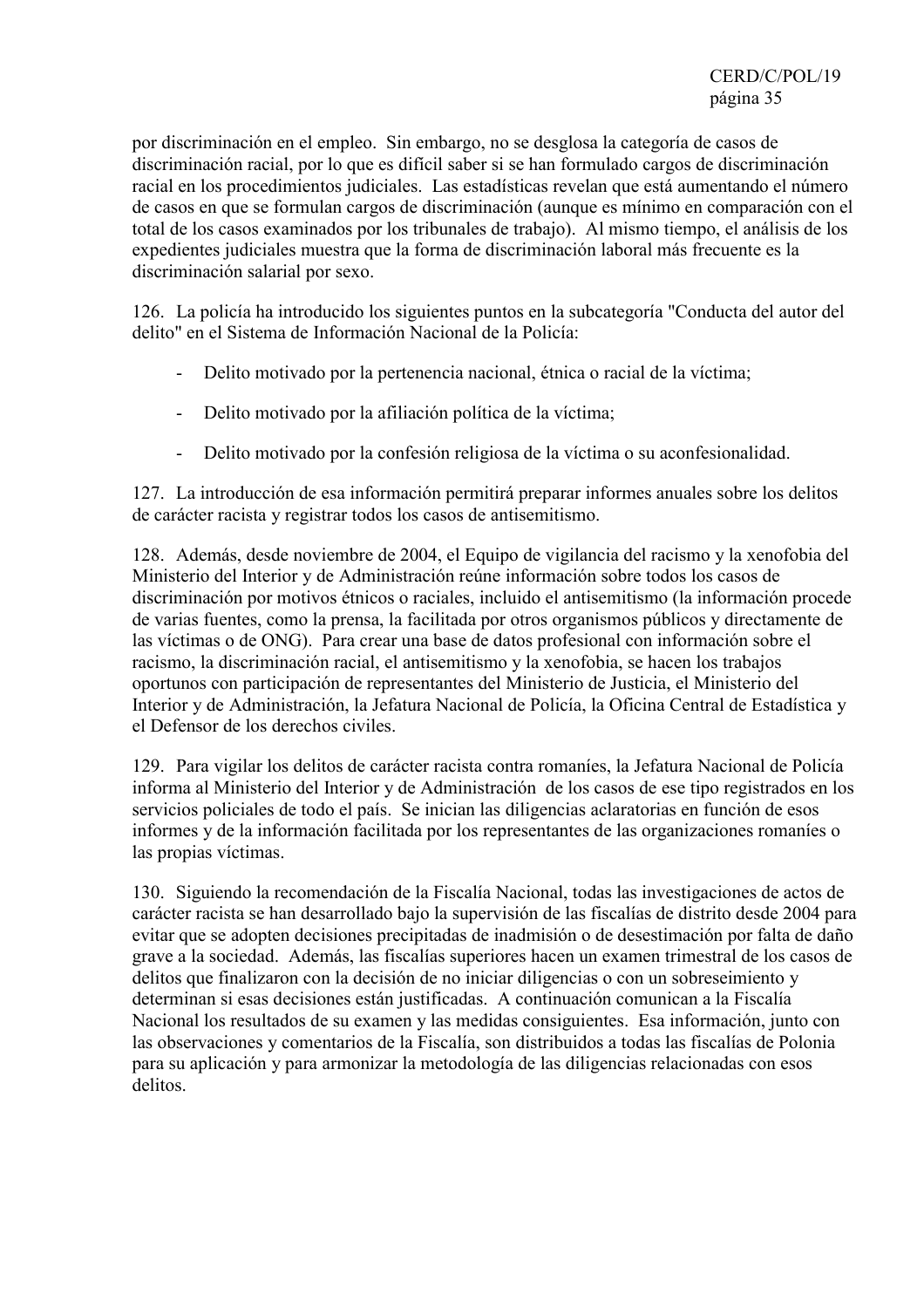# CERD/C/POL/19 página 36

131. El análisis de los resultados de las diligencias relativas a delitos de carácter racista y xenófobo realizadas en la Fiscalía Nacional permite a las autoridades afirmar que:

- Todas las diligencias investigaciones se hicieron bajo la supervisión oficial de la fiscalía superior.
- Las fiscalías examinaron todos los casos que concluyeron con una decisión válida de sobreseer el procedimiento o de no iniciar un procesamiento.
- Entre 2004 y 2006, no se sobreseyó ningún caso ni se decidió no iniciar procesamientos a tenor del artículo 17 1) 3) del Código de Procedimiento Penal, es decir, por falta de un daño grave a la sociedad.
- La mayoría de los sobreseimientos decididos entre 2004 y 2006 se debió a que no se había identificado al autor o autores del delito.
- En otros casos que finalizaron con un sobreseimiento o la decisión de no iniciar el procesamiento, la base jurídica de esas decisiones fue la ausencia de delito y la falta de pruebas.
- Aumenta el número de procedimientos por delitos racistas o xenófobos, que consisten principalmente en la publicación en distintos sitios web de materiales que incitan al odio por motivos de pertenencia nacional, racial o étnica o de carácter injurioso por esos motivos. En 2005, del total de 43 procedimientos iniciados, 3 se referían a la publicación de contenido racista en Internet.

132. A continuación figuran ejemplos de procedimientos relativos a delitos racistas y xenófobos:

- El 31 de mayo de 2004, se inculpó a X como autor de propaganda fascista por haber desplegado en el balcón de su vivienda una bandera roja con el símbolo de la esvástica en un círculo blanco. El tribunal de distrito de Tarnobrzeg (de primera instancia), en su fallo de 23 de agosto de 2004 condenó al acusado en virtud de lo dispuesto en el artículo 256 del Código Penal a una pena 12 meses de restricción de libertad y a efectuar gratuitamente trabajos de interés social durante 40 horas mensuales en el lugar indicado por el tribunal.
- El 26 de agosto de 2003 se acusó a X del delito de infracción del artículo 257 del Código Penal. El acusado insultó a Y, ciudadana estadounidense, por su pertenencia racial y vulneró su integridad personal golpeándola en la espalda y dirigiéndole epítetos generalmente considerados insultantes. En su fallo de 9 de agosto de 2004, el tribunal de distrito de Śródmieście en Varsovia declaró al acusado culpable y, a tenor del artículo 257 del Código Penal, lo condenó a una pena de seis meses de prisión.
- El 10 de septiembre de 2004 se inició una investigación acerca de un caso de insultos a un grupo de la población por su pertenencia nacional y religiosa, es decir, por la comisión de un delito tipificado en el artículo 257 del Código Penal. El delito fue denunciado por X, que declaró que un grupo de vecinos había insultado a las naciones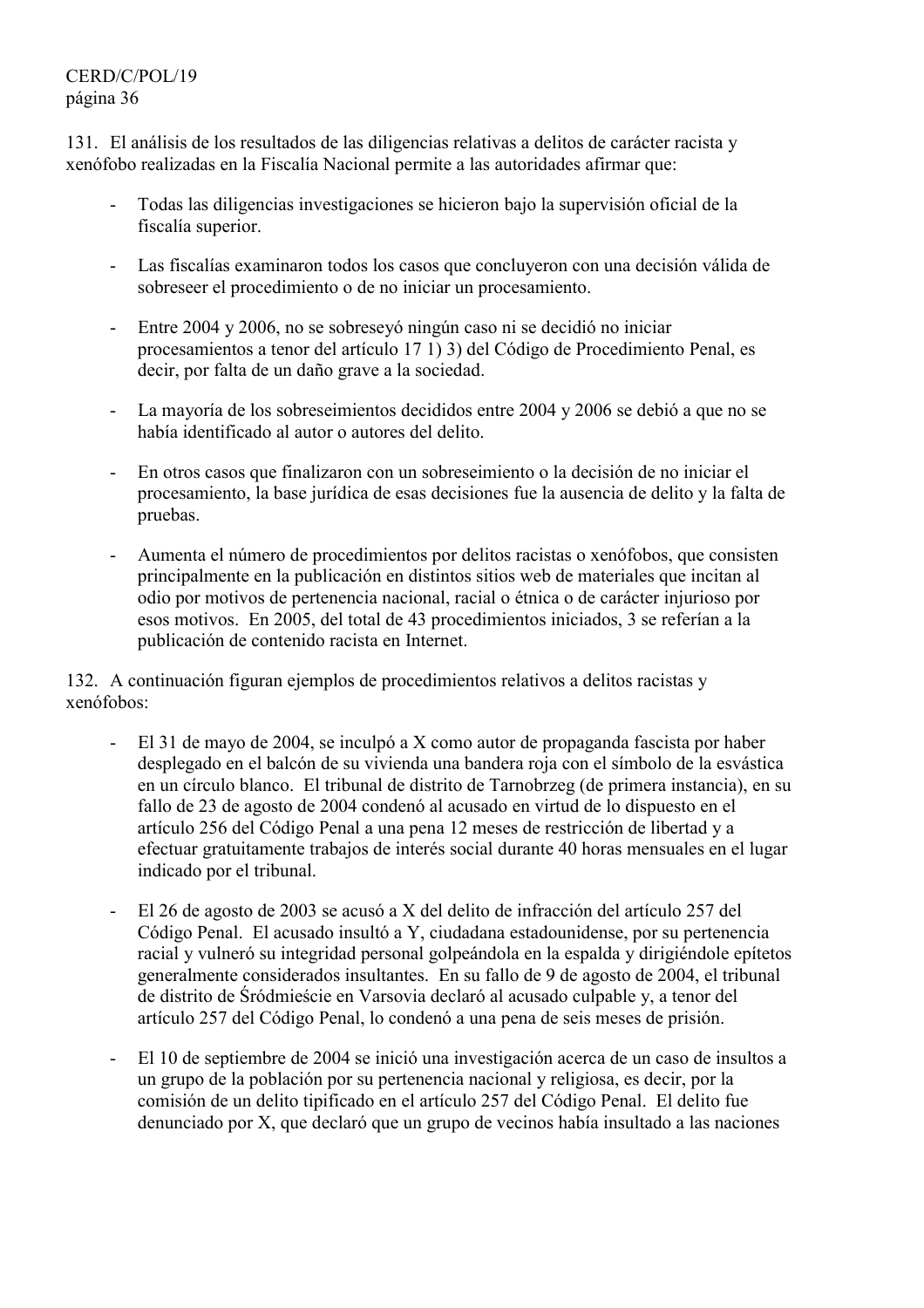judía, ucrania y alemana y a él mismo, al tratarlo de "judío alemán", "mestizo alemánjudío" y de "sarna alemana". Sin embargo, no quedaron probadas las circunstancias denunciadas por X, y a la luz del testimonio de los testigos se dedujo que X era una persona conflictiva que había suscitado enemistad entre los vecinos, por lo que se habían enviado cartas a las fuerzas del orden. Se consideró legítima la decisión de no admitir la denuncia por falta de datos que probasen que efectivamente se había cometido un delito (apartado 1) 1) del artículo 17 del Código de Procedimiento Penal).

- En varias ocasiones la Jefatura de Policía de Distrito de la ciudad de X recibió por correo electrónico denuncias de que activistas del movimiento nacional radical hacían propaganda neofascista en la ciudad, es decir, de actos tipificados en el artículo 256 del Código Penal. En un fallo de 28 de abril de 2005 se decidió no abrir una investigación porque, a tenor del material obtenido, como panfletos o folletos, se llegó a la conclusión que la actividad de la organización no entrañaba elementos de promoción del fascismo ni de incitación al odio basado en diferencias nacionales, étnicas o raciales. Después de analizar los documentos en la fiscalía superior se concluyó que la decisión había sido correcta.

## **Artículo 5**

133. Los siguientes actos jurídicos regulan el acceso a los tribunales y a otras autoridades judiciales:

- a) La Constitución de la República de Polonia de 2 de abril de 1997 (*Boletín legislativo* de 1997, Nº 78, epígrafe 483, en su forma enmendada);
- b) El Código de Procedimiento Civil de 17 de noviembre de 1964 (*Boletín legislativo* de 1964, Nº 43, epígrafe 296, en su forma enmendada);
- c) El Código de Procedimiento Penal de 6 de junio de 1997 (*Boletín legislativo* de 1997, Nº 89, epígrafe 555, en su forma enmendada);
- d) El Código Penal Tributario de 10 de septiembre de 1999 (*Boletín legislativo* de 1999, Nº 83, epígrafe 930, en su forma enmendada);
- e) El Código de Procedimiento en Delitos Leves de 24 de agosto de 2001 (*Boletín legislativo* de 2001, Nº 106, epígrafe 1148, en su forma enmendada);
- f) El Código del Trabajo de 26 de junio de 1974 (*Boletín legislativo* de 1998, Nº 21, epígrafe 94, en su forma enmendada);
- g) La Ley sobre juicios de menores de 26 de octubre de 1982 (*Boletín legislativo* de 2002, Nº 11, epígrafe 109, en su forma enmendada);
- h) El Código de Procedimiento Administrativo de 14 de junio de 1960 (*Boletín legislativo* de 2000, Nº 98, epígrafe 1071, en su forma enmendada);
- i) La Ley sobre la constitución de tribunales administrativos de 25 de julio de 2002 (*Boletín legislativo* de 2002, Nº 153, epígrafe 1269, en su forma enmendada);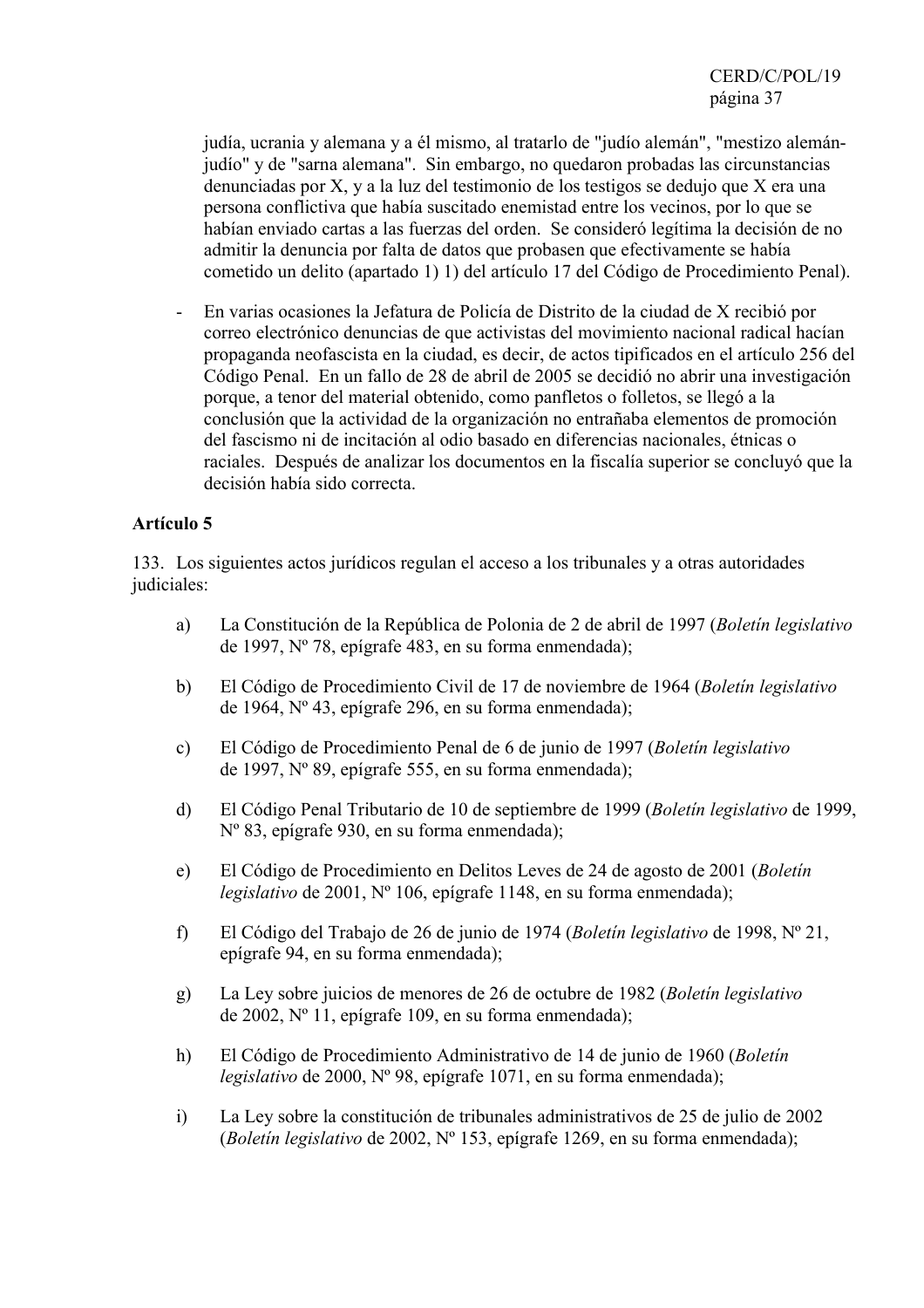- j) La Ley sobre procedimientos ante los tribunales administrativos de 30 de agosto de 2002 (*Boletín legislativo* de 2002, Nº 153, epígrafe 1270, en su forma enmendada);
- k) La Ley sobre la constitución de tribunales ordinarios de 25 de julio de 2002 (*Boletín legislativo* de 2001, Nº 98, epígrafe 1070, en su forma enmendada);
- l) La Ley sobre el Tribunal Supremo de 23 de noviembre de 2002 (*Boletín legislativo* de 2002, Nº 240, epígrafe 2052, en su forma enmendada);
- m) La ley sobre el Tribunal Constitucional de 1º de agosto de 1997 (*Boletín legislativo* de 1997, Nº 102, epígrafe 643, en su forma enmendada);
- n) La Ley sobre el Defensor de los derechos civiles de 15 de julio de 1987 (*Boletín legislativo* de 2001, Nº 14, epígrafe 147, en su forma enmendada).

134. Ninguno de los actos jurídicos citados anteriormente constituye una base para discriminar contra las personas por motivos de raza, color, u origen nacional o étnico. Todos los actos jurídicos deben respetar la Constitución, en particular su artículo 32.

135. El apartado 2 del artículo 5 de la Ley sobre la constitución de tribunales ordinarios dispone que "toda persona que no domine suficientemente bien el idioma polaco tiene derecho a testificar ante el tribunal en un idioma que conozca y a utilizar, de forma gratuita, los servicios de un intérprete". Asimismo, el artículo 72 del Código de Procedimiento Penal estipula que los acusados que no dominen el idioma polaco podrán recurrir, de forma gratuita, a los servicios de un intérprete y que las providencias por las que se presentan o modifican los cargos o se presentan cargos adicionales, los escritos de acusación formal, las decisiones sujetas a examen, o las decisiones finales le serán notificados al acusado acompañados de una traducción. Si el acusado está de acuerdo, la decisión final sólo podrá serle comunicada a él si no está sujeta a examen.

136. Además, conforme al artículo 204 del Código de Procedimiento Penal "se convocará a un intérprete siempre que sea necesario interrogar a una persona sorda o muda con la que los intentos de comunicación por escrito hayan resultado insuficientes o a una persona que no domine el idioma polaco. Se solicitarán además los servicios de un intérprete siempre que haga falta traducir al polaco un documento escrito en un idioma extranjero, o traducir un documento polaco a un idioma extranjero, o para informar al acusado sobre el contenido de las pruebas que se están examinando".

137. Por lo que respecta a los procedimientos penales, existe también la posibilidad (artículo 78 del Código de Procedimiento Penal) de que el acusado que no disponga de abogado defensor solicite un abogado de oficio, siempre y cuando demuestre que no puede asumir sus gastos de defensa sin que ello perjudique su bienestar o el de su familia. El derecho civil también contempla esa posibilidad, y la parte eximida total o parcialmente por el tribunal de abonar las costas judiciales tiene derecho a presentar por escrito o de forma oral una propuesta para que se le nombre un abogado o asesor jurídico (artículo 117 1) del Código de Procedimiento Civil, de 17 de noviembre de 1964 (*Boletín legislativo* de 1964, Nº 43, epígrafe 296, en su forma enmendada)). Estas disposiciones sobre asistencia jurídica también están contempladas en los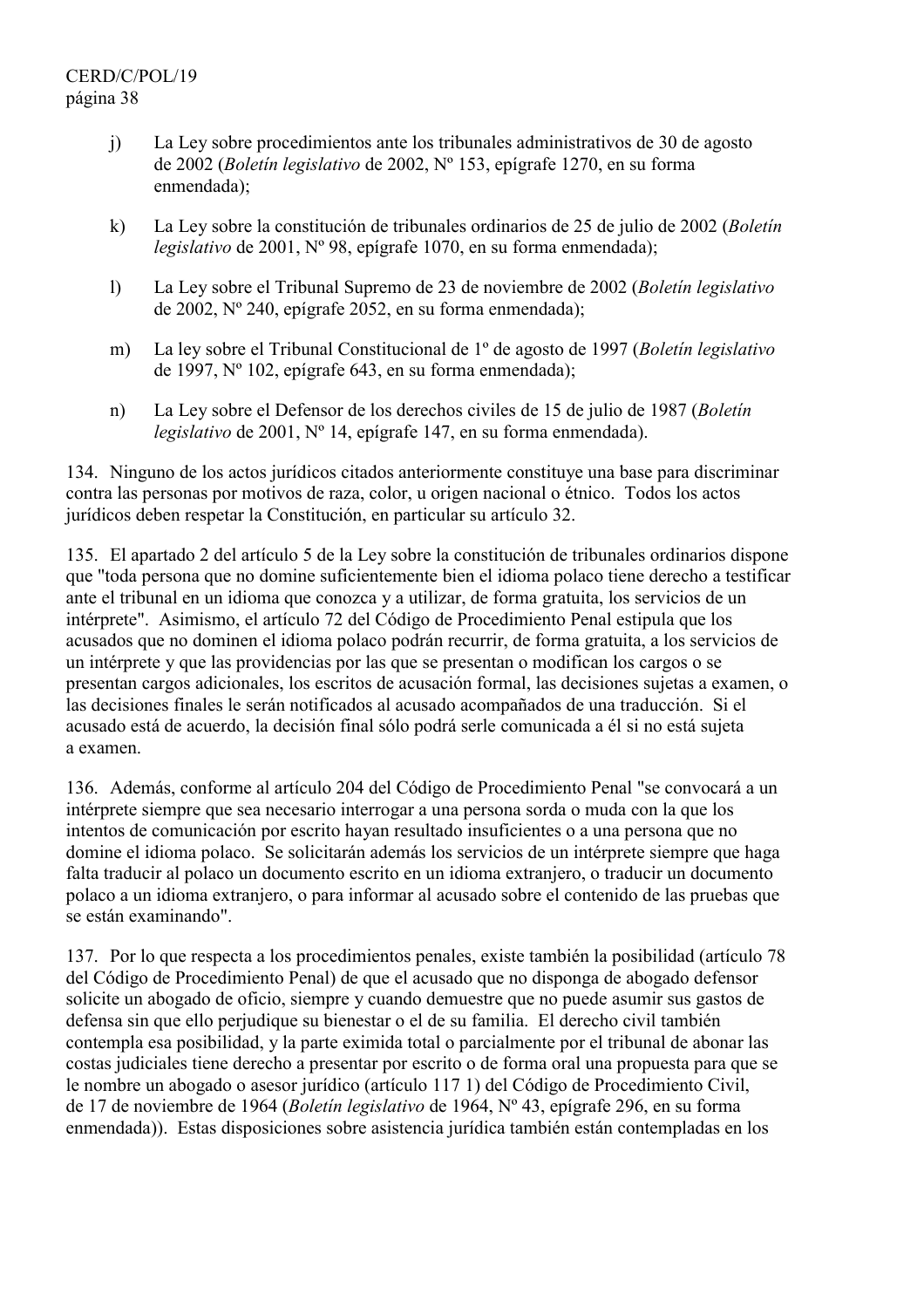artículos 243 y 244 de la Ley sobre procedimientos ante los tribunales administrativos (*Boletín legislativo* de 2002, Nº 153, epígrafe 1270, en su forma enmendada). La cuestión de la exención del pago de las costas judiciales está regulada por la Ley sobre costas judiciales de los tribunales civiles, de 28 de julio de 2005 (*Boletín legislativo* de 2005, Nº 167, epígrafe 1398, en su forma enmendada).

#### **A. El derecho a la seguridad**

138. Utilizar la violencia, causar lesiones y vulnerar la inviolabilidad de la persona están tipificados como delitos y por tanto prohibidos por el Código Penal. La Ley de la Policía, de 6 de abril de 1990 (*Boletín legislativo* de 2002, Nº 7, epígrafe 58, en su forma enmendada), y la Ley sobre el Organismo de Seguridad Interior y el Servicio de Inteligencia Exterior, de 24 de mayo de 2002 (*Boletín legislativo* de 2002, Nº 74, epígrafe 676, en su forma enmendada), disponen que el agente, independientemente de su responsabilidad penal, tiene que asumir su responsabilidad disciplinaria por los delitos o actos punibles que cometa. El derecho civil protege también los intereses personales de un ser humano, como la salud, la libertad, la dignidad, el secreto de la correspondencia o la inviolabilidad del domicilio (artículos 23 y 24 del Código Civil).

139. De acuerdo con lo dispuesto en el Código Civil (arts. 417 a 417²), el Tesoro Público tiene que hacerse cargo de los daños provocados como consecuencia de actos ilícitos u omisiones en el ejercicio de la autoridad del Estado.

## **B. Derecho de voto**

140. Actualmente, y como parte del proceso de adaptación de la legislación electoral polaca a los requisitos de la legislación de la Unión Europea, se está estudiando la posibilidad de conceder algunos derechos electorales a ciudadanos de la UE que residan permanentemente en Polonia. Según la Constitución, un ciudadano polaco tiene derecho a participar en un referéndum y a elegir al Presidente de la República de Polonia, los diputados, los senadores y los representantes de los órganos de gobierno local si, a más tardar el día de la votación, ha cumplido los 18 años de edad, no ha sido incapacitado jurídicamente y no se le ha privado de sus derechos públicos o electorales como consecuencia de un fallo definitivo de un tribunal. De conformidad con la enmienda al Código Penal Ejecutivo, que entró en vigor el 1º de septiembre de 2003, la limitación de los derechos y las libertades civiles de los condenados sólo podrá dimanar de una ley o una decisión válida adoptada sobre la base de esa ley.

141. En el período transcurrido desde el último informe, se han efectuado cambios en las disposiciones jurídicas que regulan las elecciones a los órganos representativos y en los principios conforme a los cuales se celebran referéndums nacionales y locales. Aparte de las disposiciones fundamentales contenidas en la Constitución, también se incluyen normas detalladas en este ámbito en las leyes siguientes:

La Ley sobre la elección del Presidente de la República de Polonia, de 27 de septiembre de 1990 (*Boletín legislativo* de 2000, Nº 47, epígrafe 544, en su forma enmendada): las elecciones son equitativas, directas, y se efectúan por sufragio universal y secreto. Todo ciudadano polaco que haya cumplido los 18 años de edad a más tardar el día de las elecciones, salvo que haya sido privado de sus derechos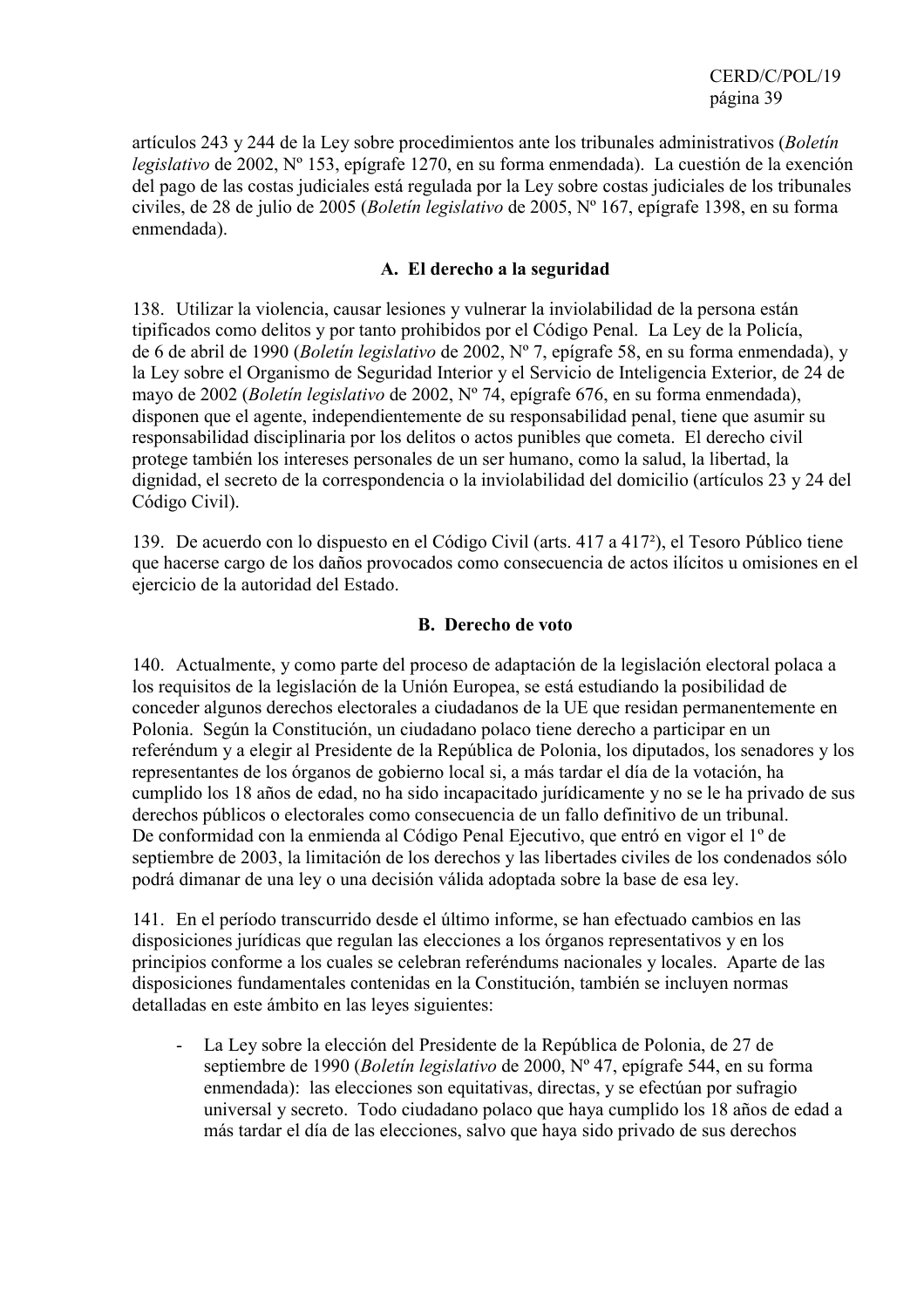públicos por fallo definitivo de un tribunal, del Tribunal del Estado, o que haya sido jurídicamente incapacitado, tendrá derecho a votar en las elecciones.

- La Ley sobre elecciones al *Sejm* de la República de Polonia y al Senado de la República de Polonia, de 12 de abril de 2001 (*Boletín legislativo* de 2001, Nº 46, epígrafe 499, en su forma enmendada): las elecciones al *Sejm*, integrado por 460 diputados elegidos por diversos distritos electorales con mandatos múltiples, son universales, equitativas, directas, proporcionales y secretas, en tanto que las elecciones al Senado, integrado por 100 senadores, se celebran de conformidad con el principio de la mayoría, y son universales, directas y secretas.
- La Ley sobre las elecciones a los concejos municipales y distritales y a las asambleas de las voivodías, de 16 de julio de 1998 (*Boletín legislativo* de 1998, Nº 95, epígrafe 602, en su forma enmendada): las elecciones se efectúan por sufragio secreto, universal (tiene derecho a elegir al concejo de que se trate todo ciudadano polaco que a más tardar el día de las elecciones haya cumplido los 18 años de edad y resida permanentemente en la circunscripción del municipio en cuestión), directo y equitativo.
- La Ley sobre la elección directa de las autoridades municipales y de los alcaldes de pueblos y ciudades, de 20 de junio de 2002 (*Boletín legislativo* de 2002, Nº 113, epígrafe 984, en su forma enmendada): las elecciones son equitativas, universales (se concede el derecho de voto a toda persona que tenga derecho a elegir a los representantes del concejo municipal), directas y secretas.
- La Ley sobre un referéndum local, de 15 de septiembre de 2000 (*Boletín legislativo* de 2000, Nº 88, epígrafe 985, en su forma enmendada): las personas que residan permanentemente en una circunscripción de una administración autónoma local, con derecho a elegir al órgano legislativo de esa circunscripción, expresan mediante el voto su voluntad respecto del método de solucionar las cuestiones relativas a esta comunidad, con sujeción al alcance de las tareas y competencias de los órganos de la circunscripción, y también podrán destituir a un órgano legislativo de la circunscripción o, en el caso de un municipio, despedir a una autoridad municipal (alcalde del pueblo o de la ciudad).
- La Ley sobre un referéndum nacional, de 14 de marzo de 2003 (*Boletín legislativo* de 2003, Nº 57, epígrafe 507, en su forma enmendada).

142. Los ciudadanos polacos pertenecientes a minorías nacionales participarán conforme a principios generales en las elecciones para la Presidencia de la República de Polonia, en las elecciones al *Sejm* y al Senado de la República de Polonia y en las elecciones a los concejos municipales y distritales y a las asambleas de las voivodías, así como en elecciones directas para elegir a las autoridades municipales y a los alcaldes de los pueblos y ciudades. Esto se aplica también a la participación en referéndums nacionales y locales. Durante la elección al *Sejm*, a instancias de un comité electoral establecido por electores asociados en organizaciones registradas de minorías nacionales, se concede al comité electoral, adscrito a la Comisión Electoral Nacional, una excepción preferencial al requisito de acumular por lo menos un 5% de votos válidos en el país para que sus listas de candidatos distritales participen en la repartición de mandatos. Aprovechando esta preferencia, la minoría alemana obtuvo dos mandatos para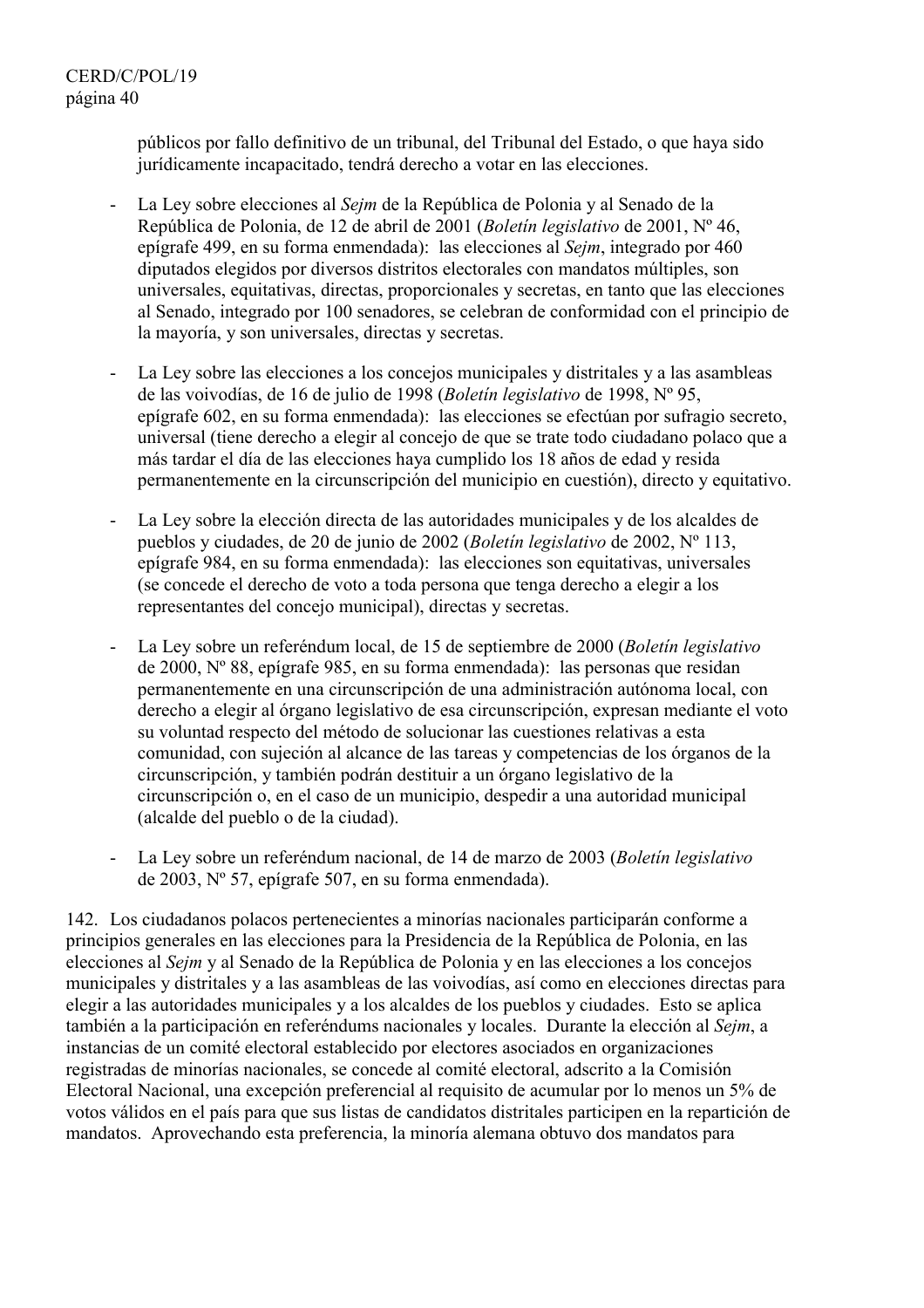diputados en las elecciones de 2001. En las elecciones a los órganos legislativos y ejecutivos de las administraciones autónomas locales, las organizaciones registradas de minorías nacionales, así como todas las asociaciones de otras características, pueden presentar listas de candidatos a consejeros y de candidatos a autoridades municipales y alcaldes de pueblos y ciudades. Los órganos estatutarios autorizados para representar a esas organizaciones pueden cumplir la función de comités electorales si notifican de esta intención a la Comisión Electoral Nacional o al comisionado electoral pertinente (si la participación en las elecciones va a abarcar el territorio de por lo menos dos voivodías).

143. De igual modo, las organizaciones de minorías nacionales de ámbito nacional pueden ser autorizadas a participar en un referéndum nacional si cumplen los requisitos establecidos para las asociaciones y organizaciones sociales en la Ley sobre el referéndum nacional.

## **C. Acceso a la administración pública**

144. Conforme a la Constitución, los ciudadanos polacos que gocen de todos los derechos públicos pueden acceder a un puesto en la administración pública, sobre la base del principio de igualdad. La Ley sobre la administración pública de 18 de diciembre de 1998 (*Boletín legislativo* de 1999, Nº 49, epígrafe 483, en su forma enmendada), dispone que toda persona que cumpla los requisitos necesarios, es decir, que posea la ciudadanía polaca, goce de todos los derechos públicos, no haya sido objeto de sanciones penales por delitos cometidos intencionalmente, posea los títulos y aptitudes necesarios para la administración pública, goce de una reputación intachable y reúna las condiciones necesarias para trabajar en determinado cargo, podrá ser contratada en la administración pública.

## **D. Derecho a la libertad de circulación**

145. Desde el 1º de septiembre de 2003, los principios y condiciones de entrada de extranjeros en el territorio de Polonia (como, por ejemplo, los principios y condiciones de expedición de visados para extranjeros que les permiten cruzar la frontera de Polonia), el tránsito por el territorio, la estancia en él y la salida de Polonia, así como de las medidas y los órganos competentes en la materia han quedado definidos en la Ley de extranjería de 13 de junio de 2003 (*Boletín legislativo* de 2006, Nº 234, epígrafe 1694, en su forma enmendada), que sustituyó a la Ley de extranjería de 25 de junio de 1997 vigente. Se adoptó el principio de separar las disposiciones aplicables a las personas que requieren un trato especial, definidas primordialmente en las normas del derecho internacional, de la ley que se aplica a todos los extranjeros.

146. La Ley de extranjería prevé la figura de la reagrupación familiar, introducida en la legislación ya en 2001, en virtud de la cual se concederán permisos de residencia temporales a los extranjeros para favorecer la reagrupación familiar. Conforme a la versión inicial de la ley, este tipo de permisos se concedía a los extranjeros que residiesen fuera del territorio de la República de Polonia y fuesen familiares de un extranjero residente en el territorio de Polonia como titular de un permiso de residencia permanente o de un permiso de residencia temporal de al menos tres años, o como refugiado.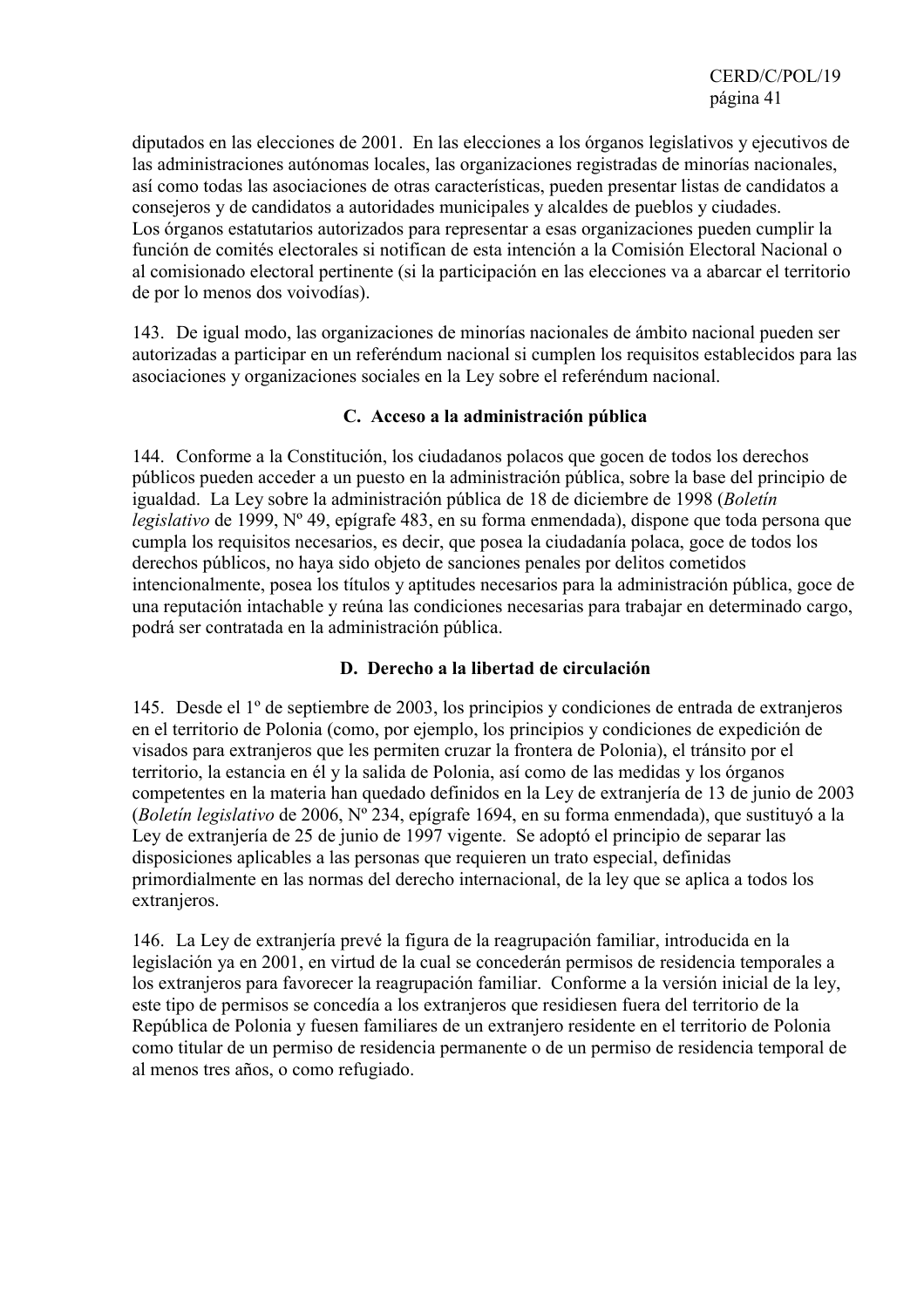- 147. Tras la enmienda de 1º de octubre de 2005 a la Ley de extranjería:
	- a) Los permisos de residencia temporales con fines de reagrupación familiar se conceden tanto a los familiares de un extranjero que reside en el territorio de la República de Polonia como a los familiares que ya residen allí con vistas a la reagrupación familiar.
	- b) En el marco de la reagrupación familiar, también puede traer a sus familiares todo extranjero que resida en el territorio de la República de Polonia como titular de un permiso de residencia de larga duración de la Unión Europea (un nuevo tipo de permiso de residencia que se concede por un período indefinido de tiempo en los Estados miembros de la UE).
	- c) Por lo que respecta a los extranjeros autorizados a traer a sus familiares con fines de reunificación familiar, se ha cambiado el requisito de que tengan que residir como titulares de un permiso de residencia temporal de al menos tres años y ahora basta que sea de dos, antes de poder solicitar un permiso de residencia temporal para un familiar, sobre la base de un permiso de residencia de al menos un año. Según la Ley de protección de los extranjeros en el territorio de la República de Polonia, de 13 de junio de 2003, se puede otorgar protección en el territorio de la República de Polonia al extranjero que reúna los criterios establecidos concediéndole la condición de refugiado, asilo, una autorización de estancia o protección temporal. Todos los procedimientos sobre cuestiones reguladas por esta ley se desarrollan con arreglo a lo dispuesto en el Código de Procedimiento Administrativo, a menos que la ley disponga otra cosa.

148. La reagrupación familiar se aplica a los cónyuges e hijos menores (incluidos los hijos adoptados) del solicitante o su cónyuge. Cualquier familiar de un menor extranjero que tenga la condición de refugiado y se encuentre en el territorio de la República de Polonia también será considerado su ascendiente directo.

149. En la República de Polonia se aplica un procedimiento de asilo uniforme. Durante el proceso de concesión de la condición de refugiado, las autoridades competentes no sólo verifican si un extranjero cumple los requisitos para que se le reconozca como refugiado, sino que también examinan otras circunstancias que pueden llevar a adoptar medidas de protección contra la expulsión incluso aunque no se cumplan las condiciones mencionadas. A este respecto es especialmente importante hacer hincapié en las normas del Convenio Europeo para la Protección de los Derechos Humanos y de las Libertades Fundamentales, firmado en Roma el 4 de noviembre de 1950, (*Boletín legislativo* de 1993, Nº 61, epígrafe 284, en su forma enmendada). A los extranjeros que no cumplan los requisitos para que se les reconozca como refugiados pero que gocen de protección contra la expulsión se les concederá una autorización de estancia. Si, sobre la base de la solicitud presentada, no se puede conceder a un extranjero ni la condición de refugiado ni una autorización de estancia, éste se verá obligado a abandonar el territorio de la República de Polonia, salvo en los supuestos previstos en el apartado 3 del artículo 16 de la ley. La situación jurídica de un extranjero se decide por tanto en el transcurso de uno de los procedimientos efectuados por un órgano administrativo.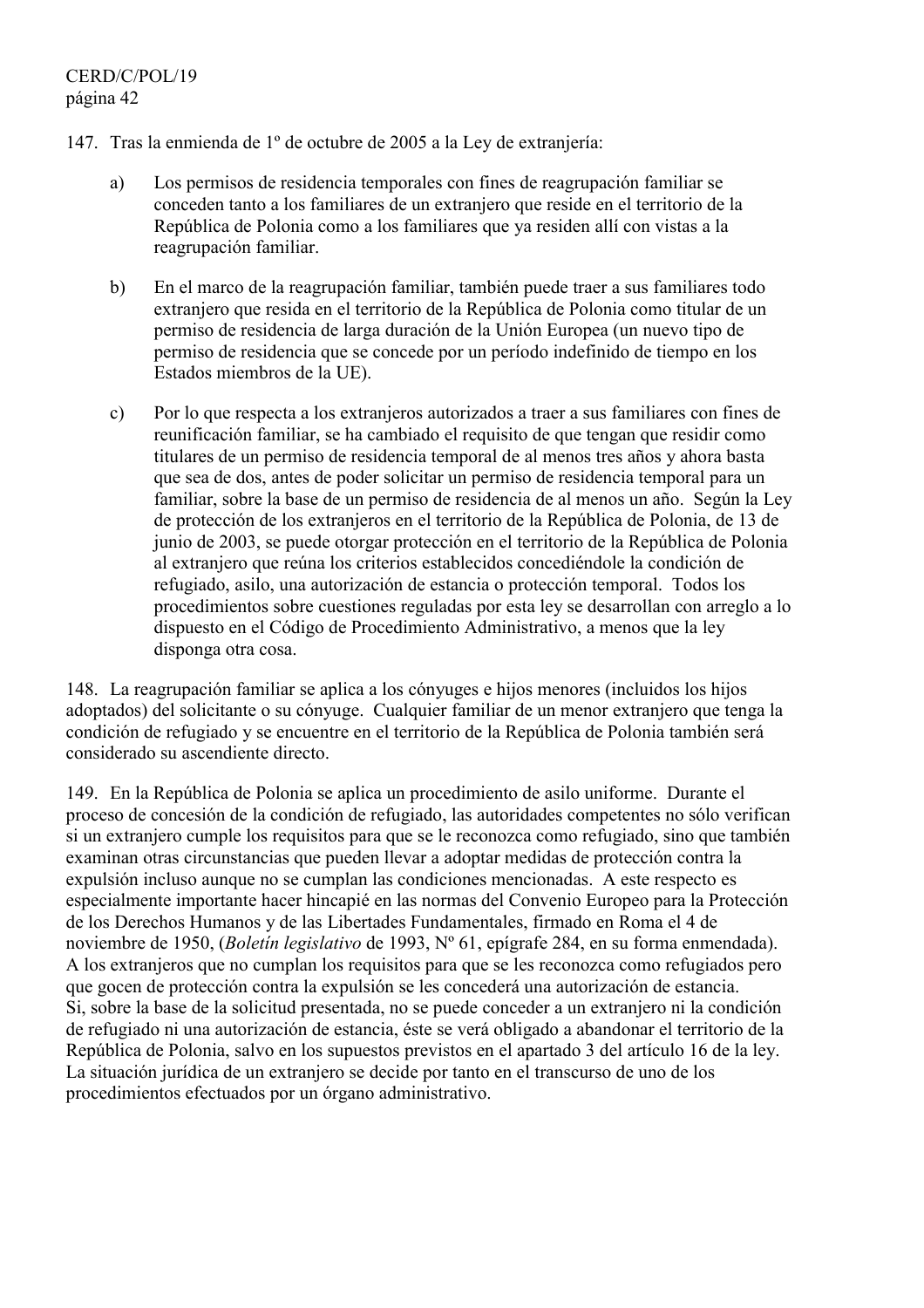150. Polonia aplica asimismo el principio de no devolución. Las personas que solicitan la condición de refugiadas están protegidas contra la expulsión mientras dure el procedimiento. Si éste termina porque un órgano de primera instancia decide denegar la concesión de la condición de refugiado, lo que conlleva la orden de abandonar el territorio de la República de Polonia, el hecho de recurrir la decisión en el Centro de Refugiados interrumpe la ejecución de la decisión.

151. Un extranjero que se encuentre en el territorio de la República de Polonia sólo podrá ser expulsado en los casos enunciados en la Ley de extranjería, a saber:

- a) Por residir en el territorio de la República de Polonia sin el visado necesario, sin un permiso de residencia temporal o permanente, o sin el permiso de residencia de larga duración para ciudadanos europeos;
- b) Por realizar un trabajo que infrinja la Ley de empleo y lucha contra el desempleo, de 20 de abril de 2004, o por emprender otra actividad económica en violación de las leyes vigentes en la República de Polonia;
- c) Por no disponer de los medios económicos necesarios para cubrir sus gastos de subsistencia en el territorio de la República de Polonia y no poder declarar ninguna fuente de ingresos fiable para obtenerlos;
- d) Por figurar en el registro de extranjeros cuya residencia en el territorio de la República de Polonia es indeseable, si el extranjero entra en el territorio en el período de vigencia de la inscripción;
- e) Si que continúe su estancia en el país constituye una amenaza para la seguridad o la defensa del Estado y el orden público o perjudica los intereses de la República de Polonia;
- f) Por haber cruzado o tratado de cruzar la frontera en violación de la ley;
- g) Por no haber salido voluntariamente del territorio de la República de Polonia en el plazo fijado en la orden por la que se le:
	- Obliga a salir del territorio;
	- Deniega el permiso de residencia temporal;
	- Retira el permiso de residencia temporal;
- h) Por no pagar sus impuestos;
- i) Por haber terminado de cumplir una pena de prisión que le haya sido impuesta en la República de Polonia tras haber cometido un delito intencional o un delito económico;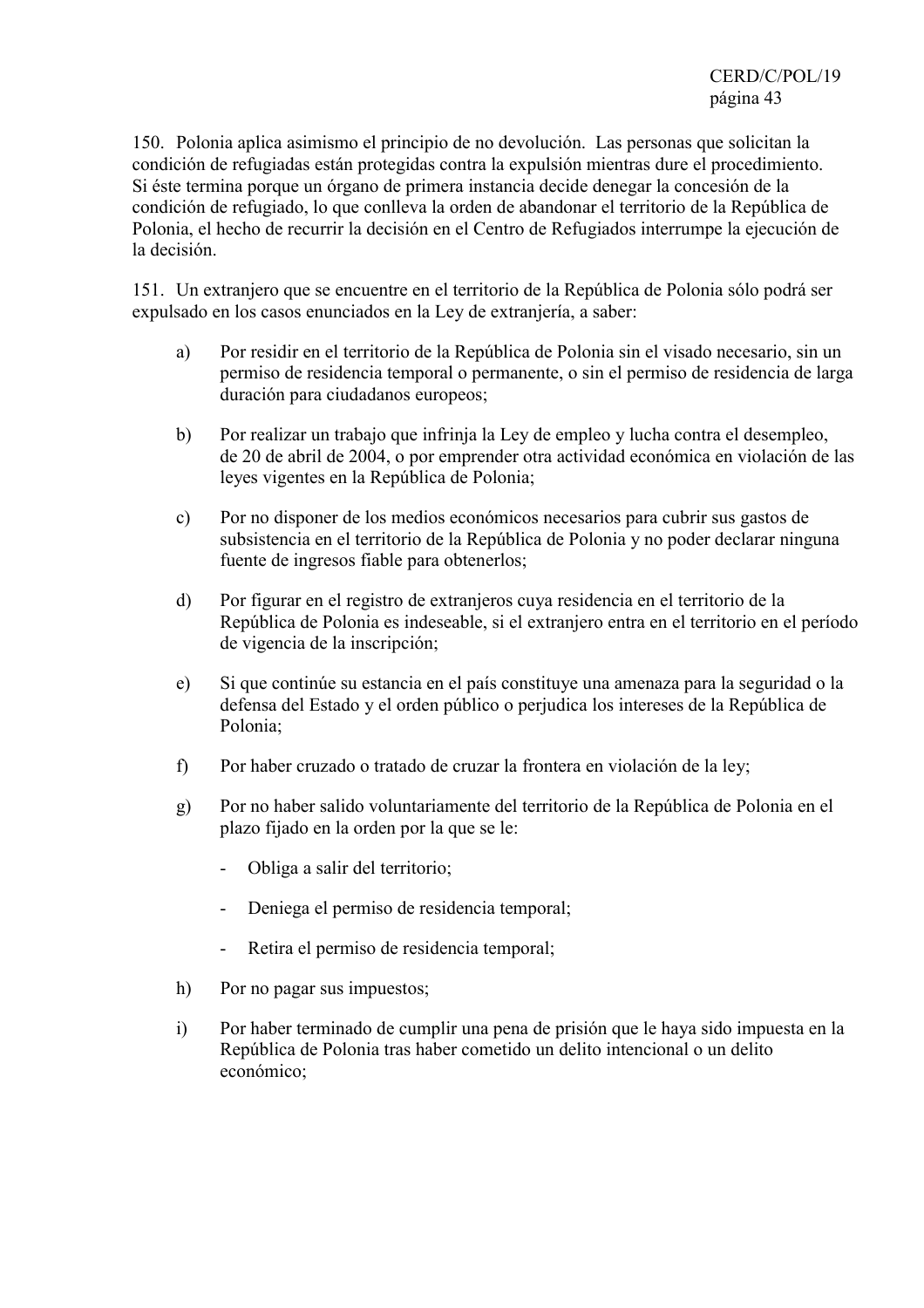# CERD/C/POL/19 página 44

j) Por haber sido condenado, mediante sentencia firme de un tribunal de la República de Polonia, a una pena de prisión y hay motivos para iniciar un proceso de extraditación a un país extranjero en el que cumplirá la condena.

152. Al contrario de lo que sucedía con las regulaciones vigentes anteriormente, no puede dictarse orden de expulsión de un extranjero en posesión de un permiso de residencia permanente o de un permiso de residencia de larga duración para ciudadanos europeos. Este último supuesto empezó a aplicarse el 1º de octubre de 2005. Además, no puede pronunciarse una orden de expulsión o aplicarse una orden ya dictada si:

- Concurren las circunstancias que permitan conceder una autorización de estancia;
- Un extranjero está casado con un ciudadano polaco o con un ciudadano titular de un permiso de residencia permanente o de un permiso de residencia de larga duración para ciudadanos europeos y su presencia en el país no constituye una amenaza para la seguridad o la defensa del Estado y el orden público; salvo que haya contraído matrimonio para evitar su expulsión;
- Ya se ha iniciado el proceso de concesión de la condición de refugiado.

153. Por lo que se refiere al derecho a la herencia, la única restricción que se aplica emana del artículo 1059 del Código Civil, que supedita la herencia de una explotación agrícola a que se cumpla uno de los siguientes requisitos en el momento de la apertura de la sucesión:

- "1) Los herederos aún están trabajando directamente en la producción agrícola, o
- 2) Los herederos poseen las capacidades y competencias profesionales adecuadas para ocuparse de la producción agrícola, o
- 3) Los herederos son niños, aprenden la profesión, van a la escuela, o
- 4) Los herederos sufren incapacidad permanente para trabajar."

El Tribunal Constitucional dictaminó en su sentencia de 31 de enero de 2001 (*Boletín legislativo* de 2002, Nº 11, epígrafe 91) que el artículo citado anteriormente no estaba en consonancia con los apartados 1 y 2 del artículo 64 (igualdad en el derecho a la propiedad), ni con el apartado 1 del artículo 21 (protección de la propiedad y derecho de sucesión), ni con el apartado 3 del artículo 31 (ámbito de ejercicio de los derechos y libertades constitucionales) de la Constitución de la República de Polonia, en la medida en que se había venido aplicando a los procesos sucesorios desde el 14 de febrero de 2001. Esto significa que con posterioridad a esa fecha la sucesión ya no está sujeta a la restricción mencionada anteriormente.

## **E. Libertad de pensamiento, conciencia y religión**

154. El apartado 1 del artículo 53 de la Constitución de la República de Polonia garantiza a toda persona la libertad de conciencia y de religión. El derecho a la libertad de religión se confiere a todas las personas que se encuentran en el territorio abarcado por la legislación polaca, independientemente de su ciudadanía. Conforme a la Constitución y a lo estipulado por la Ley de garantías de la libertad de conciencia y religión, de 17 de mayo de 1989 (*Boletín legislativo*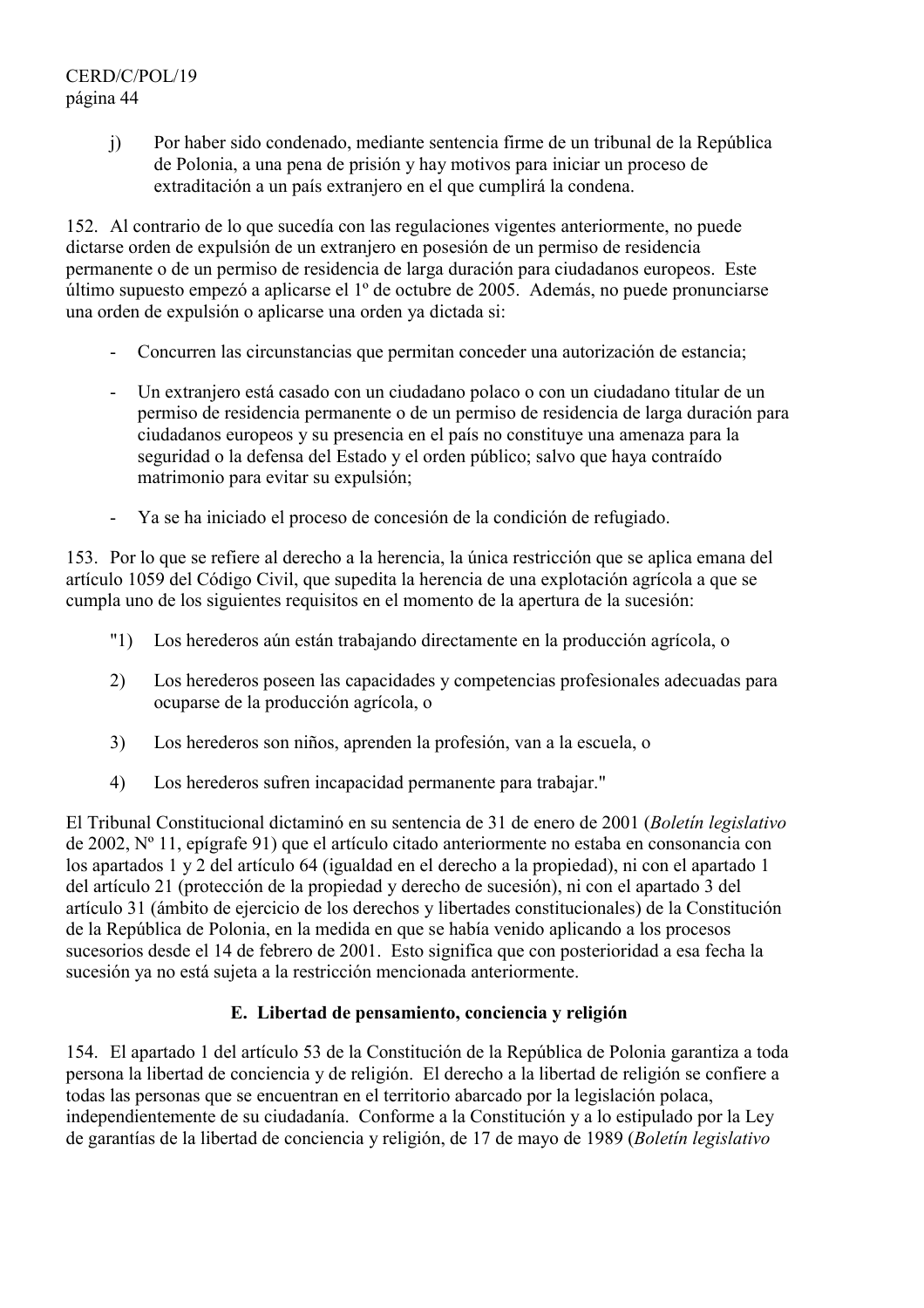de 2005, Nº 231, epígrafe 1965, en su forma enmendada), la libertad de religión incluye en especial:

- La libertad para profesar o aceptar una religión por elección propia;
- La libertad de practicar esa religión de forma individual o colectiva, pública o privada, rindiendo culto, rezando, participando en ceremonias, ritos o enseñando;
- El derecho a poseer santuarios y otros lugares de culto para atender a las necesidades de los creyentes;
- El derecho de los particulares a contar con servicios religiosos, dondequiera que se encuentren;
- El derecho de los padres a garantizar a sus hijos una educación y una enseñanza moral y religiosa que sean acordes con sus propias convicciones, siempre y cuando esa educación sea respetuosa del grado de madurez del niño, de su libertad de pensamiento y de conciencia, así como de sus convicciones;
- La libertad para crear congregaciones y comunidades religiosas destinadas a la práctica y difusión de la fe religiosa;
- La libertad de pertenecer o no a comunidades religiosas;
- El derecho a no pronunciarse sobre cuestiones relacionadas con la religión y las creencias.

155. De acuerdo con el artículo 6 de la Ley mencionada, no se puede discriminar o beneficiar a nadie por motivos de religión o de creencias religiosas. Además, no se puede prohibir por la fuerza a los ciudadanos que participen en prácticas o ritos religiosos ni forzarlos a tomar parte en ellos. Conviene hacer hincapié en que los extranjeros que se encuentran en el territorio de la República de Polonia gozan, en igualdad de condiciones con los polacos, de libertad de conciencia y de religión.

156. Están legalmente previstas las siguientes formas y normas que regulan la situación jurídica de las iglesias y otras asociaciones religiosas:

- a) El acuerdo internacional;
- b) Las leyes que regulan las relaciones del Estado con iglesias y asociaciones religiosas concretas;
- c) La inscripción en el Registro de iglesias y otras organizaciones religiosas sobre la base de la Ley de garantías de la libertad de conciencia y religión.

157. Conviene señalar que, de acuerdo con la legislación polaca, el hecho de que existan distintas normas que regulan la situación jurídica y financiera de las iglesias y otras asociaciones religiosas no afecta a su igualdad de derechos.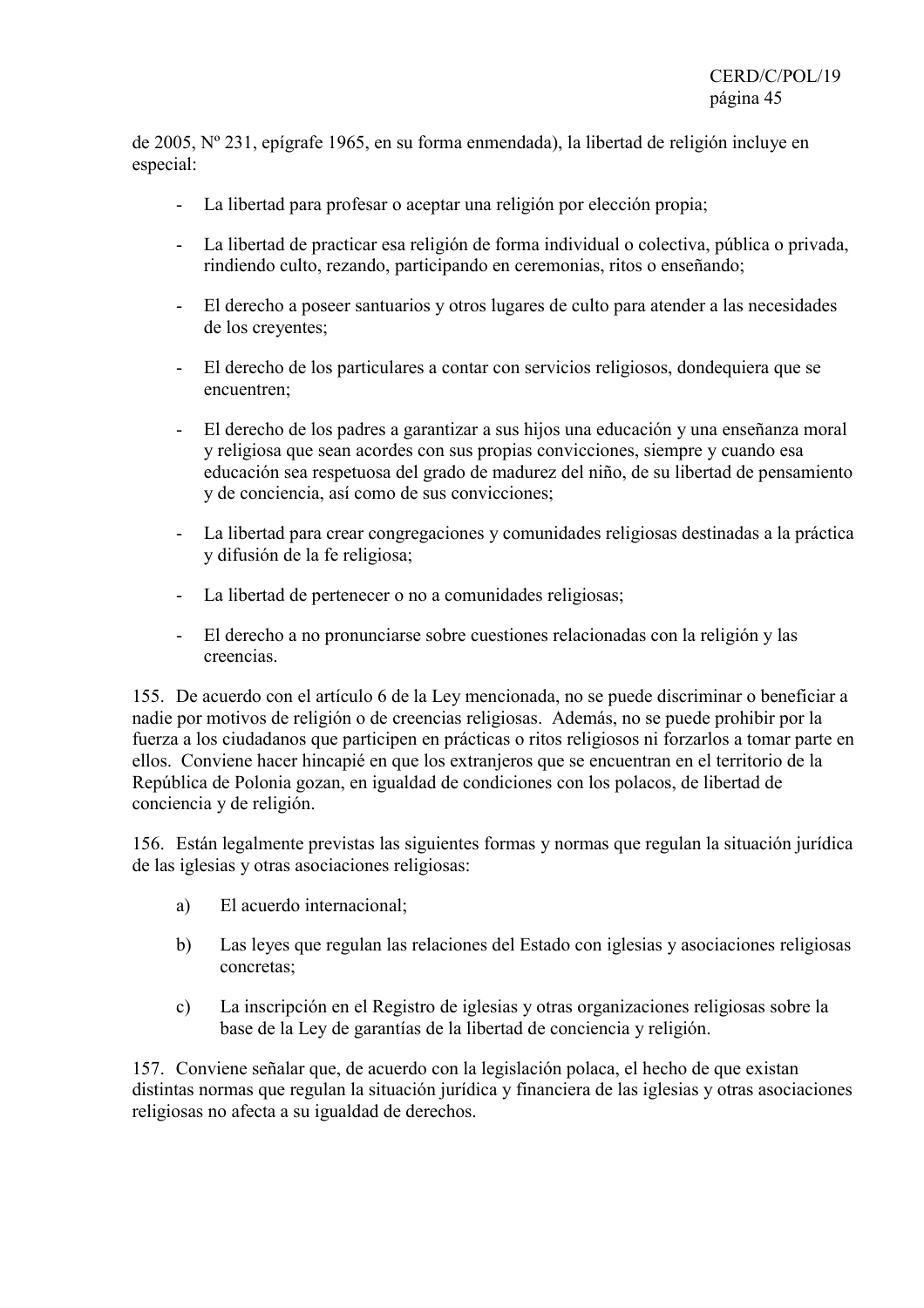# CERD/C/POL/19 página 46

158. A 31 de julio de 2005, 159 iglesias y asociaciones religiosas tenían personalidad jurídica y habían establecido relaciones con el Estado:

- a) La Iglesia católica de la República de Polonia, con arreglo a un acuerdo internacional, el Concordato entre la Santa Sede y la República de Polonia, firmado en Varsovia el 28 de julio de 1993 (*Boletín legislativo* de 1998, Nº 5, epígrafe 318) y la Ley sobre la relación del Estado con la Iglesia católica en la República de Polonia (*Boletín legislativo* de 1989, Nº 29, artículo 154, en su forma enmendada).
- b) Catorce iglesias y otras organizaciones religiosas que funcionan con arreglo a leyes independientes que definen sus relaciones con el Estado. Estas leyes en concreto son equivalentes a la ya citada Ley sobre la relación del Estado con la Iglesia católica en la República de Polonia;
- c) Ciento cuarenta y siete iglesias y organizaciones religiosas que están inscritas en el Registro de iglesias y otras organizaciones religiosas, en virtud de la Ley de garantías de la libertad de conciencia y de religión. En los últimos años se han inscrito en el Registro 2 comunidades religiosas en 2000, otras 2 en 2001, 4 en 2003 y 3 en 2004.

159. Conforme a la Ley de garantías de la libertad de conciencia y de religión, los ciudadanos pueden, en función de sus convicciones religiosas o a los principios morales que profesan, solicitar acogerse al servicio social sustitutorio del servicio militar. Si se deniega esta posibilidad a un recluta, éste tiene derecho a denunciarlo ante un tribunal administrativo.

160. La Ley mencionada también garantiza el derecho a disfrutar de libertad de conciencia y de religión y el derecho a poseer y utilizar objetos necesarios para el culto religioso y realizar prácticas religiosas a las personas que estén haciendo el servicio militar o se las haya reclutado en las fuerzas de defensa civil; estén internadas en instituciones penitenciarias, correccionales o educativas; se encuentren en prisión preventiva, en centros de readaptación social, en centros de custodia de menores o detenidas de forma temporal; o estén ingresadas en instituciones de atención de la salud o en centros de atención social, así como a los menores y jóvenes que se encuentren en campamentos nacionales organizados por las instituciones estatales.

161. Las personas que pertenecen a iglesias u otras asociaciones religiosas cuyas festividades religiosas no coincidan con días festivos nacionales pueden, a petición propia, disfrutar de días de vacaciones escolares o laborales para celebrar esas festividades tal y como exige su religión. Estos días de vacaciones pueden disfrutarse siempre y cuando el tiempo de ausencia se compense sin que se tenga derecho a compensaciones adicionales por el hecho de trabajar en día festivo o hacer horas extraordinarias.

162. En cuanto a todos los demás ámbitos relacionados con los derechos civiles, sigue siendo válida la información proporcionada en el informe anterior. Se ha presentado información pormenorizada sobre el ejercicio de los derechos civiles y políticos, incluidos los derechos de las personas que pertenecen a minorías étnicas y nacionales, en el quinto informe periódico de Polonia sobre la aplicación de las disposiciones del Pacto Internacional de Derechos Civiles y Políticos, que abarca el período comprendido entre enero de 1995 y el 1º de octubre de 2004, y también durante su presentación ante el Comité pertinente.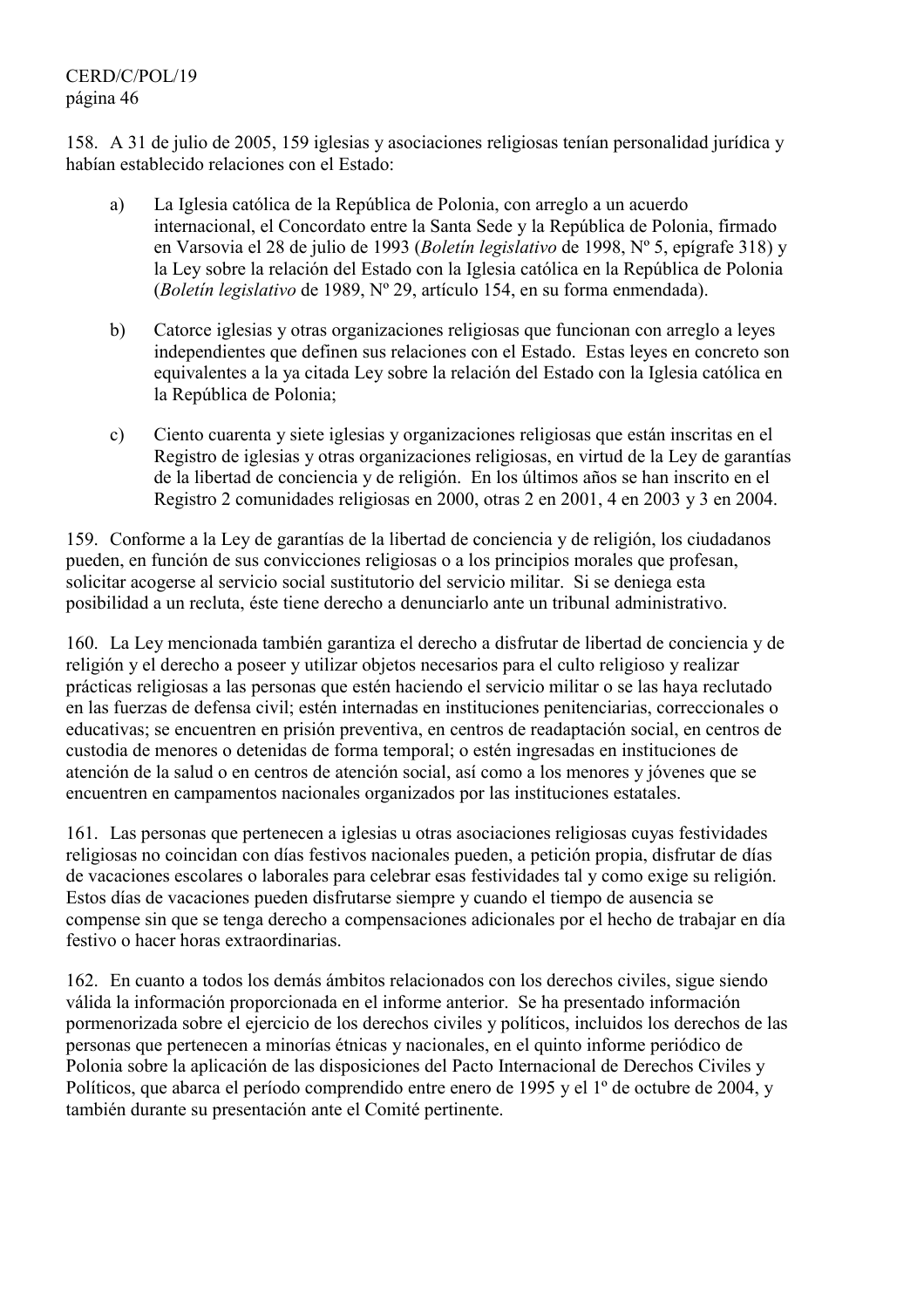163. En Polonia, el ejercicio de los derechos a los que se refiere el artículo 5 de la Convención no varía, bajo ningún concepto, en función de la raza, la nacionalidad o la religión.

# **F. El derecho al trabajo y a la libre elección de trabajo**

164. El artículo 65 de la Constitución estipula que toda persona tiene la libertad de elegir y ejercer su ocupación y de escoger su lugar de trabajo, y que las excepciones están determinadas por ley. Por otra parte, el artículo 66 establece que toda persona tiene derecho a unas condiciones de trabajo seguras e higiénicas. Estas disposiciones están especificadas en la Ley del Código del Trabajo, de 26 de junio de 1974, (*Boletín legislativo* de 1998, Nº 21, epígrafe 94, en su forma enmendada), que establece que toda persona tiene derecho a elegir libremente su empleo (art. 10), que los empleados que realizan las mismas tareas disfrutan de los mismos derechos, lo cual se aplica en particular a la igualdad de trato entre hombres y mujeres en el empleo (art. 11), y que resulta inadmisible cualquier discriminación, directa o indirecta, en las relaciones laborales, en particular por razón de sexo, edad, discapacidad, raza, religión, opinión política, afiliación sindical, origen étnico, convicciones religiosas u orientación sexual, o debida al carácter temporal o indefinido del empleo, o si es a jornada parcial o completa (art.11).

165. El 1º de enero de 2004 se volvieron a enmendar estas disposiciones y se detallaron normas efectivas acerca de la prohibición de la discriminación. Sobre la base de la Ley de enmienda del Código del Trabajo y de ciertas leyes, de 24 de agosto de 2001 (*Boletín legislativo*, Nº 213, epígrafe 2081), el capítulo IIa de la primera sección del Código del Trabajo se modificó y se tituló "Igualdad de trato en el empleo" en lugar de "Igualdad de trato entre hombres y mujeres".

166. De conformidad con el artículo 11 del Código del Trabajo, "es inadmisible cualquier discriminación, directa o indirecta, en el empleo, en particular por razón de sexo, edad, discapacidad, raza, religión, nacionalidad, opinión política, afiliación sindical, origen étnico, confesión religiosa, orientación sexual, o debida al carácter temporal o indefinido del empleo, o si es a jornada parcial o completa".

167. El párrafo 1 del artículo 18 del Código del Trabajo estipula que los empleados deben ser tratados en igualdad de condiciones con respecto a la contratación, el despido, las condiciones de empleo, los ascensos y el acceso a la formación para aumentar las cualificaciones profesionales, independientemente del sexo, la edad, las discapacidades, la raza, la religión, la nacionalidad, la opinión política, la afiliación sindical, el origen étnico, la confesión religiosa, la orientación sexual, o el carácter temporal o indefinido del empleo, o si es a jornada parcial o completa.

168. De conformidad con los párrafos 2 a 4 del artículo 18, existe discriminación directa cuando un empleado, por una o varias de las razones previstas en el párrafo 1, ha sido tratado, o podría serlo, en condiciones comparables menos favorablemente que otros empleados. Por otra parte, la discriminación indirecta se refiere a una situación en que, debido a una decisión, un criterio aplicado o una acción emprendida aparentemente neutros, existe una desproporción con respecto a las condiciones de empleo en detrimento de todos o un gran número de empleados que pertenezcan a uno de los grupos diferenciados por una o varias de las razones definidas en el párrafo 1, siempre que dicha desproporción no pueda ser justificada por ninguna otra razón objetiva.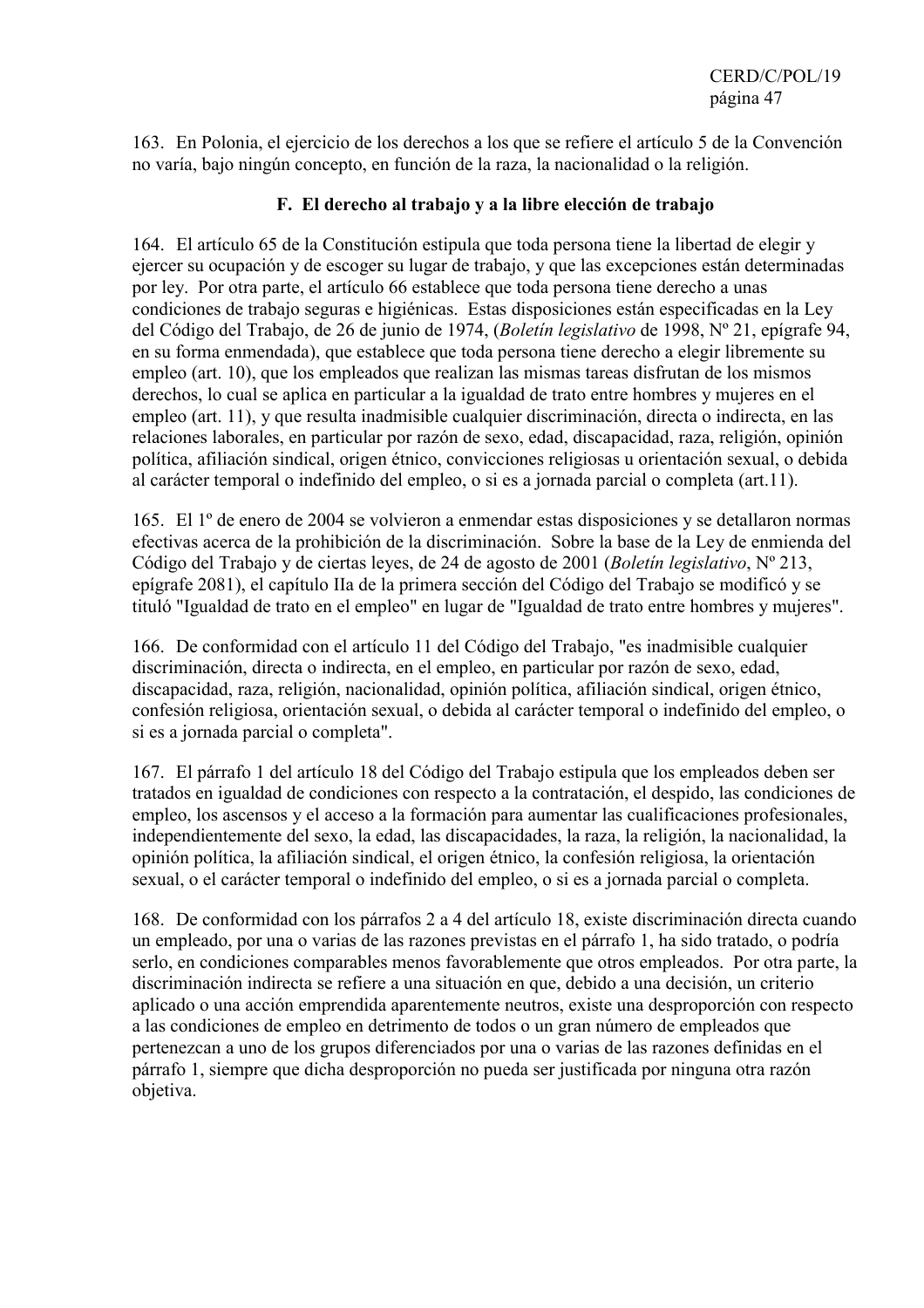CERD/C/POL/19 página 48

169. El artículo 11 del Código del Trabajo presta la máxima atención a la discriminación por razón de sexo. Este concepto también incluye casos de acoso sexual como resultado de la aplicación de las disposiciones de la Unión Europea. Una de las razones para la reforma de la ley contra la discriminación de la UE fue convertir los conceptos de "acoso por razón de [...] sexo, edad, raza, origen étnico, religión, creencias, edad, discapacidad, orientación sexual" y de "acoso sexual" en categorías jurídicas.

170. La cuestión de la discriminación en el empleo también se refiere al problema del acoso laboral en el trabajo, por lo que el 1º de enero de 2004, mediante la Ley de enmienda del Código del Trabajo y de ciertas leyes, de 14 de noviembre de 2003 (*Boletín legislativo*, Nº 213, epígrafe 2081), se introdujo en el Código del Trabajo una definición jurídica del acoso laboral, junto con el derecho del empleado a obtener una indemnización.

171. En virtud del párrafo 2 del artículo 94 del Código del Trabajo, "el acoso laboral se refiere a cualquier acción o comportamiento en relación con un empleado o dirigido contra un empleado que consiste en la intimidación o el hostigamiento continuo y prolongado del empleado y en una subestimación de su capacidad profesional, y que también pretende humillar o ridiculizar al empleado, aislarlo o eliminarlo de un equipo de trabajo". Si todas estas suposiciones resultan ser ciertas y el comportamiento negativo se sigue repitiendo durante un período de tiempo prolongado, estos actos del empleador se pueden calificar de acoso laboral. El riesgo de acoso laboral está aumentando con el incremento del desempleo y la disposición de los empleados a mantener su empleo a toda costa. Por esta razón los empleadores tienen la obligación de hacer frente al acoso laboral en el trabajo (párrafo 1 del artículo 94 del Código del Trabajo).

172. En lo que respecta al acceso al empleo, hay una cierta diferenciación por razón de nacionalidad. Existe un principio general en la legislación polaca por el que un extranjero que desee obtener un empleo está obligado a recibir un permiso de trabajo con arreglo a las condiciones definidas en la Ley de promoción del empleo y las instituciones del mercado laboral, de 20 de abril de 2004 (*Boletín legislativo*, Nº 99, epígrafe 1001, en su forma enmendada) y en las leyes de aplicación. En virtud de la mencionada ley, la autoridad que expide un permiso de trabajo, es decir, el voivoda competente en la circunscripción de un empleador, debe tener en cuenta la situación del mercado de trabajo local, así como los criterios de emisión de dichos permisos, desarrollados por las autoridades de la voivodía para las diferentes regiones del país. En algunas circunstancias, las normas prevén la posibilidad de expedir estos permisos siguiendo principios simplificados sin la obligación de analizar la situación del mercado laboral.

173. Hay ciertas categorías de extranjeros a quienes la ley confiere el derecho a trabajar en Polonia sin necesidad de poseer un permiso de trabajo, en particular:

- Personas a quienes se ha concedido la condición de refugiado en Polonia;
- Personas que han recibido un permiso de residencia permanente en Polonia;
- Personas que han recibido la autorización de estancia;
- Personas a quienes se ha concedido protección temporal;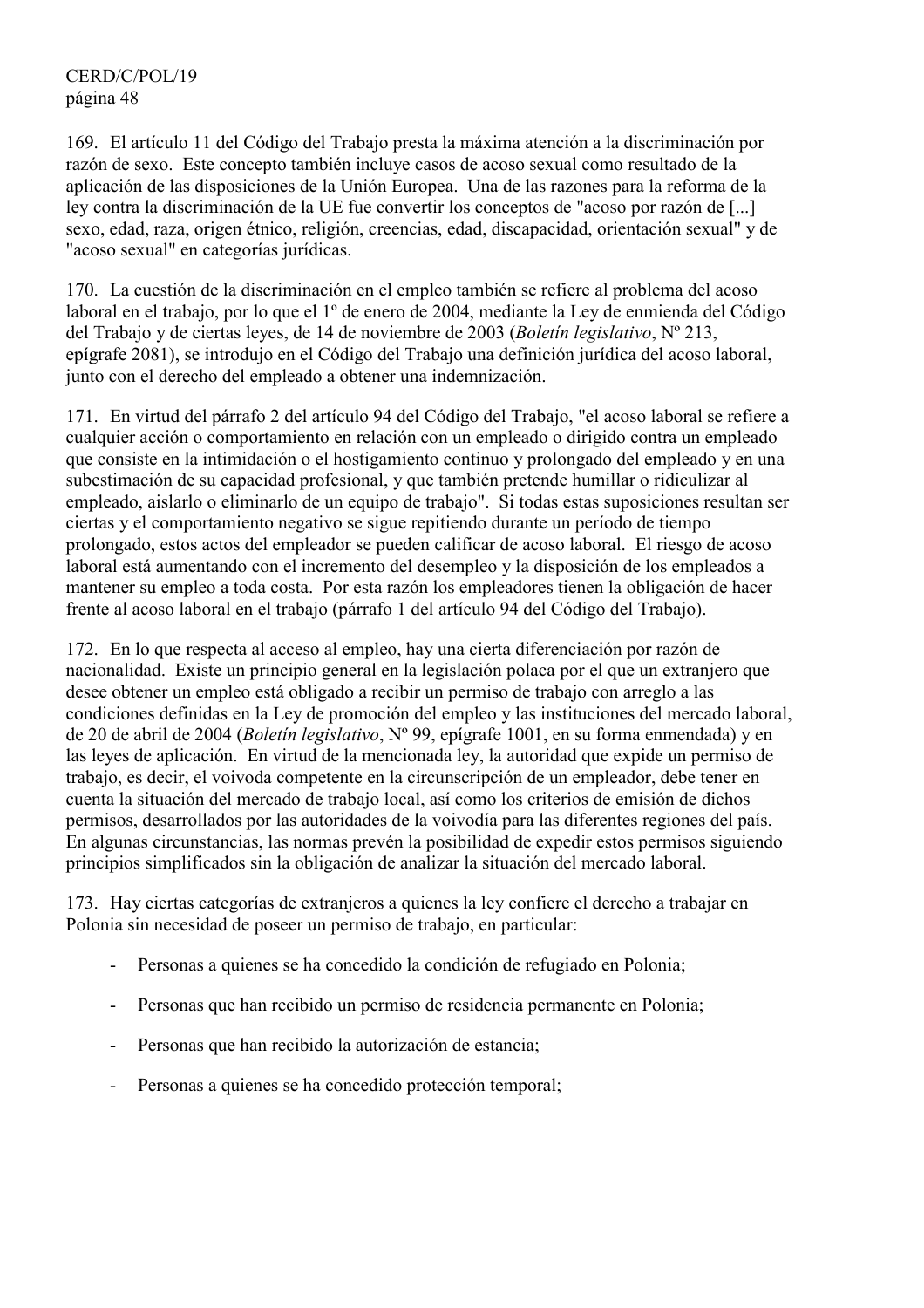- Personas a quienes se ha otorgado la libertad de ejercer un empleo en virtud de las normas de la Unión Europea.

174. Además, el Ministro de Trabajo y Política Social tiene derecho a determinar otras circunstancias por las que un extranjero pueda trabajar sin necesidad de obtener un permiso de trabajo.

175. Durante su estancia en Polonia, los extranjeros admitidos en el mercado de trabajo están sujetos a la legislación polaca. Tienen los mismos derechos y obligaciones que los empleados nacionales en lo que respecta a las condiciones de trabajo, la remuneración y la protección de los derechos de los empleados.

## **Cuadro 2**

#### **Número de permisos de trabajo concedidos a extranjeros, 2000 a 2005**

|                                          | 2000 | 2001 | 2002          | 2003   | 2004   | 2005   |
|------------------------------------------|------|------|---------------|--------|--------|--------|
| Empleo por empleadores polacos           |      |      | 17.038 22.776 | 18.841 | 12.381 | 10.304 |
| Delegación en el suministro de servicios | .860 |      | 995           | 990    | 798    | 847    |

176. Los extranjeros que trabajan en Polonia proceden de aproximadamente 100 países. Los europeos, que reciben el 60% de todos los permisos de trabajo, son el grupo más representado, seguidos por los asiáticos, con el 35% del total de permisos de trabajo expedidos. Estas proporciones no han cambiado significativamente en los últimos años.

## **G. El derecho a la protección contra el desempleo**

177. El párrafo 5 del artículo 65 de la Constitución estipula que las autoridades públicas establecen políticas cuyo objetivo es el empleo pleno y productivo mediante la aplicación de programas de lucha contra el desempleo, incluida la organización y el respaldo de programas de asesoramiento y capacitación profesional, así como las obras públicas y la intervención económica. Además, la Constitución impone a las autoridades públicas la obligación de combatir activamente el desempleo, lo que sin embargo no quiere decir que las autoridades estén obligadas a garantizar el empleo de todas las personas desempleadas. Esta cuestión está reglamentada de manera análoga en el Convenio Nº 122 de la Organización Internacional del Trabajo sobre la política del empleo (Ginebra, 1964), que Polonia ha ratificado.

178. Los ciudadanos desempleados están cubiertos por la seguridad social mediante los tipos de asistencia social definidos en la Ley de promoción del empleo y las instituciones del mercado laboral, como subsidios de desempleo o contribuciones a los fondos del seguro médico, y en la Ley de asistencia social, de 12 de marzo de 2004 (*Boletín legislativo*, Nº 64, epígrafe 593, en su versión enmendada), como subsidios de desempleo temporales o subsidios especiales o garantizados. El derecho a recibir estas prestaciones depende del nivel de ingresos de la familia.

179. Las tareas del Estado en el ámbito de la política del mercado de trabajo, la reducción del desempleo y la estimulación profesional son realizadas por el ministro competente en asuntos laborales, por las oficinas de trabajo de las voivodías, que actúan como dependencias orgánicas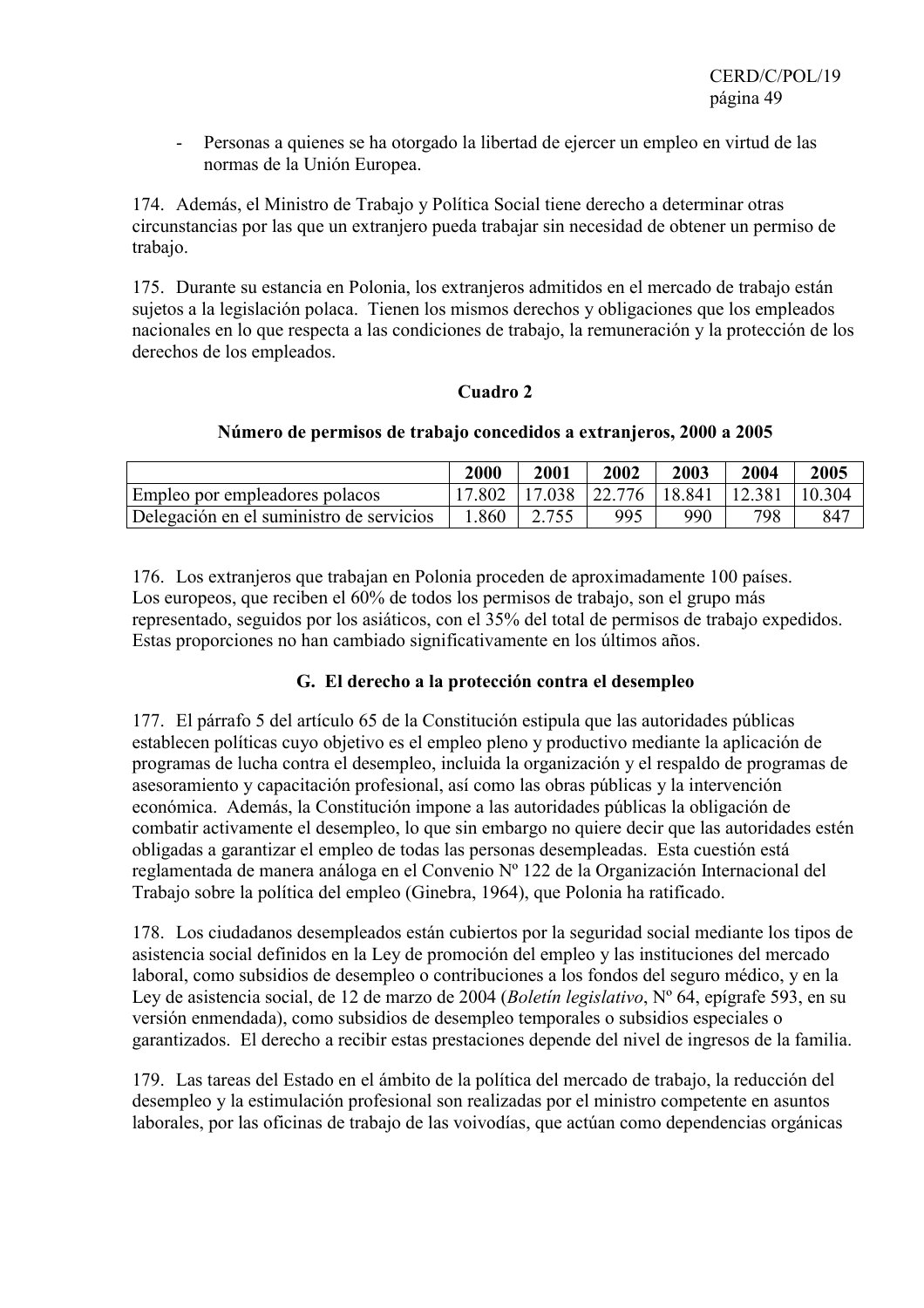del autogobierno de las voivodías, y por las oficinas del trabajo de los condados incluidas en la administración combinada de los condados. Cooperan con las organizaciones e instituciones que se ocupan de problemas relacionados con el desempleo, con sindicatos y con organizaciones de empleadores y desempleados. Las labores del Estado se realizan sobre la base del Plan Nacional de Acción para el Empleo, que incluye los principios relacionados con la Estrategia Europea de Empleo.

180. La forma básica de hacer frente al desempleo es el uso de intermediarios de empleo facilitados por las oficinas del trabajo de los condados. El objetivo de los intermediarios es ayudar a los buscadores de empleo a encontrar un trabajo y ayudar a los empleadores a encontrar el empleado adecuado sin discriminación por razón de raza, nacionalidad u origen étnico. Sus servicios son gratuitos. La prohibición de cualquier discriminación está claramente tipificada en la Ley de promoción del empleo y el mercado de trabajo, de 1º de abril de 2004, especialmente en:

- El párrafo 4 del artículo 18a, que impone a las agencias de empleo la prohibición de discriminar por razón de sexo, edad, discapacidad, raza, origen étnico, nacionalidad, orientación sexual, opinión política, creencias religiosas y afiliación sindical a las personas para quienes buscan un trabajo;
- El artículo 36, acerca de los intermediarios de empleo, que estipula en el párrafo 4 que las agencias de empleo llevarán a cabo sus actividades de manera gratuita de conformidad con los siguientes principios:
	- El acceso a los servicios proporcionados por los intermediarios de empleo para todas las personas que estén buscando empleo, así como para los empleadores;
	- El principio de igualdad, que significa que las oficinas del trabajo de los condados tienen la obligación de ayudar a todos los solicitantes de empleo, independientemente de su sexo, edad, discapacidad, raza, origen étnico, nacionalidad, orientación sexual, opinión política, creencias religiosas y afiliación sindical.

181. El párrafo 5 del artículo establece que todos los empleadores deben informar a las oficinas del trabajo de los condados acerca de los puestos disponibles o de puestos de formación profesional, y les prohíbe formular requisitos que discriminen a los candidatos por razón de sexo, edad, discapacidad, raza, origen étnico, nacionalidad, orientación sexual, opinión política, creencias religiosas y afiliación sindical:

- El artículo 38, acerca del asesoramiento profesional, que establece en sus párrafos 2 y 3 que las oficinas del trabajo de los condados deben realizar las labores de asesoramiento profesional de conformidad con el principio de igualdad en el acceso al asesoramiento profesional, entre otras cosas, independientemente del sexo, la edad, las discapacidades, la raza, el origen étnico, la nacionalidad, la orientación sexual, la opinión política, las creencias religiosas y la afiliación sindical de la persona.
- El artículo 123, que establece una norma según la cual toda persona que rehúse emplear a un candidato para cubrir un puesto vacante por razón de sexo, edad, discapacidad,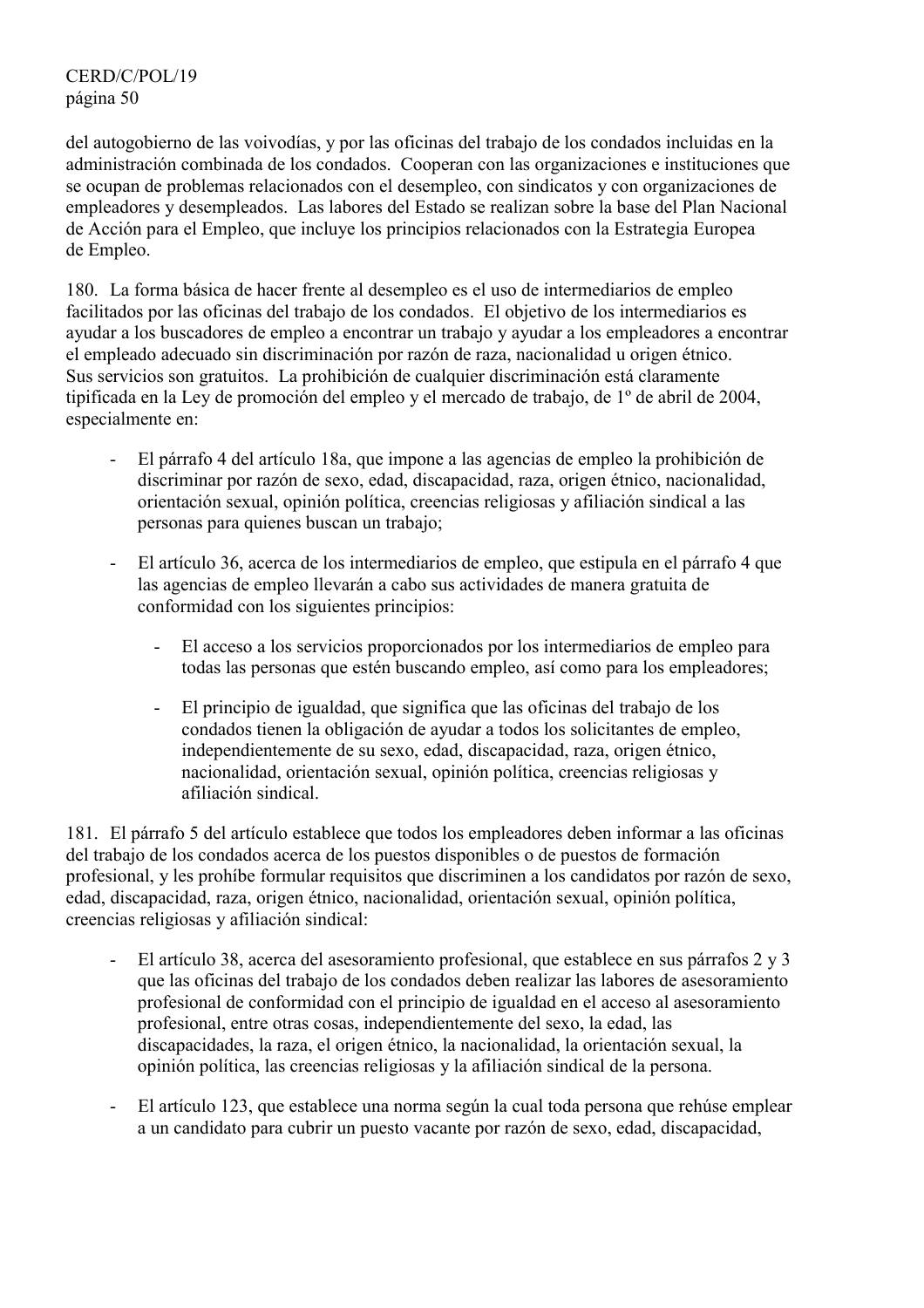raza, origen étnico, nacionalidad, orientación sexual, opinión política, creencias o afiliación sindical deberá pagar una multa de al menos 3.000 zlotys. Por lo tanto, la violación de la prohibición de la discriminación es punible con una pena específica. Además, el artículo 49 de la mencionada ley establece la aplicación de medidas adicionales especiales, definidas en los artículos 50 a 61 de la ley, para los desempleados de hasta 25 años de edad, las personas en situación de desempleo permanente, los desempleados de más de 50 años de edad, los desempleados sin título de aptitudes profesionales, los desempleados que tienen exclusivamente a su cargo al menos un niño de hasta 7 años de edad y los empleados discapacitados, a quienes se considera "personas en una situación especial en el mercado de trabajo", lo que está en consonancia con la Directiva Nº 2000/78/EC del Consejo, de 27 de noviembre de 2000, relativa al establecimiento de un marco general para la igualdad de trato en el empleo y la ocupación (OJ L 303, de 2 de diciembre de 2000).

182. Una situación difícil en el mercado de trabajo requiere la adaptación continua a la evolución de sus requisitos. Existen diferentes tipos de cursos y formaciones, en los que muy a menudo las mujeres participan activamente. Estas mujeres, tras recibir los conocimientos profesionales adecuados, consiguen un empleo acorde a sus nuevas aptitudes. Las mujeres también representan un gran porcentaje de los beneficiarios de programas dirigidos a reducir el desempleo y a apoyar el empleo. En los últimos años ha habido una reducción del número de mujeres desempleadas que siguen una formación. En 2005, las mujeres constituían el 47% de los graduados de cursos de formación para desempleados.

183. A finales de 2000, el número de desempleados ascendía a 2.702.600 personas y la tasa de desempleo era del 15,1%. La tendencia a la alza del desempleo fue tal en los dos años siguientes que, a finales de 2002, el número de desempleados registrados en las oficinas de empleo ascendía a 3.217.000 personas y la tasa de desempleo era del 20%. Sin embargo, desde 2003 ha habido cambios positivos en el mercado de trabajo, junto con una expansión económica (que se reflejó, entre otras cosas, en un entorno más favorable a la inversión entre las empresas, el crecimiento de las exportaciones y la posibilidad de la libre circulación de los empleados tras la adhesión de Polonia a la Unión Europea). En 2003 y 2004 el número de desempleados descendió en 41.300 y 176.100 personas respectivamente, y la tasa de desempleo descendió al 19%. En 2005 se volvieron a observar tendencias a la baja: en julio el desempleo se redujo a 2.809.000 personas y la tasa de desempleo se situó en el 17,9%.

184. Pese a la tendencia descendente tanto del nivel como de la concentración del desempleo, todavía se puede observar su diferenciación espacial, que se deriva principalmente del desarrollo económico desigual de las regiones (la mayor tasa de desempleo se registra en las regiones del norte y del noreste de Polonia, y la más baja en las grandes aglomeraciones). Las características del desempleo permanente incluyen una alta tasa de desempleo entre las mujeres (53,9%), de los jóvenes de entre 18 y 24 años (23%), de personas con un bajo (inferior a la media) nivel de educación (65,5%) y de personas que han estado desempleadas durante más de un año (52,8%).

185. Con respecto al derecho a disfrutar de condiciones de trabajo justas y satisfactorias y al derecho a establecer sindicatos, la información presentada en el informe anterior sigue vigente.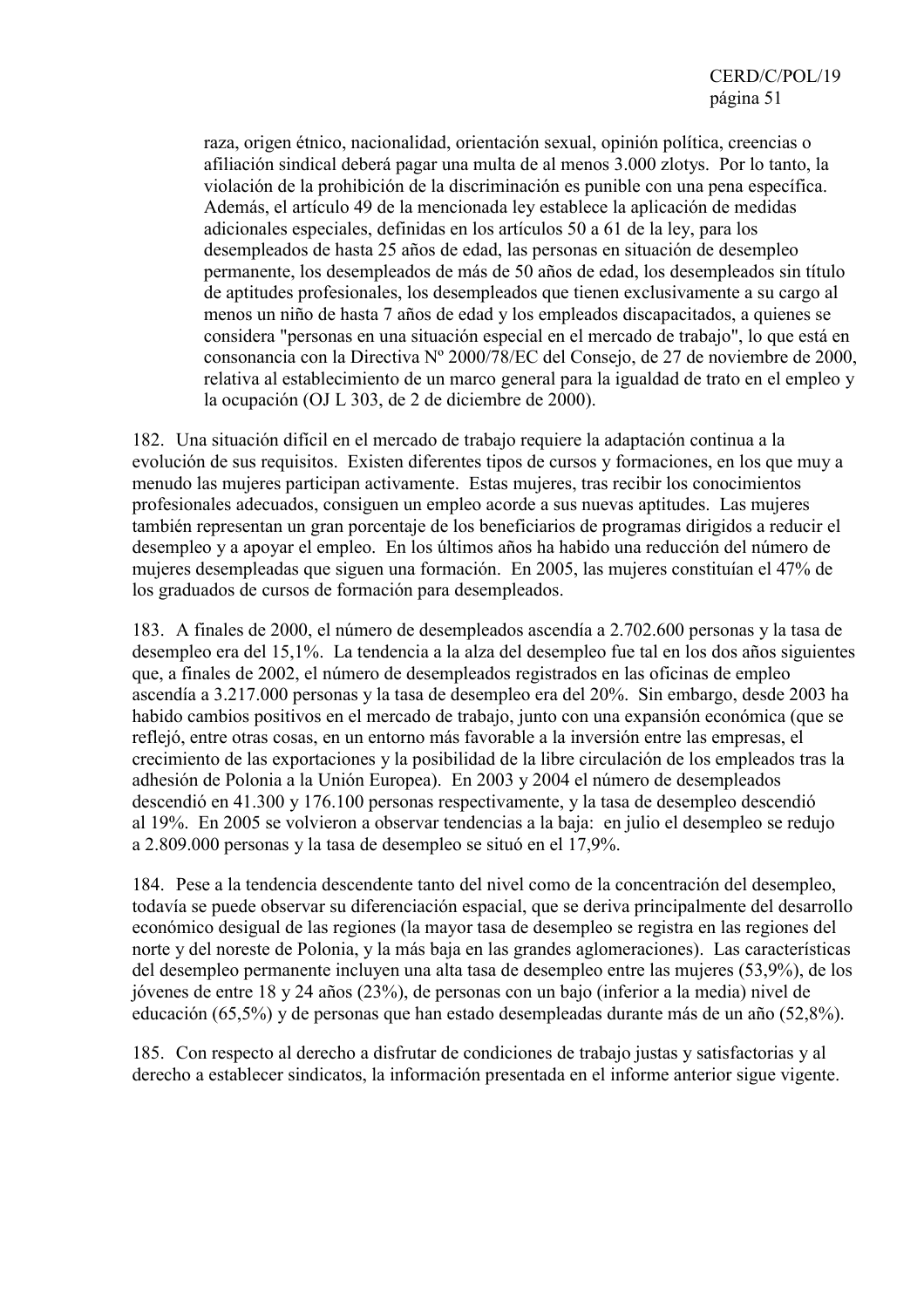#### **H. El derecho a la vivienda**

186. Las autoridades públicas establecen políticas destinadas a satisfacer las necesidades de vivienda de los ciudadanos, lo que se refleja, por ejemplo, en la aplicación de programas específicos. Debido a que la falta de vivienda, sus complejas causas y la especial gravedad de sus consecuencias sociales y económicas son problemas sociales cuyo alcance e importancia abarcan todo el país, se ha creado el programa de ámbito nacional llamado *Powrót osób bezdomnych do społeczności* (Inclusión de las personas sin hogar en la sociedad). El objetivo del programa es la utilización más eficaz de las posibilidades económicas y organizativas existentes, empleadas desde hace años en beneficio de las personas sin hogar en instituciones como albergues nocturnos, residencias, hogares para personas sin techo, hogares para madres solteras, bancos de alimentos, talleres profesionales (siguiendo el modelo de las escuelas Kofoed), hogares para las víctimas de la violencia y personas en situación de crisis, viviendas de protección oficial, viviendas para la readaptación, así como instituciones de emergencia como salas de calefacción, comedores, cocinas para pobres, centros de asistencia médica y material, dispensarios, centros de día (apartamentos o habitaciones), guarderías, centros de asesoramiento jurídico, psicológico y familiar, etc.

187. El programa, que no dispone de un período de aplicación determinado, se aplica en dos direcciones: regionalmente (voivodías) y centralmente (ayuda adicional para los autogobiernos municipales y las ONG). El ministro competente en materia de seguridad social determina cada año la cantidad de fondos necesarios para la aplicación de las tareas del programa con arreglo a las cantidades establecidas en la parte de la ley presupuestaria destinada a la seguridad social. El programa se aplica mediante el encargo de tareas a entidades competentes que trabajen en el campo de la asistencia y la integración social, y especialmente a:

- ONG que realicen actividades en el ámbito de la asistencia social;
- Personas jurídicas y unidades de organización que actúen con arreglo a las normas relativas a la actitud del Estado ante la Iglesia católica en la República de Polonia, la actitud del Estado ante otras iglesias y asociaciones religiosas, así como las normas relativas a las garantías de la libertad de conciencia y religión, si sus objetivos reglamentarios incluyen la realización de actividades en el ámbito de la asistencia social, como se menciona en los artículos 1 y 2 de la Ley de asistencia social, de 12 de marzo de 2004.
- 188. Los bloques temáticos más importantes de este programa incluyen:
	- a) Medidas para prevenir que el fenómeno de la falta de vivienda se establezca y aumente (teniendo en cuenta la necesaria determinación profesional del problema y el análisis de las amenazas sociales que acompañan a la falta de vivienda en el entorno local), como:
		- Distinguir a individuos y grupos sociales cuya situación socioeconómica necesita que se tomen acciones preventivas a su favor;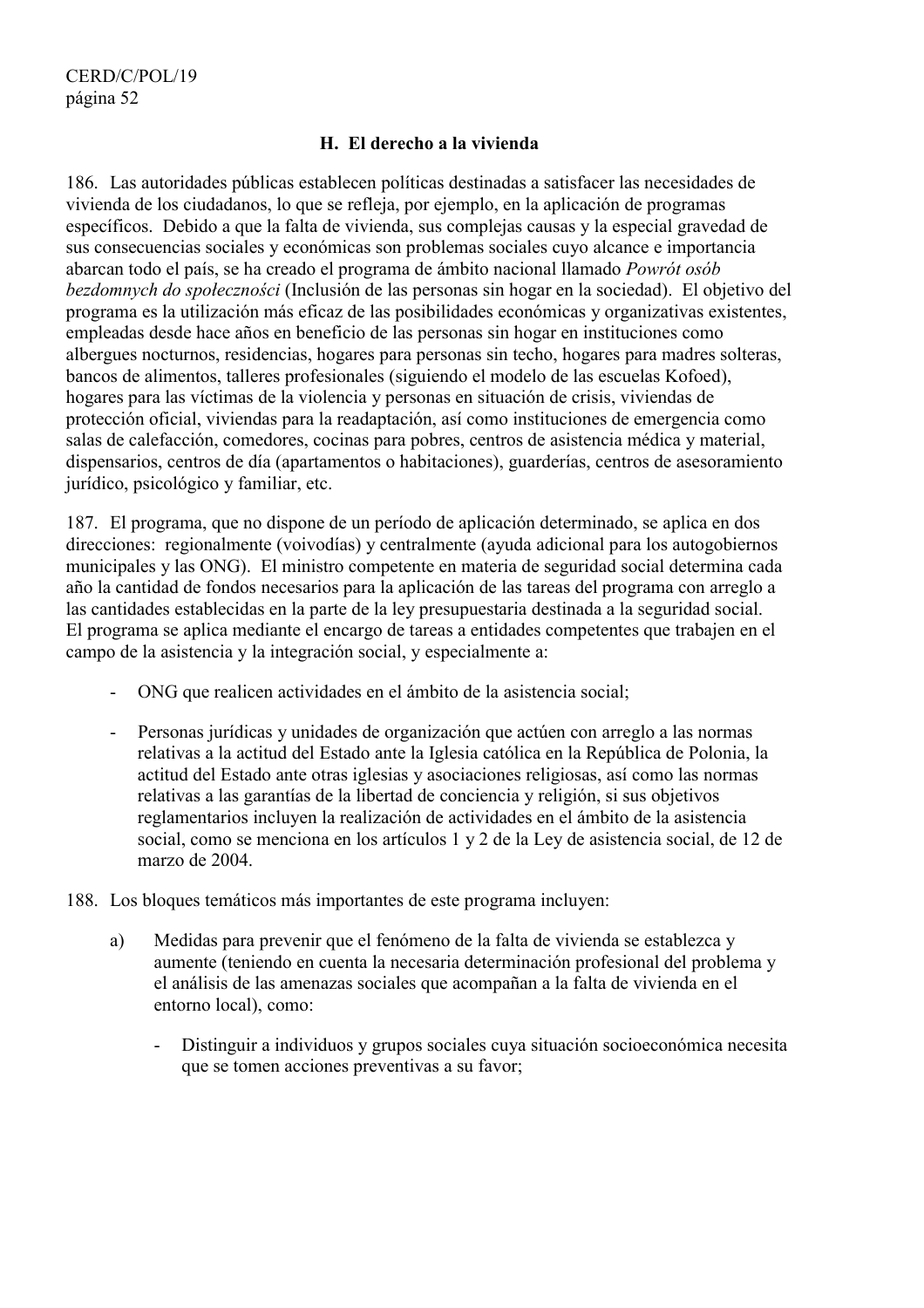- Identificar las fuentes de situaciones críticas en la vida, determinar el grado de amenaza de la falta de vivienda y distinguir a grupos de personas que cooperan activamente para superar los problemas mencionados;
- Desarrollar modelos (normas) de programas individuales para prevenir y poner fin a la falta de vivienda y promover conceptos de programas en el ámbito de la "ayuda para la asistencia mutua";
- Apoyar la institución de la orientación y la promoción cívica, ayudar a las personas que corren el riesgo de quedarse sin hogar a acceder a los servicios públicos y a proteger sus intereses;
- Realizar actividades de información y publicación mediante guías, circulares y folletos que contengan información acerca de las posibilidades de obtener ayuda y sus tipos, así como las direcciones de instituciones, refugios nocturnos, centros de apoyo, etc.;
- Promover y organizar la ayuda de vecindad, involucrar a los grupos civiles en la búsqueda de personas desaparecidas o personas que hayan perdido el contacto con sus familias y con su entorno local.
- b) Medidas de protección para prevenir la degradación biológica y social de las personas sin hogar mediante el uso de prestaciones básicas de la asistencia social. Las medidas de protección se aplican empleando los métodos disponibles y los elementos básicos del trabajo social. Se trata de la primera fase del proceso económico y social hacia la independencia y la integración de las personas sin hogar o que corren el riesgo de quedarse sin hogar, e incluye, en concreto:
	- Asegurar el alojamiento, los alimentos, los productos de higiene y el vestido;
	- Proporcionar asistencia médica y primeros auxilios;
	- Ayudar en la obtención de prestaciones de la seguridad social, incluida la asistencia social y las pensiones de invalidez y vejez;
	- Ayudar en la obtención o reconstrucción de documentos personales.
- c) Medidas de fomento que pongan fin a la falta de vivienda mediante:
	- El desarrollo y la aplicación de soluciones sistémicas como parte esencial de la prevención de la falta de vivienda, planificada y realizada de manera adecuada y dirigida a individuos y grupos sociales correctamente identificados;
	- Medidas adaptadas al tipo de falta de vivienda que padece un individuo o un grupo social identificado, a los propios fondos de quien realiza la tarea y al nivel de desarrollo de la comunidad local, la economía, los servicios públicos y el mercado de trabajo.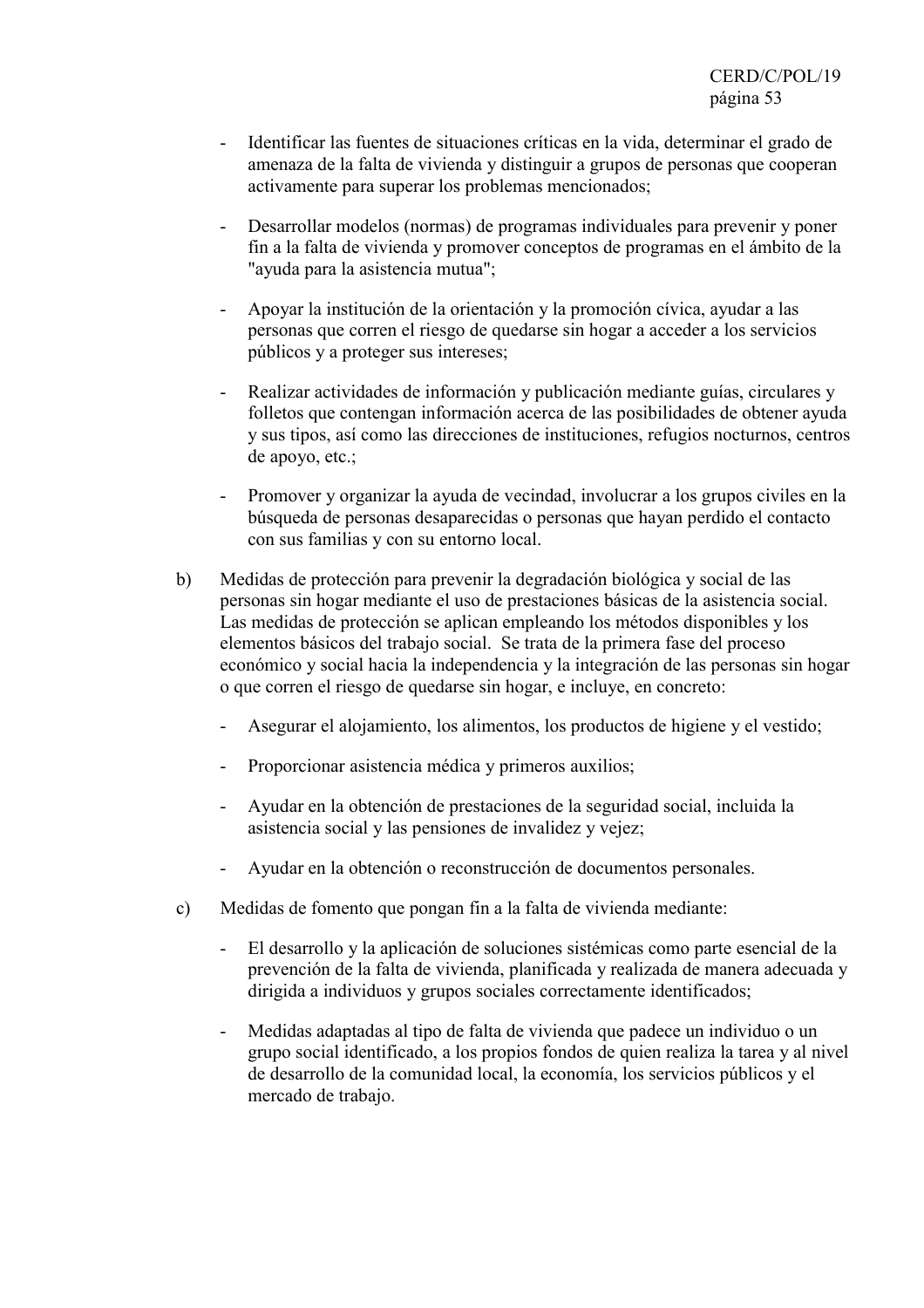CERD/C/POL/19 página 54

189. Desde 2003, en virtud de la Ley de empleo social, de 13 de junio de 2003 (*Boletín legislativo*, Nº 122, epígrafe 1143, en su forma enmendada), se emprenden acciones para apoyar a las personas expuestas a la exclusión social, incluido el desempleo a largo plazo que amenaza el mantenimiento de la vivienda. Esta ley permite la utilización de una herramienta económica, el programa individual de empleo social, que se aplica en instituciones como centros y clubes para la integración social. En la actualidad hay, respectivamente, 50 y 250 instituciones de este tipo. Los servicios de reinserción social y profesional para las personas expuestas a la exclusión social proporcionan asistencia financiera, que protege económicamente a estas personas de la pérdida de su vivienda ante la falta de medios para pagar el alquiler.

190. Mediante la aplicación del programa llamado *Aktywne Formy Przeciwdziałania Wykluczeniu Społecznemu* (Formas activas de contrarrestar la exclusión social), el Ministerio de Trabajo y Política Social proporciona apoyo adicional para crear nuevas instituciones, como centros y clubes para la integración social, a todos los encargados de ejecutar tareas en la esfera del empleo social.

191. Para otros aspectos, la información presentada en el informe anterior sigue siendo válida.

## **I. Derecho a la atención de la salud, a la seguridad social y a las prestaciones sociales**

192. En virtud del artículo 67 de la Constitución, todo ciudadano tiene derecho a la seguridad social cuando se encuentre incapacitado para trabajar por razón de enfermedad o invalidez, cuando alcance la edad de la jubilación o cuando se encuentre sin empleo de manera involuntaria y no disponga de otros medios de sustento. El alcance y las formas de la seguridad social están tipificados por ley.

193. El artículo 68 de la Constitución estipula que toda persona tiene derecho a la protección de la salud, y que las autoridades públicas garantizan a los ciudadanos, independientemente de su situación material, la igualdad en el acceso a los servicios de atención de la salud financiados con fondos públicos. Además, las autoridades públicas garantizan una atención sanitaria especial para los niños, las embarazadas, las personas con discapacidad y los ancianos.

194. El 1º de octubre de 2004 entró en vigor la Ley de prestaciones de atención de la salud financiadas con fondos públicos, de 27 de agosto de 2004 (*Boletín legislativo* de 2004, Nº 210, epígrafe 2135, en su forma enmendada), que establece el derecho de las personas cubiertas por un seguro general de enfermedad y de otras personas a beneficiarse de los servicios de atención de la salud financiados con fondos públicos. La institución de seguros de enfermedad, el Fondo Nacional para la Salud (*Narodowy Fundusz Zdrowia*), se encarga de satisfacer este derecho. Esta ley adapta el plan de seguros de enfermedad polaco a las normas comunitarias relativas a la coordinación de los sistemas de seguridad social y determina las posibilidades objetivas de las prestaciones disponibles, así como las posibilidades subjetivas del seguro obligatorio y los principios del seguro de enfermedad voluntario. Este seguro excluye, con algunas excepciones, a los extranjeros, a menos que los acuerdos internacionales dispongan lo contrario. En virtud de la ley arriba mencionada, se ha extendido el derecho a acceder a los servicios de atención de la salud a toda persona que no esté cubierta por un seguro de enfermedad que tenga la nacionalidad polaca, resida en el territorio de la República de Polonia y cumpla los requisitos en materia de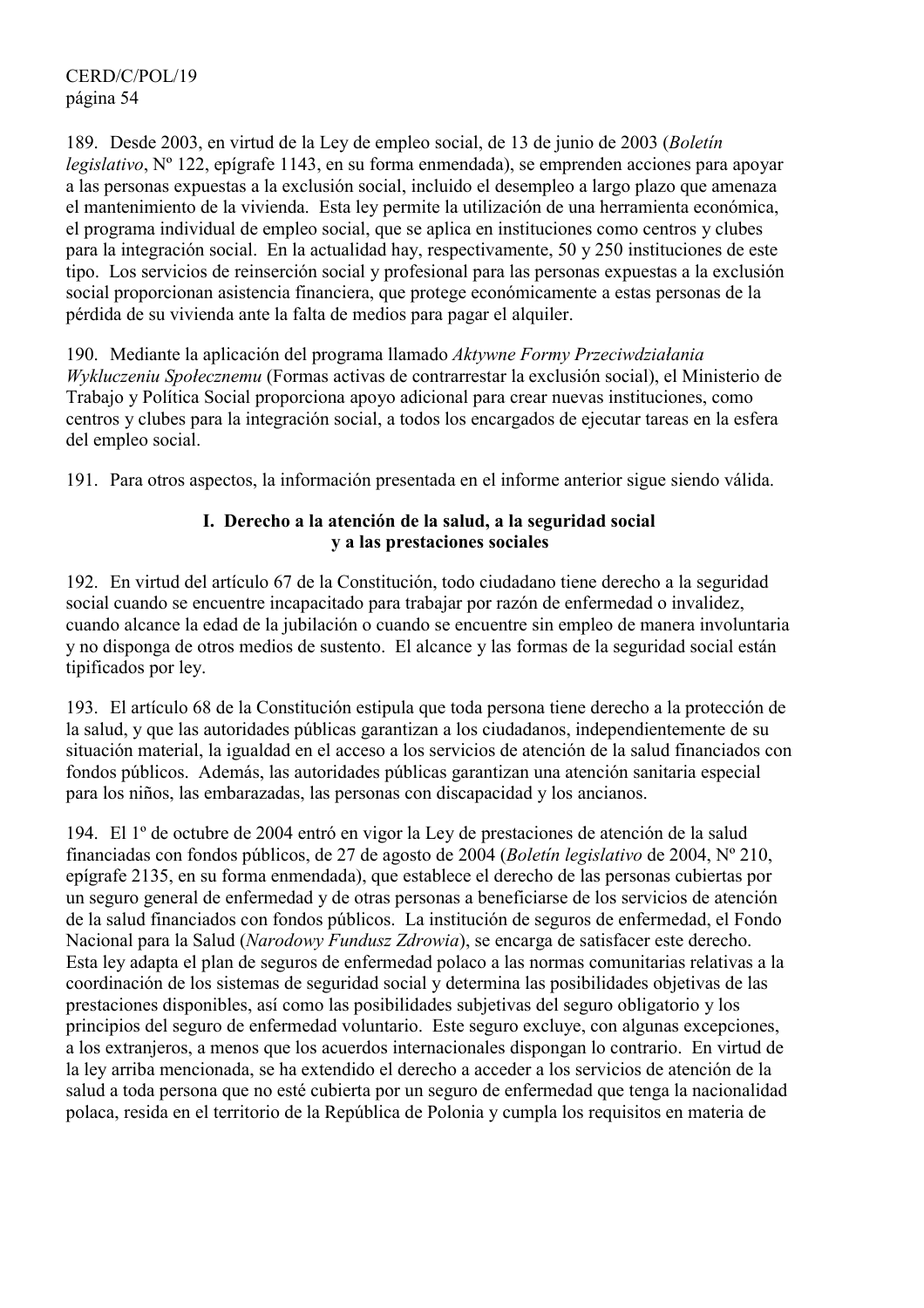ingresos establecidos en la Ley de asistencia social de 12 de marzo de 2004 (*Boletín legislativo*  de 2004, Nº 64, epígrafe 593, en su forma enmendada).

195. En virtud de la mencionada Ley de prestaciones de atención de la salud financiadas con fondos públicos y otras disposiciones jurídicas aplicables, los extranjeros que no tengan la ciudadanía polaca o de otro miembro de la Unión Europea o de la Asociación Europea de Libre Comercio y que permanezcan en el territorio de la República de Polonia para realizar un trabajo legal o porque se les ha concedido la condición de refugiado están sujetos al seguro de enfermedad obligatorio. Los extranjeros a quienes se haya concedido una autorización de estancia, el permiso de residencia temporal o el permiso de residencia permanente pueden participar en el plan polaco de seguros de enfermedad de forma voluntaria.

196. El 1º de enero de 1999 entró en vigor la reforma de las pensiones y se transformó el antiguo plan de prestaciones definidas en un plan de contribuciones definidas. Se introdujo en el plan de pensiones el capital, es decir, las cajas de pensiones abiertas. La participación en estas cajas es obligatoria para toda persona asegurada según el plan de pensiones general (se aplicó un período de transición para las personas nacidas antes de 1969 a fin de proteger los derechos adquiridos por los asegurados). Debido a los cambios introducidos, la condición jurídica de los seguros de vejez y discapacidad cambió considerablemente: entraron en vigor la Ley del régimen de seguridad social, de 13 de octubre de 1998 (*Boletín legislativo* de 1998, Nº 137, epígrafe 887, en su forma enmendada), y la Ley de pensiones de vejez y de discapacidad de la caja de seguridad social, de 17 de diciembre de 1998 (*Boletín legislativo* de 1998, Nº 162, epígrafe 1118, en su forma enmendada). El régimen de seguridad social es un régimen general (cubre a todos los grupos sociales y profesionales) y todos los trabajadores están sujetos a él, independientemente de su horario de trabajo.

197. El plan de seguros de enfermedad (que proporciona prestaciones financieras en caso de enfermedad o maternidad) cubre de forma obligatoria a los siguientes grupos de personas:

- a) Empleados;
- b) Miembros de cooperativas de producción agrícola y la Asociación de Círculos Agrarios (*Spółdzielnia Kółek Rolniczych*);
- c) Personas que estén cumpliendo el servicio militar sustitutorio;
- d) Otras personas cubiertas obligatoriamente por el seguro de jubilación y discapacidad que hayan accedido al plan de seguros de enfermedad por propia voluntad.

198. El seguro contra accidentes es obligatorio para las personas cubiertas por el seguro de vejez y discapacidad. La ley no establece distinciones con respecto a la nacionalidad de la persona asegurada, puesto que el régimen de seguridad social de Polonia es un régimen general en el que los ciudadanos polacos y los extranjeros están sujetos a las mismas normas. El principio general del derecho a las prestaciones del plan de seguridad social es que los residentes que no posean la nacionalidad polaca tienen el mismo derecho a recibir estas prestaciones que los residentes que son ciudadanos polacos si cumplen las condiciones establecidas en las disposiciones jurídicas polacas, porque las disposiciones polacas en materia de seguros no utilizan la nacionalidad como criterio para obtener las prestaciones.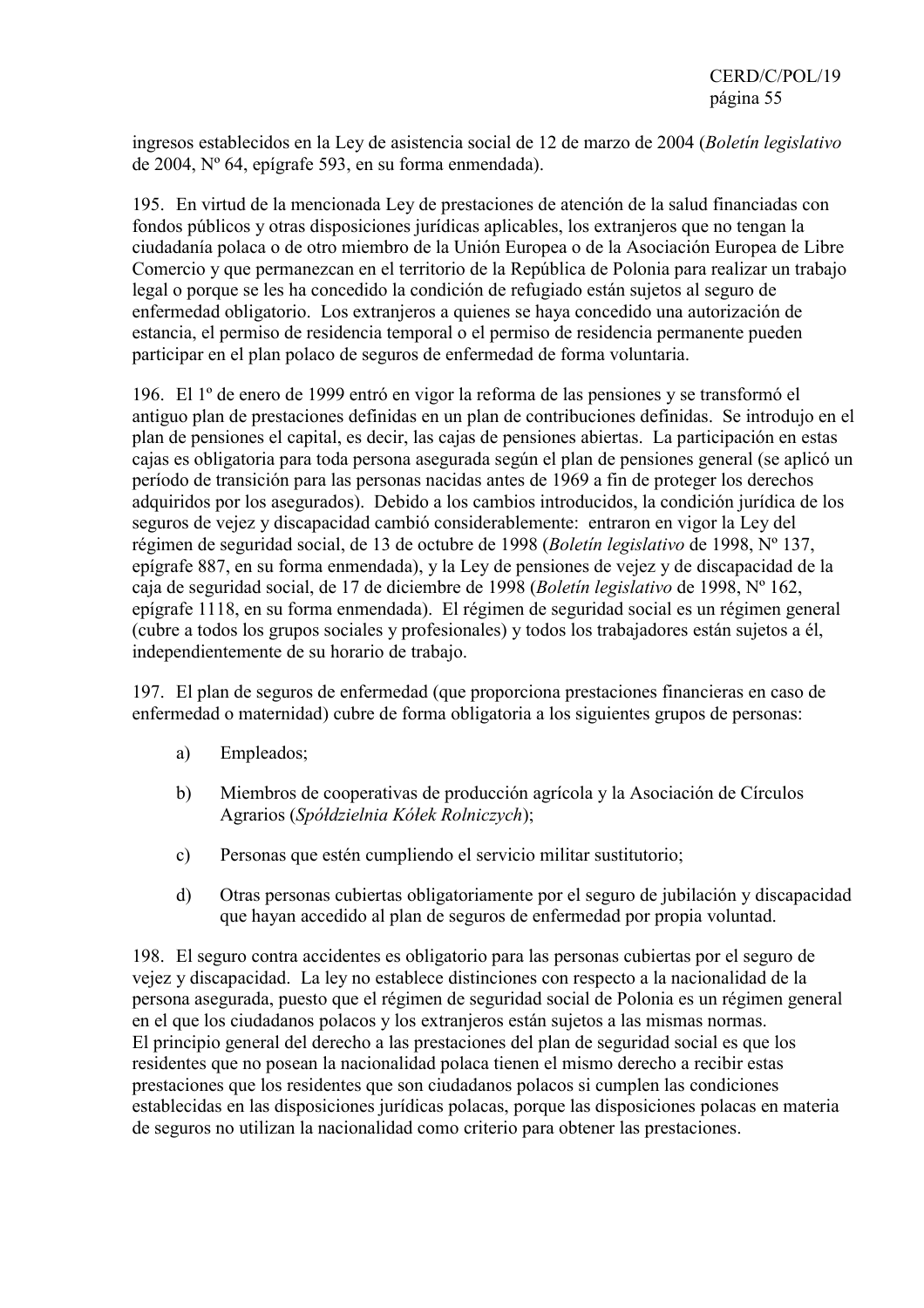Las disposiciones polacas en materia de seguros se refieren a un asegurado que, de conformidad con el párrafo 1 del artículo 4 de la Ley del régimen de seguridad social, es una persona física sujeta al menos a un seguro social.

# **J. El derecho a la educación y a la formación profesional**

199. El artículo 70 de la Constitución estipula que toda persona tiene derecho a la educación ("la educación en las escuelas públicas es gratuita"), y las autoridades públicas garantizan a los ciudadanos el acceso universal y en igualdad de condiciones a la educación. Para ello, establecen y apoyan sistemas de ayuda financiera y organizativa para los alumnos y estudiantes.

200. La admisión de los hijos de extranjeros en las escuelas está reglamentada en el párrafo a) del artículo 94 de la Ley sobre el sistema de enseñanza, de 7 de septiembre de 1991 (*Boletín legislativo* de 2004, Nº 256, epígrafe 2572, en su forma enmendada), y en la Instrucción del Ministerio de Educación Nacional, de 4 de octubre de 2001, sobre la admisión de extranjeros en jardines de infancia, escuelas e instituciones y establecimientos de formación de profesores de carácter público (*Boletín legislativo* de 2001, Nº 131, epígrafe 1458).

201. Los niños extranjeros reciben educación y atención en guarderías públicas, y los niños en edad escolar reciben educación y atención en escuelas primarias y secundarias públicas y en escuelas e instituciones de arte públicas, incluidas las academias de arte, en las mismas condiciones que los ciudadanos polacos.

202. Los estudiantes extranjeros que están sujetos a la educación obligatoria y que desconozcan el idioma polaco o cuyo nivel de conocimiento del polaco sea insuficiente para recibir educación en este idioma, tienen derecho a aprender el polaco de manera gratuita, gracias a medidas que les permiten aprender rudimentos del polaco y participar en las clases obligatorias. El municipio correspondiente al lugar de residencia de estos estudiantes organiza clases adicionales para aprender el idioma polaco.

203. La información relativa a la garantía de los derechos de las minorías nacionales y étnicas en la esfera de la educación se ha incluido en los comentarios al artículo 7 de la Convención.

## **K. El derecho a participar, en condiciones de igualdad, en las actividades culturales**

204. El derecho a participar en la vida cultural está garantizado ante todo en la Constitución, pero también en la Ley de organización y desarrollo de actividades culturales, de 25 de octubre de 1991 (*Boletín legislativo* de 2001, Nº 13, epígrafe 123, en su forma enmendada), que estipula que el Estado promueve las actividades culturales mediante el respaldo y la promoción de las actividades creativas, la educación y la instrucción cultural y las actividades e iniciativas culturales, así como mediante la protección del patrimonio cultural.

205. Las políticas de la República de Polonia en el ámbito de la promoción de la identidad cultural por lo general tienen por objeto evitar dos fenómenos negativos: por una parte, la asimilación y absorción de la cultura de las minorías por la cultura de la mayoría polaca y, por otra parte, el aislamiento cultural de las minorías nacionales. El objetivo que se persigue es lograr la integración cívica y al mismo tiempo mantener el derecho a preservar la identidad.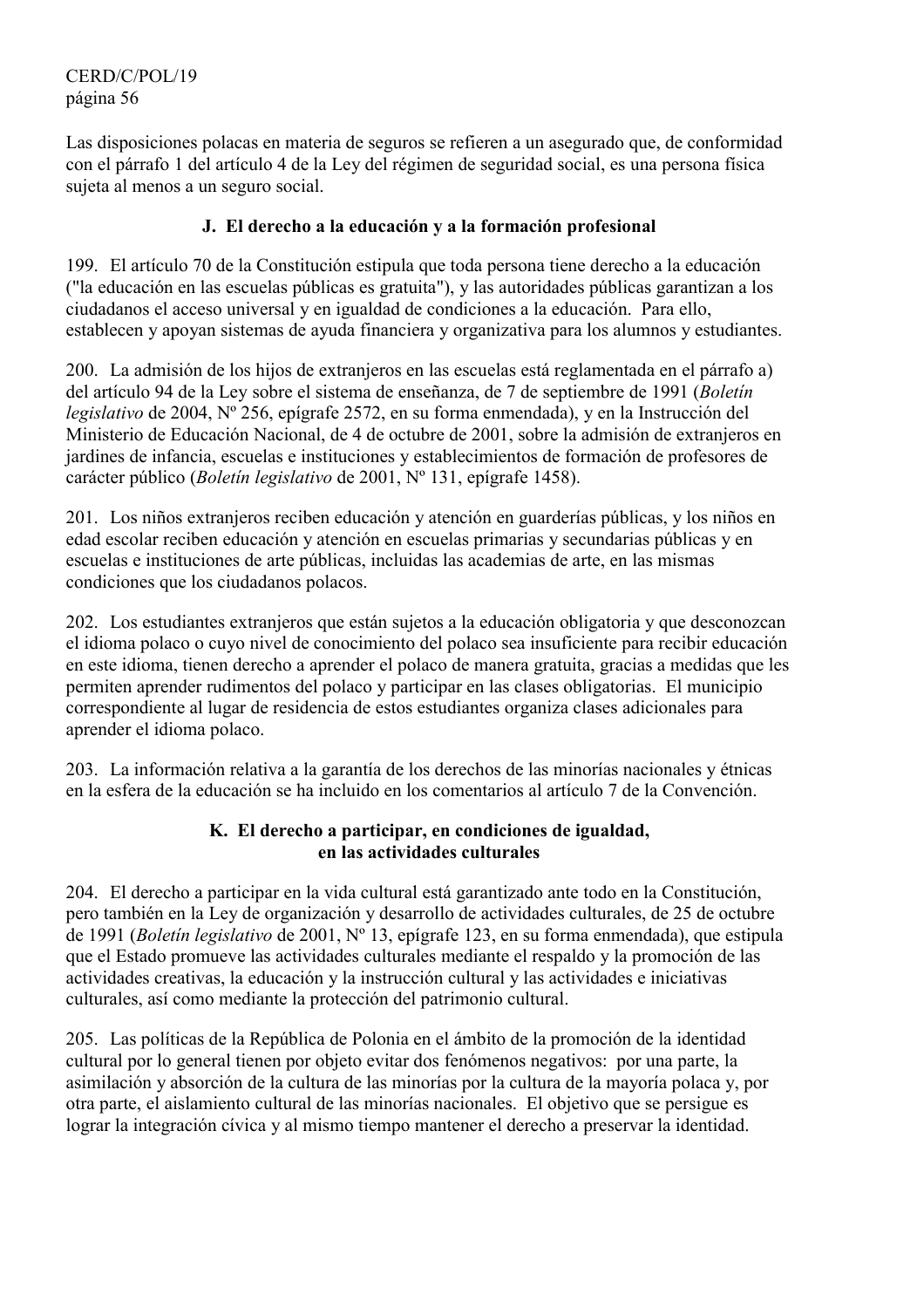206. Se puede encontrar más información sobre este tema en los comentarios al párrafo h) del artículo 2: "Movimientos y organizaciones de integración entre las minorías nacionales y étnicas", en los párrafos 100 a 106 *supra*.

## **Artículo 6**

207. Los artículos 11 y 18 del Código del Trabajo comprenden garantías para el cumplimiento del principio de no discriminación en contratos de trabajo; según dicho Código, la persona con respecto a la cual un empleador haya infringido el principio de la igualdad de trato en el empleo tendrá derecho a pedir una indemnización ante un juez ordinario. En cualquier caso de discriminación, incluidos los de acoso sexual, es aceptable presentar una demanda contra el empleador para obtener indemnización por infracción del principio de no discriminación. Las disposiciones no determinan el límite máximo de la indemnización. Sólo se ha legislado que el importe de la indemnización no puede ser inferior a la remuneración mínima del trabajo. Por consiguiente, cuando el tribunal del trabajo debe determinar el importe de la indemnización correspondiente a un caso particular, tiene en cuenta el tipo y la intensidad de la discriminación cometida por el empleador y las consecuencias para el empleado.

208. El ejercicio por parte de un empleado de sus derechos en caso de infracción del principio de igualdad de trato no puede ser motivo para presentar a dicho empleado un aviso de terminación de la relación laboral ni de poner término a dicha relación sin previo aviso (prohibición de la victimización).

209. Con independencia de estas disposiciones, si el empleador infringe la prohibición de discriminación, el empleado podrá poner término al contrato de trabajo sin previo aviso en caso de que el empleador haya cometido violaciones graves de sus obligaciones básicas para con el empleado (párrafo 1 del artículo 55 del Código del Trabajo). Por otro lado, en caso de discriminación en el establecimiento de las condiciones de trabajo o la remuneración, el empleado puede solicitar al tribunal que defienda sus derechos en aplicación de las disposiciones del Código de Procedimiento Civil.

210. Según el artículo 415 del Código Civil, también es posible demandar indemnización en caso de infracción de la prohibición de discriminar en el acceso al trabajo. Sobre la base de los principios generales del Código Civil también es posible presentar apelaciones para la protección de bienes personales.

211. Un empleado que sufra problemas de salud a consecuencia de estar sometido a acoso laboral puede exigir la suma de dinero correspondiente al empleador en concepto de indemnización por los daños sufridos (párrafo 3 del artículo 94 del Código del Trabajo); la ley no determina el importe máximo de esta indemnización. En la estructura aceptada de la indemnización por los daños sufridos por un empleado a consecuencia del acoso laboral intervienen elementos de una reclamación de indemnización por los daños resultantes (para cubrir costes de, por ejemplo, tratamiento y medicamentos) y elementos de una demanda de indemnización, esto es, de una suma de dinero en compensación por los daños sufridos (pérdidas no materiales). La forma de adjudicar la indemnización y la determinación de su importe se basan en principios generales derivados de los artículos 444, 445 y 448 del Código Civil. El importe de la indemnización se determina con arreglo a las condiciones actuales de vida de la sociedad.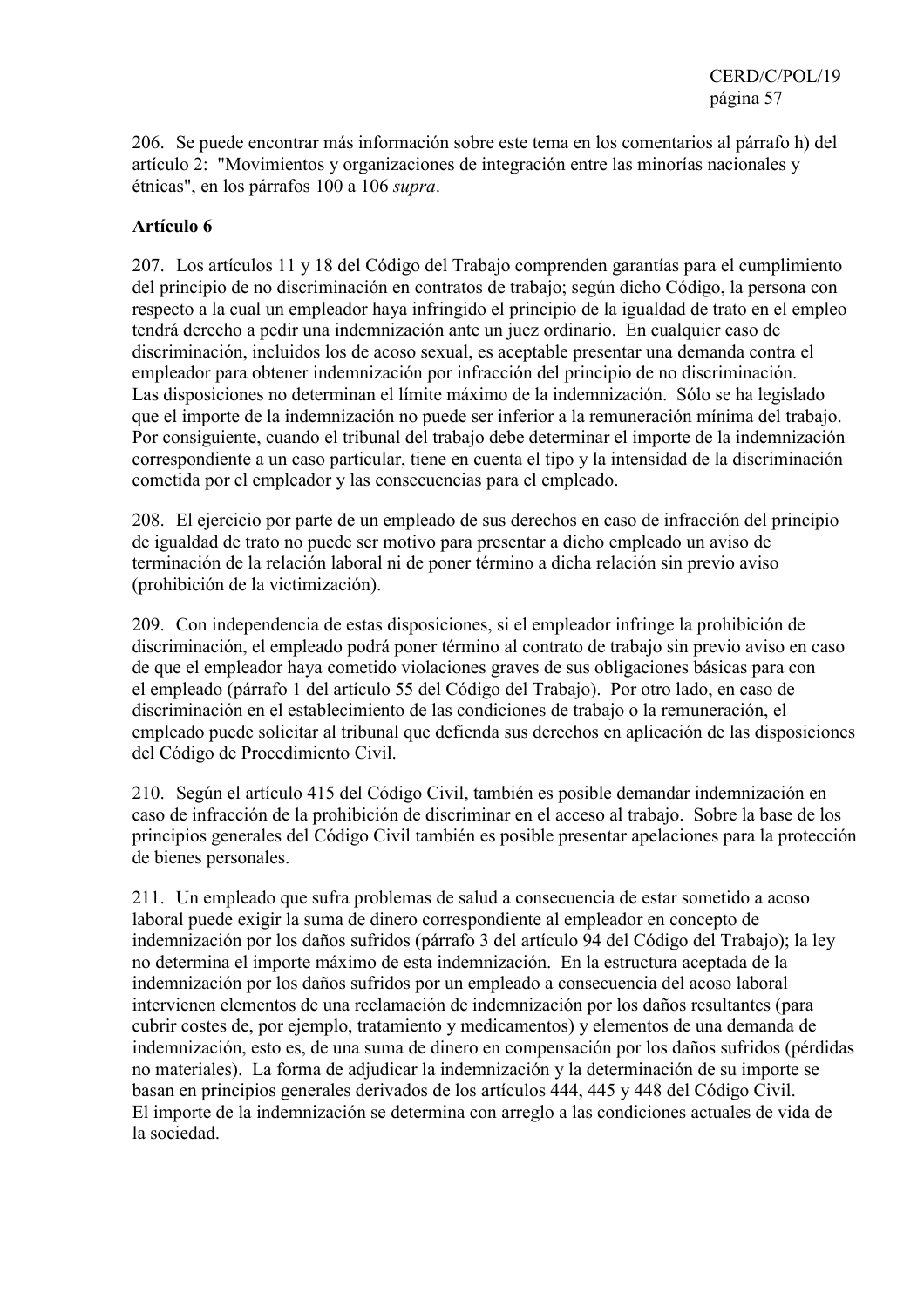212. Otro derecho del empleado que ha puesto fin al contrato de trabajo a consecuencia del acoso laboral es el de reclamar al empleador una indemnización equivalente al menos a la remuneración mínima del trabajo establecida en función de disposiciones separadas (párrafo 4 del artículo 94 del Código del Trabajo).

213. Los tribunales tramitan como una categoría separada las reclamaciones de indemnización por discriminación laboral desde el 1º de enero de 2002 y las de indemnización por acoso laboral desde el 1º de enero de 2004. Aunque se formularon acusaciones de discriminación y de acoso laboral de forma reiterada, en especial en relación con las reclamaciones por despido, antes de las fechas mencionadas no existía la posibilidad de detallar los casos de infracción por discriminación o acoso laboral.

214. En julio de 2005 se firmó un Acuerdo de Cooperación entre el Sindicato de Oficinas de Asesoría a los Ciudadanos y el Ministerio del Interior y de Administración. El Acuerdo regula las normas y las formas de cooperación entre ambas partes en la lucha contra la discriminación por motivos de origen étnico o nacionalidad. En el ámbito de la cooperación, el Sindicato de casi 30 Oficinas de Asesoría a los Ciudadanos asesorará en todo el país de forma gratuita a los ciudadanos en los casos relacionados con la discriminación por motivos de origen étnico o nacionalidad.

215. En el quinto informe periódico de la República de Polonia sobre la aplicación de las disposiciones del Pacto Internacional de Derechos Civiles y Políticos, que cubría el período comprendido entre enero de 1995 y el 1º de octubre de 2003, y durante la presentación de dicho informe ante el Comité competente se presentó información detallada acerca del sistema de control de las decisiones adoptadas por las autoridades del Estado.

## **Artículo 7**

## **A. Educación y enseñanza**

216. En Polonia la enseñanza es obligatoria hasta los 18 años de edad. El sistema educativo de Polonia está regulado por Ley sobre el sistema de enseñanza, de 7 de septiembre de 1991. Se basa en el principio de igualdad de derechos del hombre y la mujer. La reforma del sistema educativo entró en vigor en Polonia el 1º de septiembre de 1999. Ha introducido escuelas de enseñanza primaria de seis años y escuelas de enseñanza general de tres años, donde la educación es universal, de carácter gratuito y obligatoria. Tras graduarse de una escuela de enseñanza general, el alumno puede proseguir su educación en las siguientes instituciones:

- Escuelas de formación profesional de dos o tres años;
- Escuelas de enseñanza secundaria de tres años;
- Escuelas técnicas de cuatro años.

217. La graduación del segundo y el tercer tipo de escuelas permite al estudiante presentarse al examen de madurez (*matura*) o continuar la educación en institutos profesionales durante un período no superior a dos años y medio (la graduación de un instituto profesional otorga un diploma que certifica la titulación profesional a condición de aprobar el examen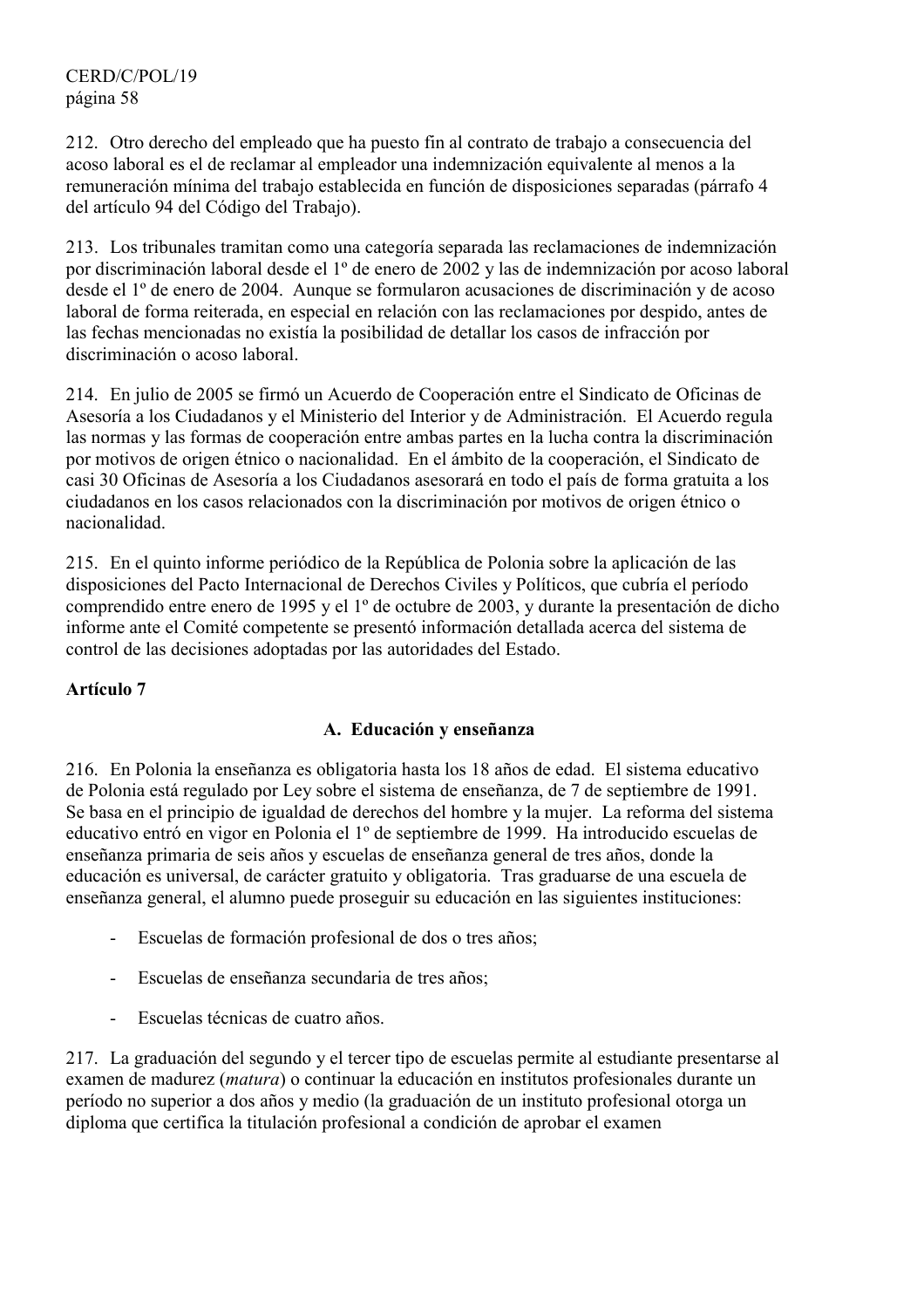correspondiente). Aprobar el examen de madurez es la condición necesaria para solicitar el ingreso en la universidad. Aparte de las escuelas públicas gratuitas, en Polonia existen también escuelas privadas de pago. Los padres son quienes deciden a qué escuela asistirá su hijo. La admisión de un niño en una escuela determinada nunca depende de su origen étnico o nacional, raza o religión.

218. Los fondos asignados a la financiación de escuelas públicas se transfieren de los presupuestos del Estado a las entidades correspondientes, es decir, a las dependencias autónomas locales dentro de la partida de enseñanza de la subvención general. Las escuelas privadas, por otra parte, reciben fondos del presupuesto de las dependencias autónomas locales (municipio o condado).

219. Las subvenciones para las escuelas privadas que reúnan los requisitos de las escuelas públicas y que ofrezcan escolarización o enseñanza obligatoria se asignan por estudiante a razón de una cantidad no inferior a la prevista por cada estudiante de un tipo y una clase de escuela determinada en la partida de enseñanza de la subvención general asignada a una dependencia autónoma local.

#### **B. Educación de niños pertenecientes a minorías nacionales**

220. Según el artículo 35 de la Constitución de la República de Polonia, las personas pertenecientes a minorías nacionales o étnicas tienen derecho a estudiar sus idiomas nativos y a recibir enseñanza en sus idiomas nativos. Según el artículo 17 de la Ley de las minorías nacionales y étnicas y del idioma regional*,* el derecho de las personas pertenecientes a minorías a aprender su idioma nativo a través de clases impartidas en dicha lengua, así como su derecho a aprender su historia y cultura, se ejerce de conformidad con los principios enunciados en la Ley sobre el sistema de enseñanza, de 7 de septiembre de 1991 (Boletín Legislativo de 2004, Nº 256, epígrafe 2572; N° 273, epígrafe 2703 y N° 281, epígrafe 2781), y de la forma especificada en ella. De conformidad con el artículo 13 de dicha ley, las escuelas e instituciones públicas deben permitir que los estudiantes mantengan su identidad nacional, étnica, lingüística y religiosa, y en particular su idioma, historia y cultura.

221. La organización de la enseñanza de un idioma nativo concreto impartida en dicho idioma, así como la implantación en las escuelas públicas de las tareas que permitan mantener un sentimiento de identidad nacional, étnica, lingüística y religiosa entre sus alumnos de minorías nacionales y grupos étnicos, es competencia del ministro que se encuentra a cargo de las cuestiones relacionadas con la educación. La Instrucción del Ministro de Educación Nacional, de 7 de septiembre de 2004, sobre condiciones y métodos de puntuación, clasificación y promoción de estudiantes y oyentes y realización de exámenes y pruebas en escuelas públicas (*Boletín legislativo, Nº* 199, epígrafe 2046, en su forma enmendada) y la Instrucción, de 28 de diciembre de 2003, sobre los Principios de distribución de la partida de enseñanza de la subvención general para dependencias autónomas locales en 2005 (*Boletín legislativo* de 2004, Nº 286, epígrafe 2878, en su forma enmendada) incluyen normas específicas referentes a la enseñanza de niños y jóvenes pertenecientes a minorías nacionales y étnicas; dichas normas disponen, entre otras medidas, un incremento del 20 o del 100% en la subvención para enseñanza destinada a las escuelas en las que el idioma de instrucción sea el de una minoría. Estas normas se aplican también a los idiomas regionales.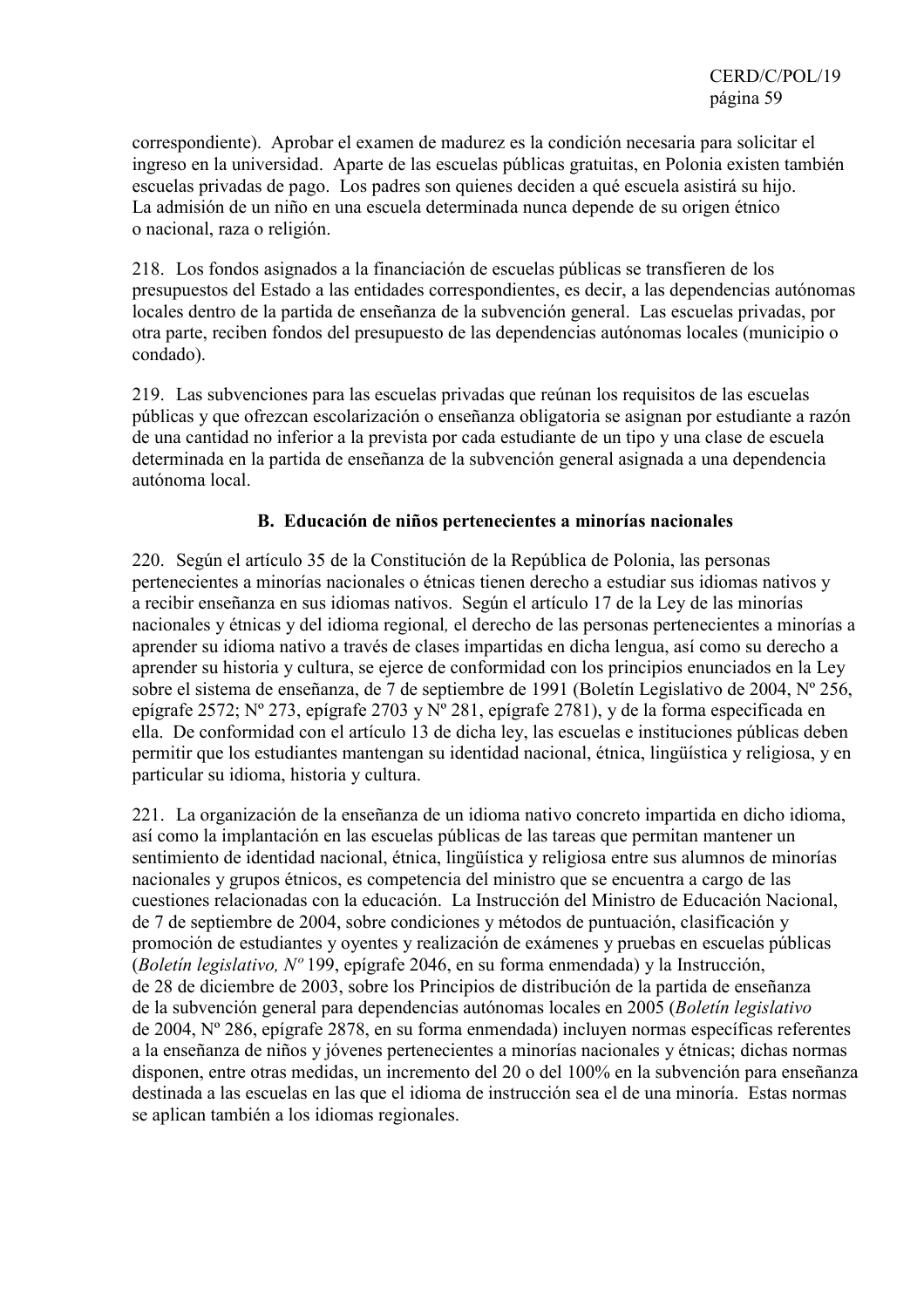222. Las necesidades de los padres, los alumnos y la comunidad de una minoría determinada se tienen en cuenta en la organización de las escuelas en que los niños pertenecientes a minorías nacionales vayan a estudiar. En Polonia existen escuelas que imparten instrucción en los idiomas de los grupos minoritarios, escuelas con clases adicionales de dichos idiomas y escuelas bilingües. Las clases en las que el idioma de instrucción sea el de un grupo minoritario se organizan para un grupo de siete alumnos o más en el caso de la enseñanza primaria y la enseñanza media, y para 14 estudiantes o más en la enseñanza secundaria. En las escuelas donde la instrucción se imparta en el idioma de una minoría, se enseñan la geografía y la historia del país de origen de dicha minoría. El estudio de todas las materias se efectúa en el idioma de la minoría, con la excepción de las asignaturas de lengua polaca, literatura polaca e historia de Polonia.

223. En las escuelas de enseñanza secundaria donde el idioma de instrucción sea el de una minoría nacional o étnica, dicho idioma es una asignatura obligatoria que forma parte del examen de madurez. En las escuelas donde el idioma de instrucción sea la lengua nativa y en las escuelas bilingües, los alumnos que se gradúan pueden presentar el examen de madurez -a excepción de la prueba de lengua polaca- en el idioma de una minoría nacional determinada. Las escuelas en las que el idioma de instrucción es el idioma nativo expiden certificados bilingües de fin de estudios.

224. Desde septiembre de 2004, los padres pueden solicitar al director de la escuela que sus hijos se examinen en un idioma minoritario en las pruebas de fin de estudios primarios y de enseñanza media. Los alumnos de las escuelas o secciones en que el idioma de instrucción sea el de una minoría nacional, o en que las clases se impartan en ese idioma, también puede examinarse de las pruebas de fin de enseñanza media o de la parte pertinente de dichas pruebas en polaco o en el idioma de una minoría nacional determinada. Las escuelas también pueden introducir exámenes internos adicionales en el idioma de una minoría nacional determinada y sobre la historia y la geografía de su país de origen.

225. En las escuelas dotadas de clases adicionales en el idioma de una minoría, así como en los centros bilingües, existe la posibilidad de impartir elementos de la geografía e historia del país de origen. Las guarderías ofrecen la posibilidad de que los niños pertenecientes a una minoría étnica o nacional tengan también contacto con su lengua materna.

226. En 2002 el Ministro de Educación Nacional y Deportes y el Ministro del Interior y de Administración aprobaron la "Estrategia para el desarrollo de la educación lituana en Polonia". Este documento fue elaborado por el Ministerio del Interior y de Administración y el antiguo Ministerio de Educación Nacional y Deportes en colaboración con el Director de Educación de la voivodía de Podlaquia, dependencias autónomas locales y la Comunidad Lituana de Polonia y la Asociación de Lituanos de Polonia. Este documento describe en detalle los problemas relativos a la educación de la minoría lituana y formula propuestas de acción destinadas a solventar dichos problemas.

227. Los datos sobre escuelas en las que se imparte un idioma minoritario y sobre el número de alumnos matriculados en estas clases durante el curso académico 2004/05 son los siguientes (según la Oficina Central de Estadística).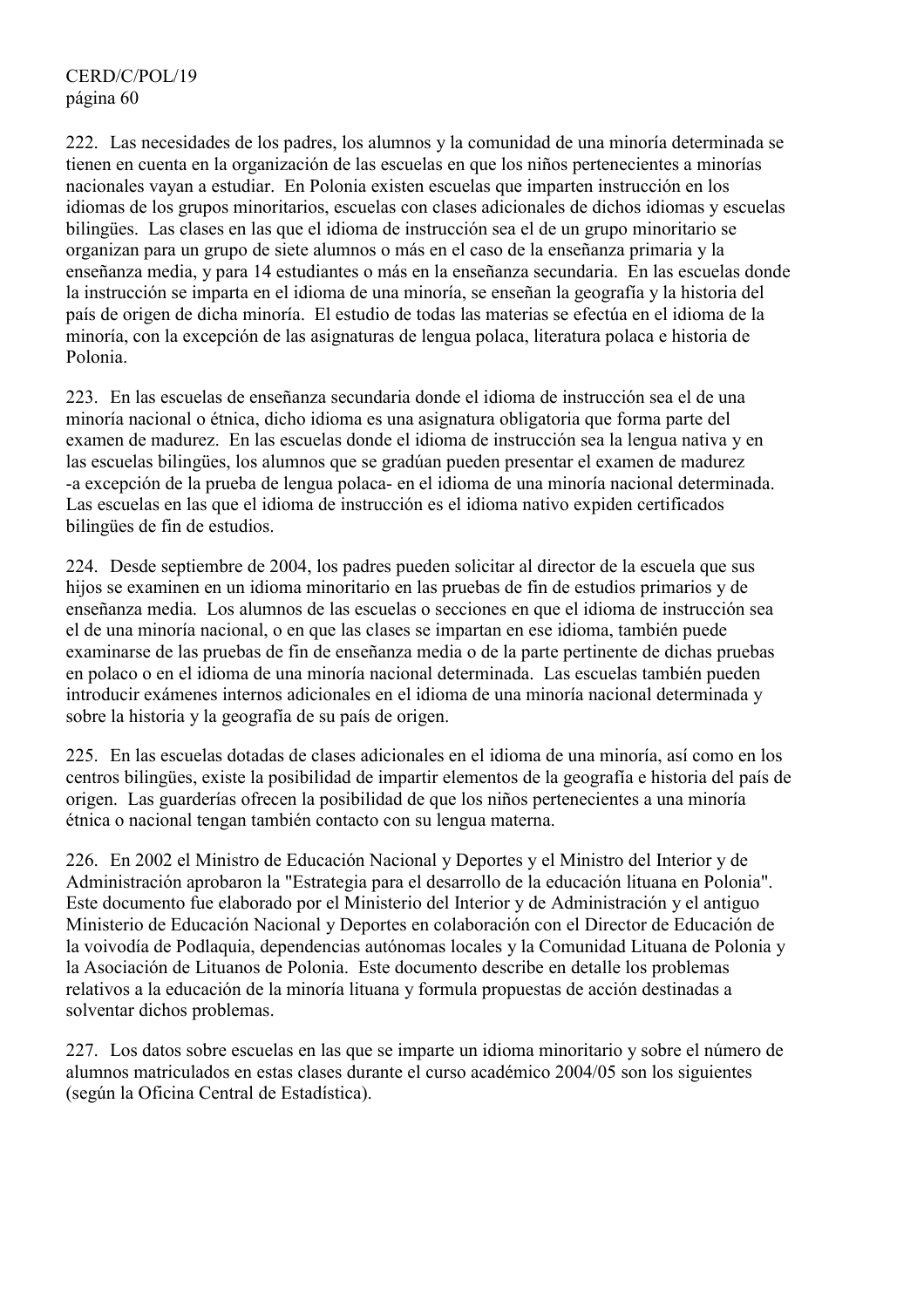#### **Cuadro 3**

| Idioma   | Número de escuelas | Número de estudiantes |
|----------|--------------------|-----------------------|
| Belaruso | 38                 | 3.622                 |
| Hebreo   |                    | 59                    |
| Lituano  | 16                 | 740                   |
| Alemán   | 332                | 35.537                |
| Eslovaco |                    | 268                   |
| Ucranio  | 116                | 2.756                 |
| Casubio  | 88                 | 4.254                 |
| emko     | 25                 | 325                   |

#### **Escuelas en las que se enseña un idioma minoritario y número de alumnos que reciben educación en un idioma minoritario**

*Nota:* Estos datos no cubren los denominados grados "cero" y los grupos interescolares que reciben enseñanza en un idioma minoritario.

228. La educación de los menores romaníes se ha tratado en los párrafos 27 a 39 del presente informe.

229. El 1º de enero de 2003 entraron en vigor nuevas leyes relativas a la financiación de clases adicionales dirigidas a ofrecer igualdad de oportunidades educativas y a sostener el sentimiento de identidad étnica de los alumnos romaníes. Las escuelas que organizan dichas clases tienen derecho a recibir un apoyo financiero más cuantioso que se asigna a través de la partida de enseñanza de la subvención general destinada a las dependencias autónomas locales.

230. El Ministerio de Educación colabora con sindicatos y asociaciones de minorías nacionales y étnicas mediante la financiación de programas educativos y libros de texto para las minorías nacionales y étnicas.

#### **C. Enseñanza de la religión**

231. El artículo 12 de la Ley sobre el sistema de enseñanza introduce la posibilidad de organizar la instrucción religiosa en las escuelas públicas. El derecho a incorporar la religión confesional en el seno del sistema educativo también se ha instituido en las leyes aprobadas por el *Sejm* de la República de Polonia que abarcan la relación entre el Estado y las distintas iglesias y asociaciones religiosas.

232. En las guarderías públicas de Polonia, así como en las escuelas primarias y de enseñanza general, se organizan clases de religión a petición de los padres (tutores legales) y, en las escuelas de nivel posterior a la educación primaria, a petición de los padres o de los alumnos (al cumplir la mayoría de edad, los estudiantes pueden expresar dicho deseo). Este principio introduce la posibilidad de organizar la enseñanza de la religión de distintas confesiones en las escuelas públicas, siempre y cuando la iglesia o asociación religiosa que represente a la confesión en cuestión cuente con personalidad jurídica en la República de Polonia.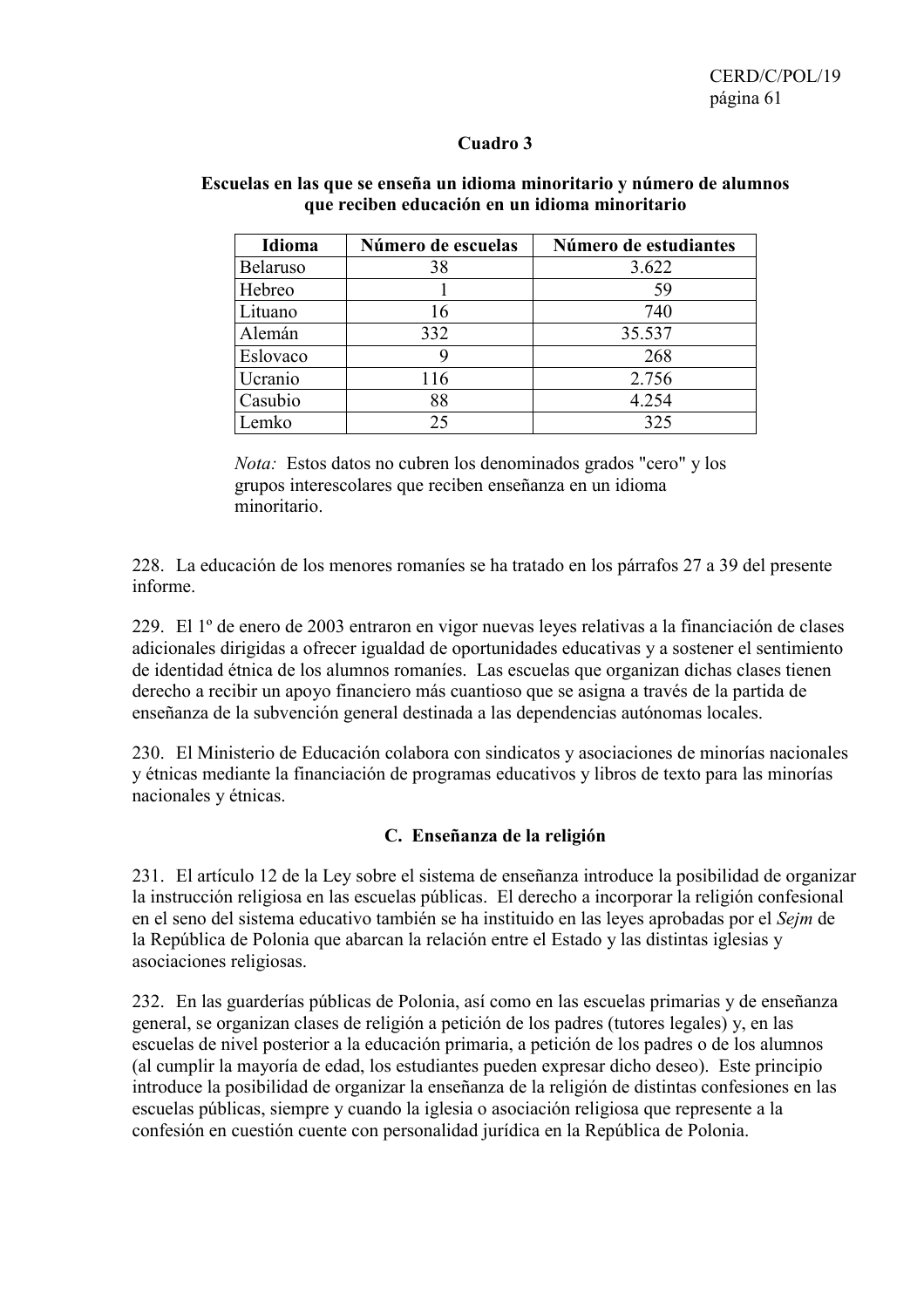233. Según datos de la Oficina Central de Estadística sobre 2002 (*Confesiones religiosas: asociaciones nacionales y étnicas en Polonia en 2000-2002*), la Iglesia católica es la que cuenta con mayor número de fieles en la República de Polonia, con 34.312.800 miembros. (La información incluida en los párrafos 99 a 101 del informe anterior continúa siendo válida.)

#### **D. Cultura**

234. El Ministerio de Cultura y Patrimonio Nacional apoya la actividad de las organizaciones que popularicen, promuevan y mantengan la cultura de las minorías nacionales y étnicas mediante la subvención de dichas actividades a través de programas operacionales y de acontecimientos artísticos y educacionales. El empleo de valores artísticos en el proceso de integración y educación permite a los organizadores de este tipo de eventos sensibilizar al público y eliminar los estereotipos nocivos que puedan dar lugar a actitudes xenófobas. Además, el objetivo de los organizadores y administradores consiste en preservar la memoria del pasado multicultural común. El honorable patrocinio del Ministerio de Cultura y Patrimonio Nacional se extiende también a las iniciativas relacionadas con la presentación de la cultura de minorías, como, por ejemplo, "Pod Kyczerą", el Festival Europeo de Minorías Nacionales y Étnicas, la Conferencia Científica Internacional "Diálogo social multicultural europeo en la frontera entre las culturas" y la Cuarta Reunión Judía en Chmielnik*.*

235. El 31 de enero de 2005, las competencias del Ministerio de Cultura y Patrimonio nacional pasaron al Ministerio del Interior y de Administración. Dentro de la estructura del Departamento de Confesiones y Minorías Nacionales y Étnicas se creó el Grupo para la cultura de las minorías nacionales y étnicas.

236. Las cuestiones de ámbito cultural ya se han abarcado en los comentarios relativos al artículo 5 (el derecho a participar, en condiciones de igualdad, en las actividades culturales) y al artículo 2 (movimientos de integración y organizaciones entre las minorías nacionales y étnicas).

## **E. Información**

237. El párrafo 1 del artículo 51 de la Constitución de la República de Polonia, que trata sobre la libertad de palabra y la prensa, reconoce la libertad para expresar opiniones y para acceder a la información y difundirla como un valor fundamental de la democracia. En relación con las minorías nacionales y étnicas estas normas y, en particular, la definición de misión de carácter público, instaurada en la Ley de 2 de abril de 2004 que enmendó la Ley de radio y televisión (*Boletín legislativo* de 2004, Nº 91, epígrafe 874), se aplican sobre la base de la Ley de radio y televisión de 29 de diciembre de 1992 (*Boletín legislativo* de 2004, Nº 253, epígrafe 2.531, en su forma enmendada). El párrafo 1 del artículo 21 de la mencionada ley establece que la radio y la televisión, públicas llevarán a cabo su misión pública ofreciendo, según las condiciones dispuestas en la ley, a toda la sociedad y a los grupos que la componen programas diversificados y otros servicios que sean plurales, imparciales, equilibrados, independientes e innovadores, caracterizados por una alta calidad e integridad en la difusión, en los ámbitos de la información, el periodismo, la cultura, el entretenimiento y los deportes.

238. La mencionada ley, que define en detalle los cometidos de la radio y la televisión públicas, hace hincapié también en el papel y la relevancia de las comunidades locales, e indica en su artículo 21 (apartado 1 del artículo 1 a)) que dichos cometidos incluyen "la producción y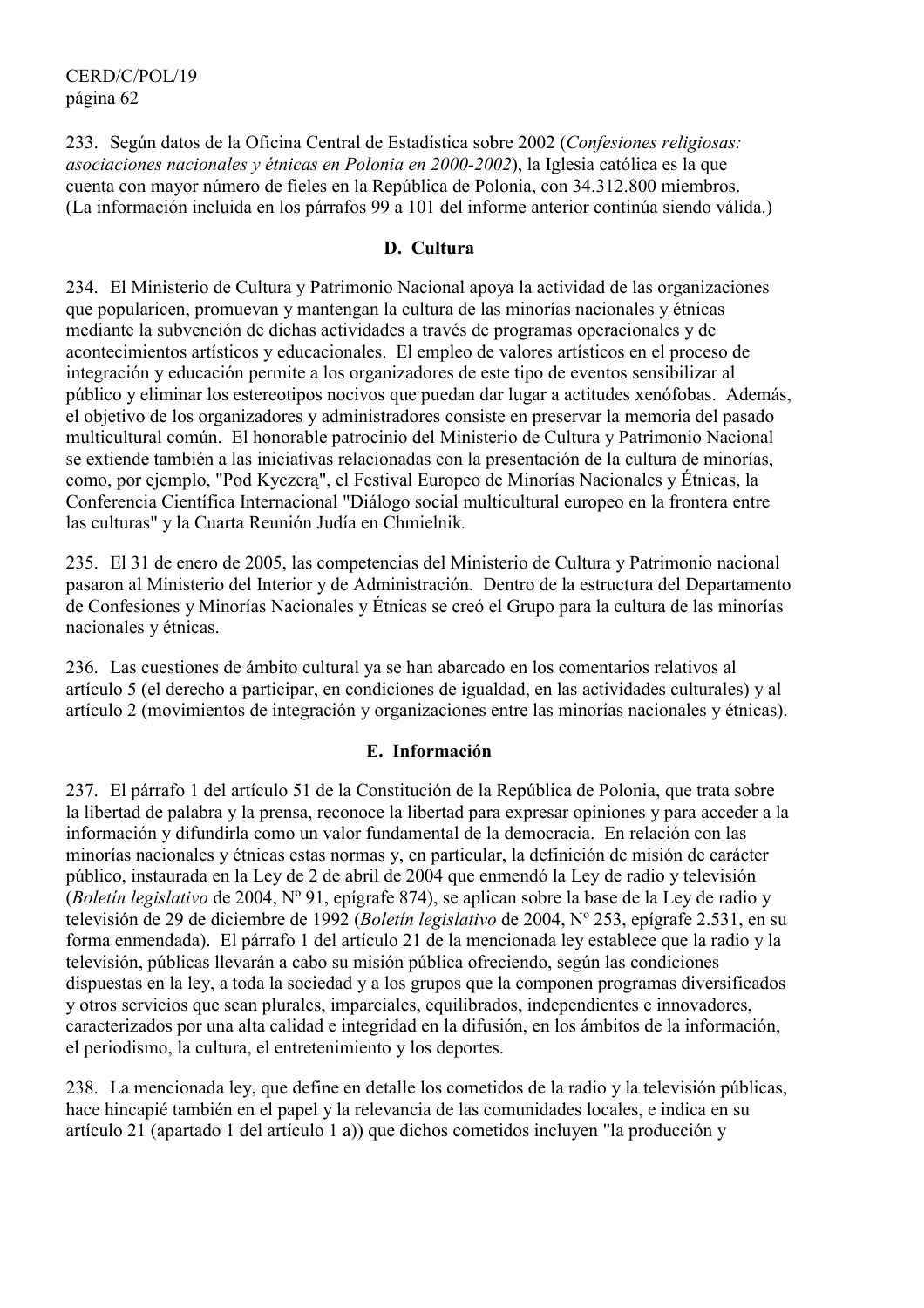transmisión de programas nacionales y regionales, programas para su difusión en el extranjero en polaco y en otras lenguas y otros programas que cubran las necesidades democráticas, sociales y culturales de las sociedades locales".

239. La ley incluye también dos disposiciones referentes al "sistema de valores cristianos". El párrafo 2 del artículo 18 establece que: "Los programas u otras emisiones respetarán las creencias religiosas del público y especialmente el sistema de valores cristianos". El apartado 6 del párrafo 2 del artículo 21 dispone que: "Los programas de la radio y la televisión públicas respetarán el sistema de valores cristianos y deberán guiarse por los principios universales de la ética". Miembros del Parlamento impugnaron dichas disposiciones ante el Tribunal Constitucional al estimar que contravenían las normas constitucionales, con el argumento de que infringían el principio de igualdad e introducían censura preventiva. El Tribunal Constitucional resolvió que las disposiciones en cuestión cumplían las disposiciones constitucionales que seguían vigentes sobre la base de la entonces vigente Ley Constitucional de 17 de octubre de 1992, sobre las relaciones mutuas entre las instituciones ejecutiva y legislativa de la República de Polonia y sobre la autonomía local (*Boletín legislativo* de 2004, Nº 84, epígrafe 426, en su forma enmendada), al entender que las disposiciones sólo imponían la obligación de respetar, no de seguir, los valores de carácter universal y no sólo los religiosos.

240. La Ley de las minorías nacionales y étnicas y del idioma regional introdujo las obligaciones de la radio y la televisión públicas derivadas de la aplicación de su misión de carácter público, especificadas en el párrafo 1 a) del artículo 21 de la Ley de radio y televisión, la obligación de "prestar la debida consideración a las necesidades de las minorías nacionales y étnicas que hablen idiomas regionales, incluida la emisión de programas de noticias en los idiomas de las minorías nacionales y étnicas y en idiomas regionales". Esta disposición permite emprender distintas actividades, sin limitarse a la obligación de emitir programas de noticias en los idiomas de las minorías nacionales y étnicas y en los idiomas regionales.

241. La solución introducida por la Ley de las minorías nacionales y étnicas y del idioma regional en el párrafo 4 a) del artículo 30 de la Ley de radio y televisión, que especifica el procedimiento de designación de los consejos de programación de las empresas de difusión de radio y televisión públicas, está concebida para tener en cuenta en mayor grado las necesidades de las minorías nacionales y étnicas. La disposición introducida establece que "al designar consejos de programación de las secciones que emitan programas en los idiomas de minorías nacionales y étnicas y en idiomas regionales, los directores de sección tendrán en cuenta a los candidatos propuestos por las organizaciones sociales de las minorías nacionales y étnicas y las comunidades que hablen idiomas regionales".

242. En marzo de 2004, el Consejo Nacional de Radiodifusión designó nuevos consejos de programación para las emisiones de radio y televisión públicas, en que había nueve personas propuestas por organizaciones de minorías nacionales y étnicas y por comunidades que hablan un idioma regional.

243. Además, el artículo 18 de la Ley de las minorías nacionales y étnicas y del idioma regional dispone que las autoridades públicas estarán obligadas a tomar las medidas adecuadas para apoyar las actividades destinadas a la protección, el mantenimiento y el desarrollo de la identidad cultural de la minoría. Cabe destacar que, entre las demás formas de apoyo, dicha provisión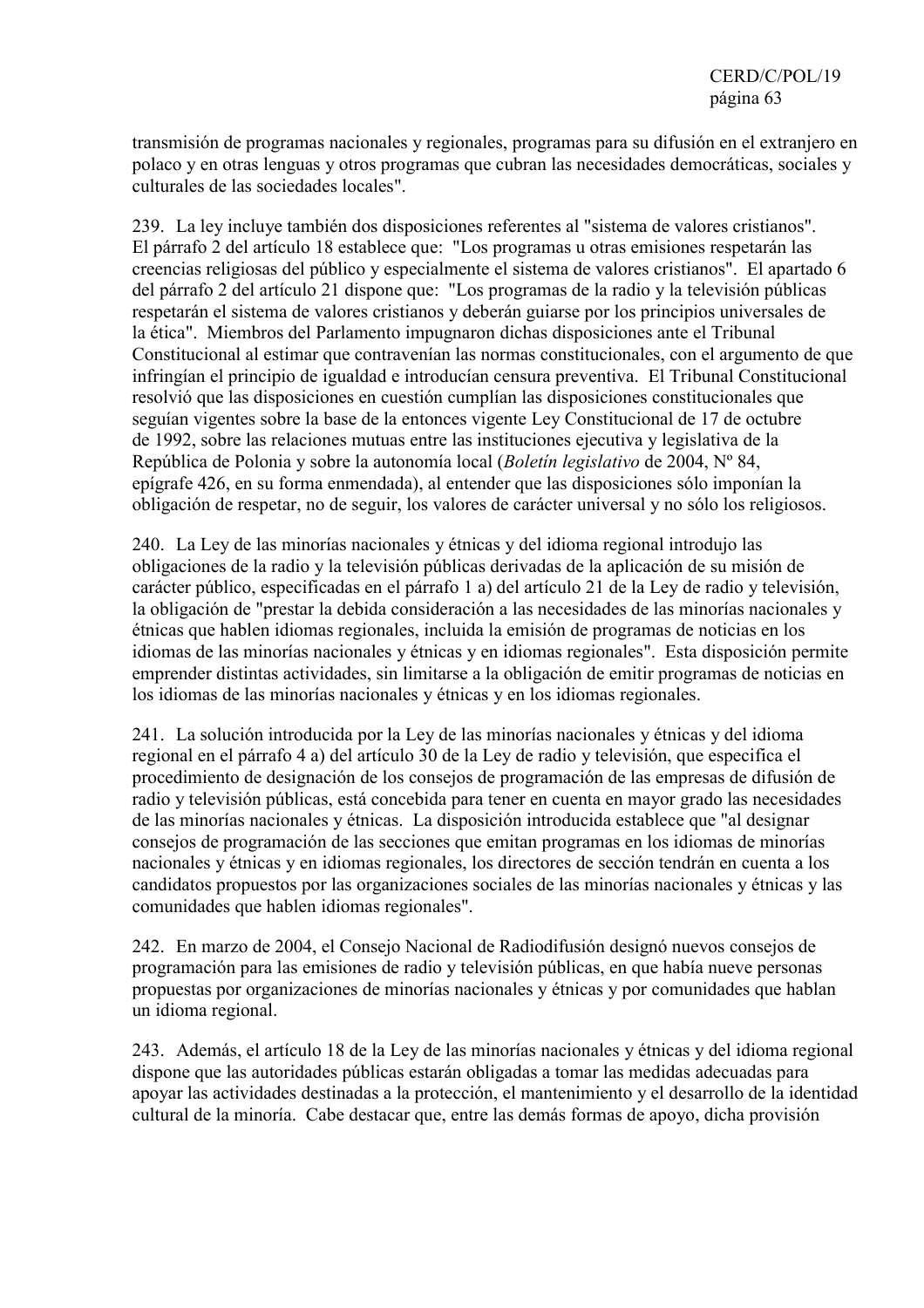# CERD/C/POL/19 página 64

incluye subvenciones específicas y subvenciones básicas para financiar el "apoyo a programas de radio y televisión elaborados por las minorías".

244. El Consejo Nacional de Radiodifusión es un importante órgano que trabaja en pro del pluralismo. Según el párrafo 1 del artículo 213 de la Constitución de la República de Polonia, el Consejo Nacional de Radiodifusión salvaguarda la libertad de palabra, el derecho a la información y el interés público en lo tocante a la difusión de radio y televisión. Como órgano de defensa de derechos, la primera misión del Consejo Nacional de Radiodifusión consiste en controlar y evaluar los programas emitidos desde el punto de vista de los valores fundamentales y aceptados socialmente. Según el artículo 18 de la Ley de radio y televisión, las emisiones no pueden alentar acciones contrarias a los valores morales y al interés social y deben respetar las creencias religiosas del público. En particular, las emisiones no pueden incluir discriminación alguna por motivos de raza, sexo o nacionalidad. La emisora que, en la opinión del Consejo, infrinja la disposición mencionada puede ser sancionada con una multa de acuerdo con los principios determinados por la ley.

245. En 2005 Telewizja Polska S.A. emitió programas para minorías nacionales y étnicas en su canal TVP 3 Regionalna (centralizado en Varsovia y enviado por satélite a las divisiones locales) y en bandas de frecuencias regionales de TVP 3 Regionalna.

246. La división local de Białystok emitió programas destinados a las siguientes minorías: belarusa (*Tydzień Białoruski,* o "Semana belarusa", en belaruso), ucrania (*Przegląd Ukraiński,* o "Boletín ucranio", en ucranio), lituana (*Panorama Litewska,* o "Panorama lituano", en lituano), romaní (*My Romowie,* o "Nosotros los romaníes", en idioma romaní), rusa (*Rosyjski Głos,* o "La voz rusa", en ruso) y tártara (*Podlaski Orient,* u "Oriente en Podlaquia, en polaco). Las divisiones locales de Katowice y Opole presentaron una serie de programas titulada *Schlesien Journal*, y la división de Olsztyn presentó *Wieści ukraińskie* (Noticias ucranias). En 2005 se emitió un programa en el idioma regional sólo desde la división local de Gdańsk; el programa fue el magacín en idioma casubio *Rodno zemia*, dedicado a los problemas de los habitantes casubios de Pomerania. El programa ocupó un total de 41,6 horas de tiempo en antena.

247. Al igual que en años anteriores, en 2005 la mayoría de emisoras locales de radio pública presentaron programas dirigidos a minorías nacionales y étnicas. Sin embargo, no fueron emitidos ni por los canales de alcance nacional de Polskie Radio ni por los canales locales de diversas ciudades. En 2005 el tiempo total de emisión de programas para minorías nacionales y étnicas fue de 985 horas, es decir un 0,7% de su tiempo anual de antena. La mayoría de los programas fueron presentados en idiomas nacionales de las comunidades (726 horas, es decir un 0,5%). El resto de programas dirigidos a las minorías se presentaron en polaco (259 horas, es decir un 0,2%).

248. Once emisoras locales de radio emitieron programas en los idiomas de minorías nacionales y étnicas. Al igual que en años anteriores, los programas en idiomas de grupos étnicos se emitieron desde emisoras locales. Radio Gdańsk y Radio Koszalin emitieron programas en idioma casubio.

249. Radio Zielona Góra, Warsaw, Łódź, Lublin y Bydgoszcz emitieron programas para minorías nacionales y étnicas presentados en polaco.